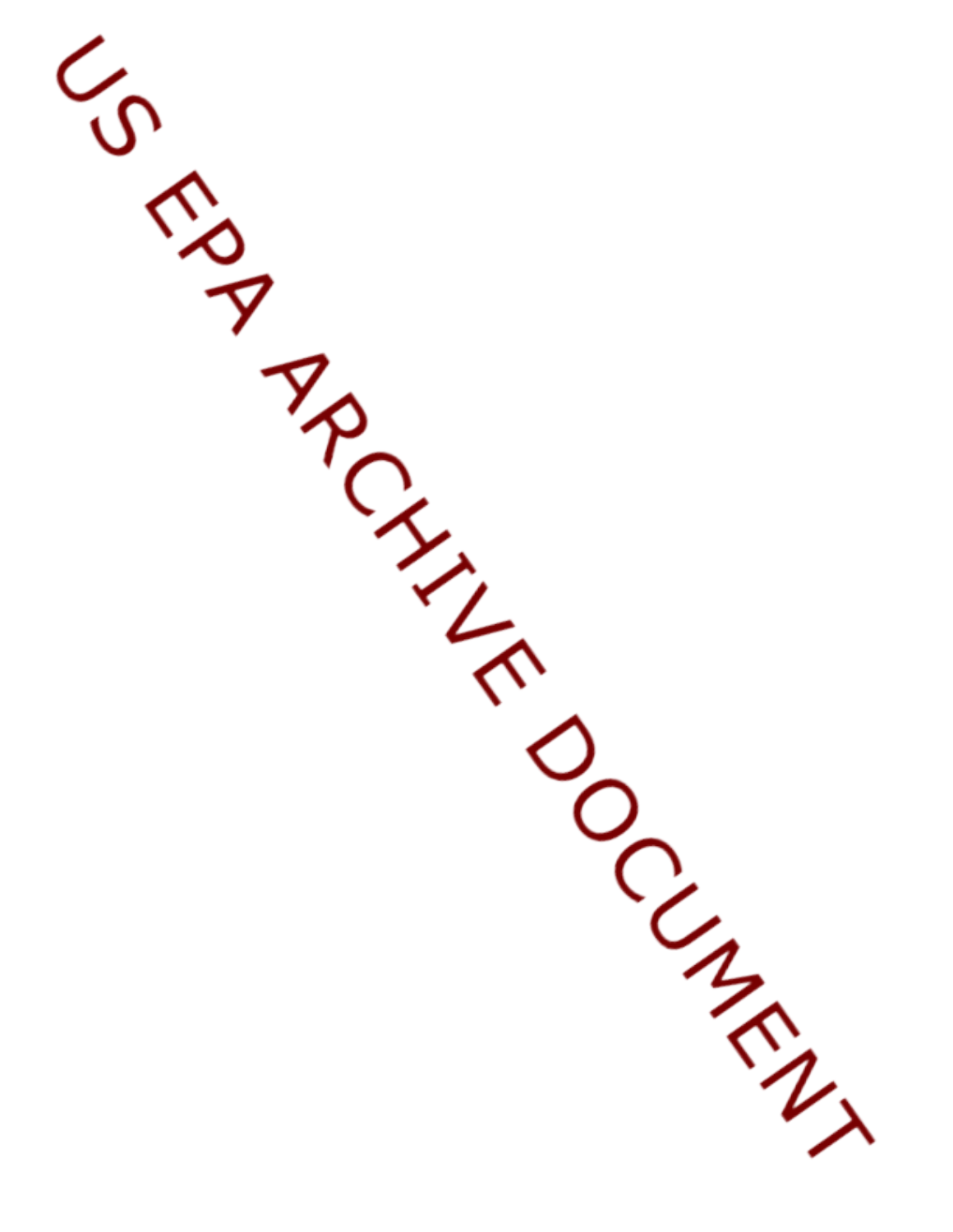# **Environmental Technology Verification Program**  Advanced Monitoring Systems Center

Test/QA Plan for Verification of Enzyme-Linked Immunosorbent Assay (ELISA) Test Kits for the Quantitative Determination of Endocrine Disrupting Compounds (EDCs) in Aqueous Phase Samples

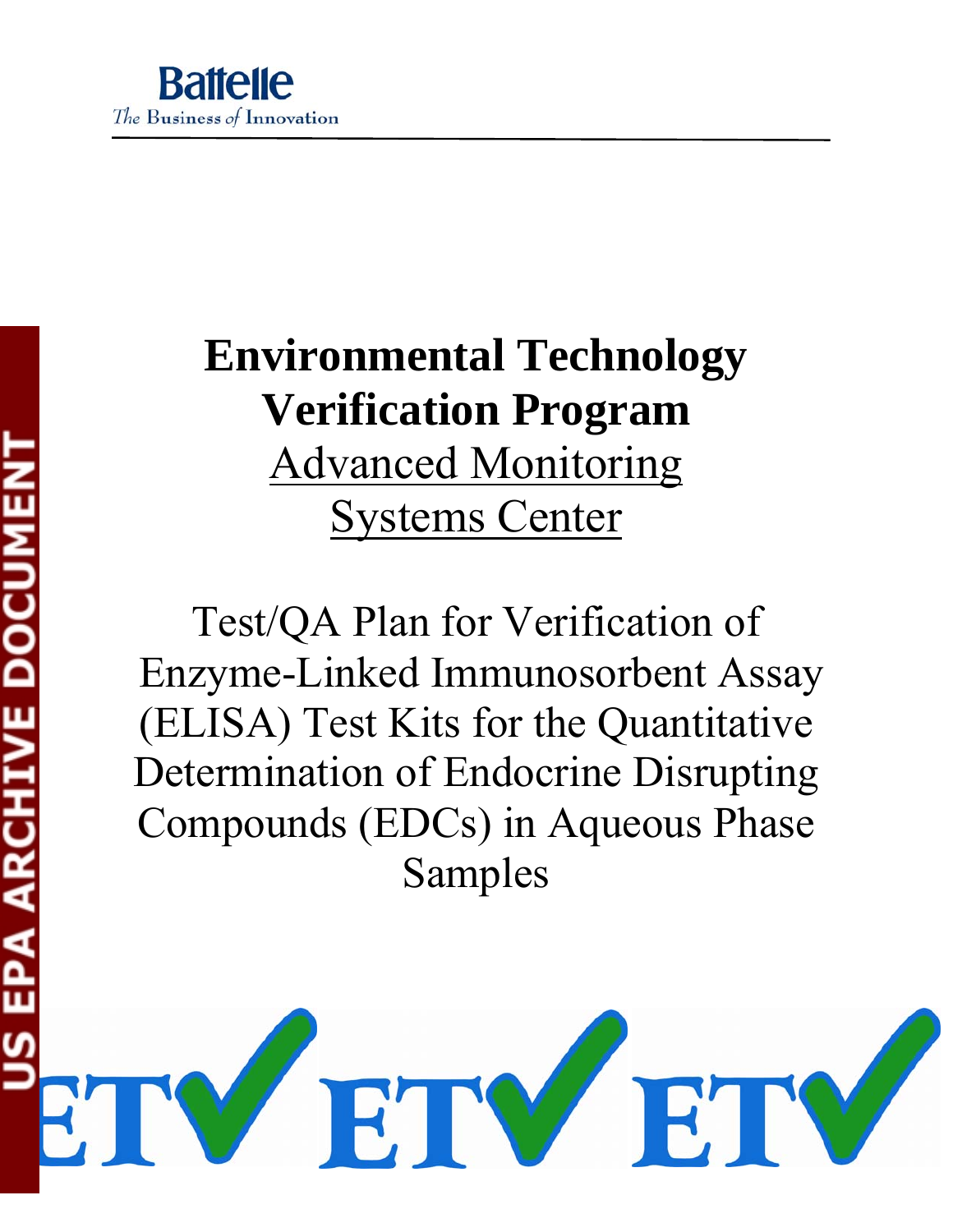# **Verification of Enzyme-Linked Immunosorbent Assay (ELISA) Test Kits for the Quantitative Determination of Endocrine Disrupting Compounds (EDCs) in Aqueous Phase Samples**

**June 5, 2008** 

**Prepared by** 

**Battelle 505 King Avenue Columbus, OH 43201-2693**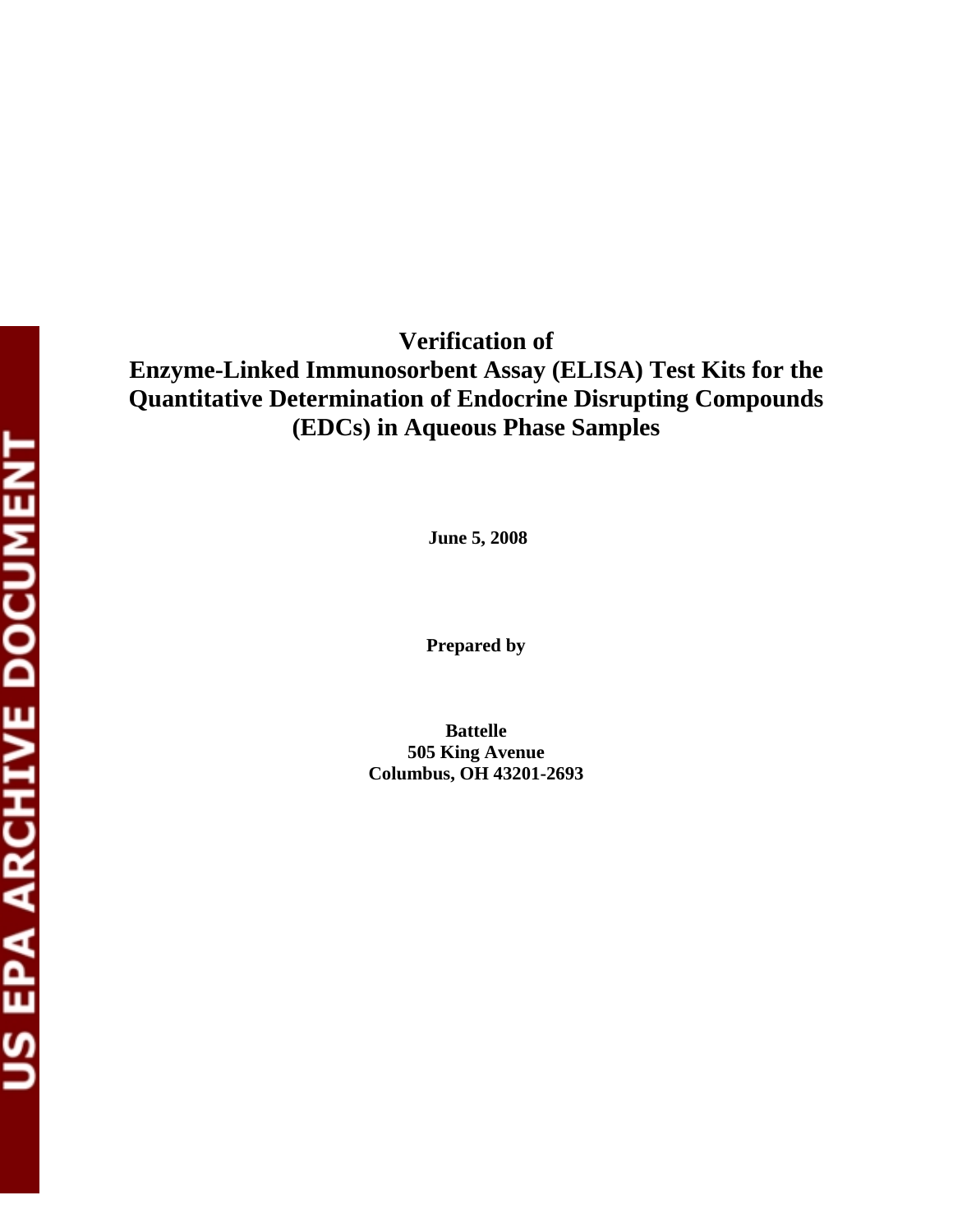# **TABLE OF CONTENTS**

| Section                          |                                                              | Page |
|----------------------------------|--------------------------------------------------------------|------|
|                                  |                                                              |      |
| A <sub>1</sub>                   |                                                              |      |
| A <sub>2</sub>                   |                                                              |      |
| A <sub>3</sub><br>A <sub>4</sub> |                                                              |      |
| A <sub>5</sub>                   | QUALITY OBJECTIVES AND CRITERIA FOR MEASUREMENT DATA 17      |      |
| A6                               |                                                              |      |
|                                  |                                                              |      |
|                                  |                                                              |      |
| B <sub>1</sub>                   |                                                              |      |
| B <sub>2</sub>                   |                                                              |      |
| B <sub>3</sub>                   |                                                              |      |
| <b>B4</b>                        |                                                              |      |
| B <sub>5</sub>                   | INSTRUMENT/EQUIPMENT TESTING, INSPECTION, AND MAINTENANCE 35 |      |
| <b>B6</b>                        |                                                              |      |
| B7<br>B <sub>8</sub>             |                                                              |      |
| <b>B9</b>                        |                                                              |      |
|                                  |                                                              |      |
|                                  |                                                              |      |
| C <sub>1</sub>                   |                                                              |      |
| C <sub>2</sub>                   |                                                              |      |
|                                  |                                                              |      |
|                                  |                                                              |      |
| D <sub>1</sub>                   | DATA REVIEW, VALIDATION, AND VERIFICATION REQUIREMENTS  43   |      |
| D2                               |                                                              |      |
| D <sub>3</sub>                   |                                                              |      |
|                                  |                                                              |      |
|                                  |                                                              |      |
| E1                               |                                                              |      |
|                                  |                                                              |      |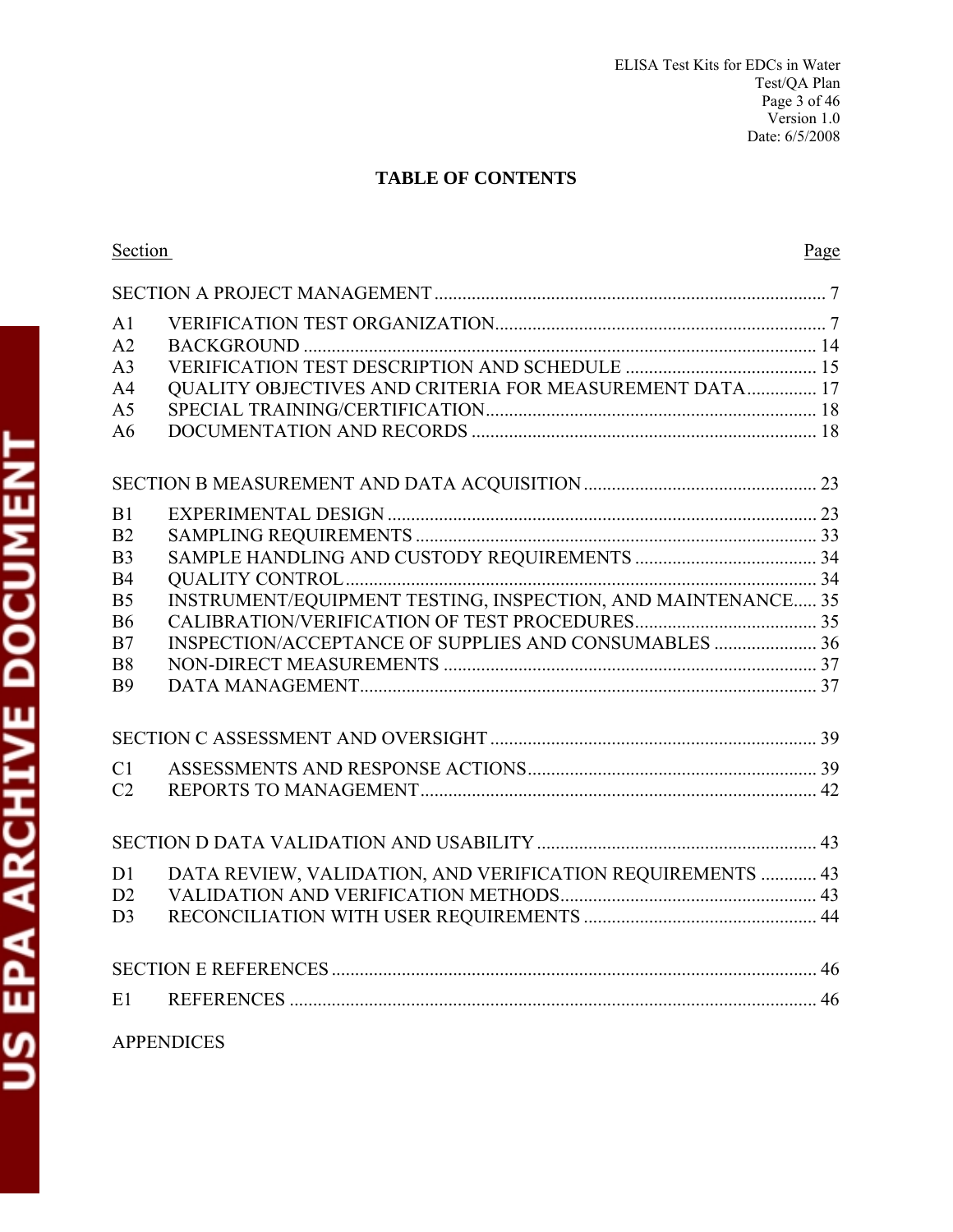| List of Figures | <u>Page</u> |
|-----------------|-------------|
|                 |             |

# List of Tables

| Table 1. ELISA Test Kit Evaluation Responsibilities for Each Participating Laboratory  14 |  |
|-------------------------------------------------------------------------------------------|--|
|                                                                                           |  |
|                                                                                           |  |
|                                                                                           |  |
|                                                                                           |  |
|                                                                                           |  |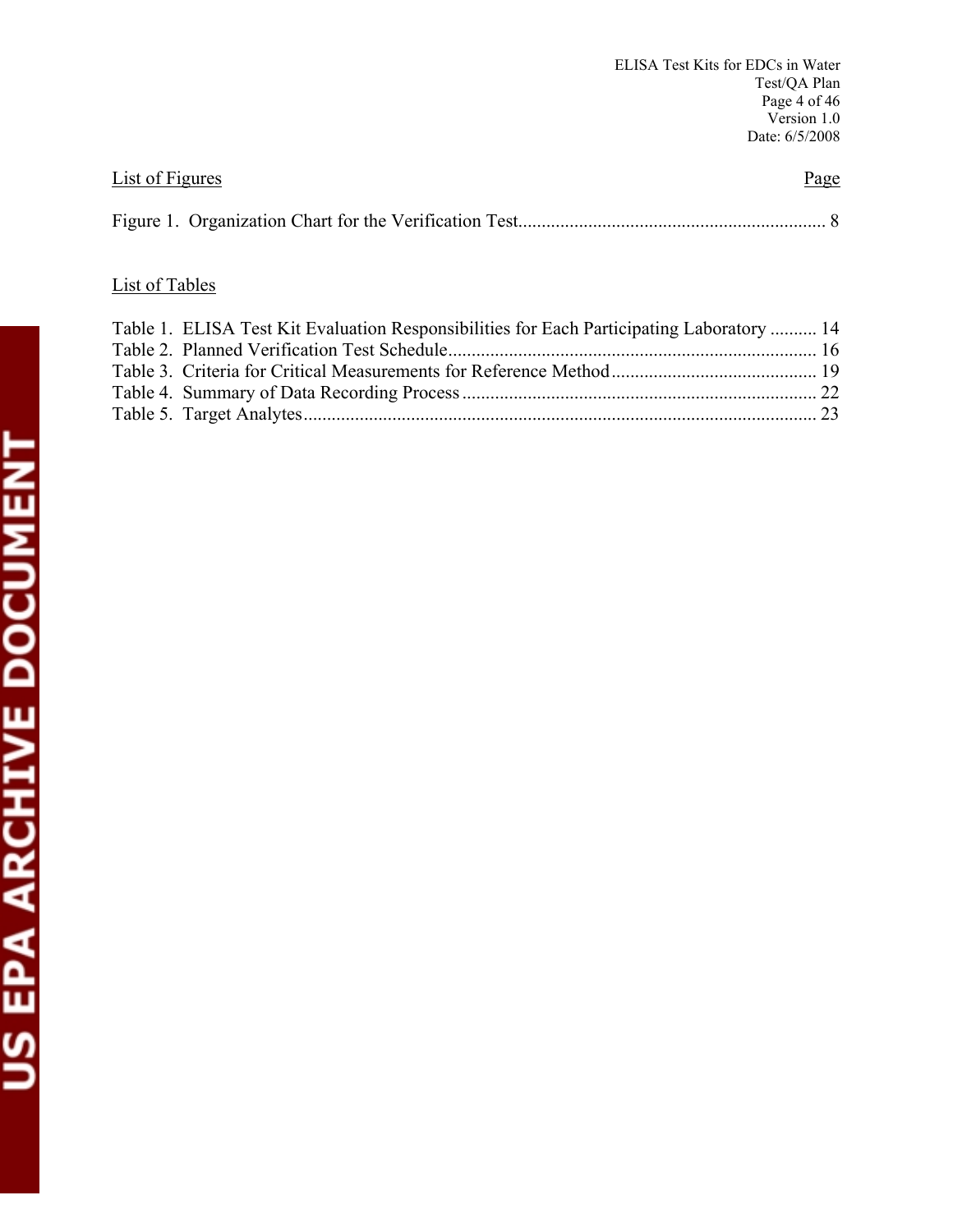**ETV Advanced Monitoring Systems Center** 

**Test/QA Plan for Verification of Enzyme-Linked Immunosorbent Assay (ELISA) Test Kits for the Quantitative Determination of Endocrine Disrupting Compounds (EDCs) In Aqueous Phase Samples** 

**June 5, 2008** 

**APPROVAL:** 

**Name \_\_\_\_\_\_\_\_\_\_\_\_\_\_\_\_\_\_\_\_\_\_\_\_\_\_\_\_\_\_\_\_\_\_** 

**Company \_\_\_\_\_\_\_\_\_\_\_\_\_\_\_\_\_\_\_\_\_\_\_\_\_\_\_\_\_\_\_** 

**Date \_\_\_\_\_\_\_\_\_\_\_\_\_\_\_\_\_\_\_\_\_\_\_\_\_\_\_\_\_\_\_\_\_\_\_**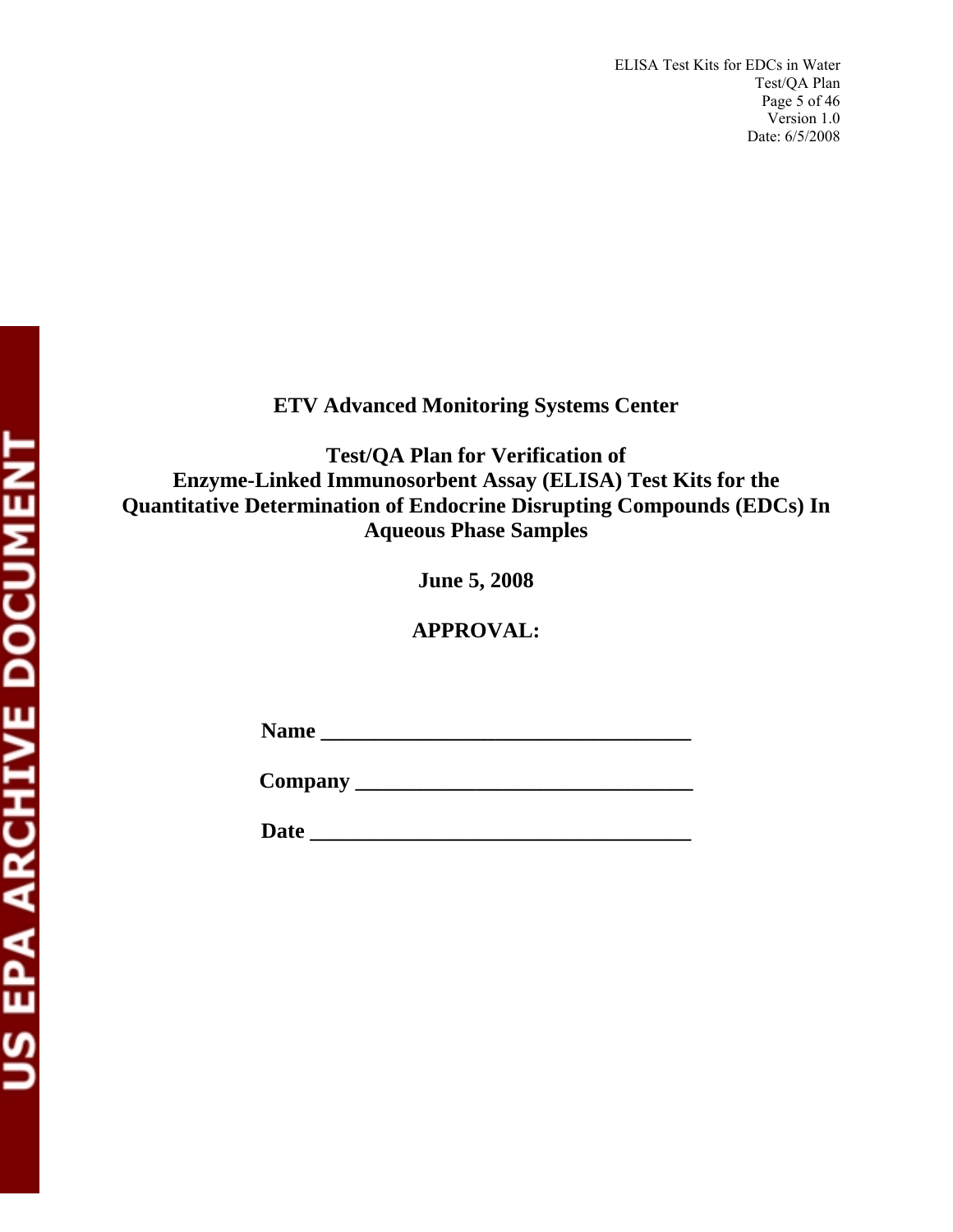# **DISTRIBUTION LIST**

Lauren Drees Doug Grosse Scott Jacobs Eric Kleiner Marc Mills U.S. Environmental Protection Agency National Risk Management Research Laboratory USEPA Facilities 26 West Martin Luther King Drive Mail Code: N132C Cincinnati, OH 45268

John Curry Jennifer Gundersen Annie Hilliard Ronald Landy Dave Russell U.S. Environmental Protection Agency-Region 3 USEPA Environmental Science Center 701 Mapes Road *Mail Code:* 3EA21 Fort Meade, MD 20755-5350

Charles Steiner Dennis Wesolowski Larry Zintek U.S. Environmental Protection Agency-Region 5 77 West Jackson Boulevard *Mail Code:* ML-10C Chicago, IL 60604-3507

Keith Loftin Mike Meyer United States Geological Survey 4821 Quail Crest Place Lawrence, KS 66049-3839

Dan Bender Jim Lazorchak Tirumuru Reddy U.S. Environmental Protection Agency-NERL 26 W. Martin Luther King Dr. Cincinnati, OH 45268

Jeanette Van Emon U.S. Environmental Protection Agency-**HEASD** 944 East Harmon Avenue Las Vegas, NV 89119

Fernando Rubio Abraxis LLC 54 Steamwhistle Drive Warminster, PA 18974

Stephanie Buehler Amy Dindal Zachary Willenberg Battelle 505 King Ave. Columbus, OH 43201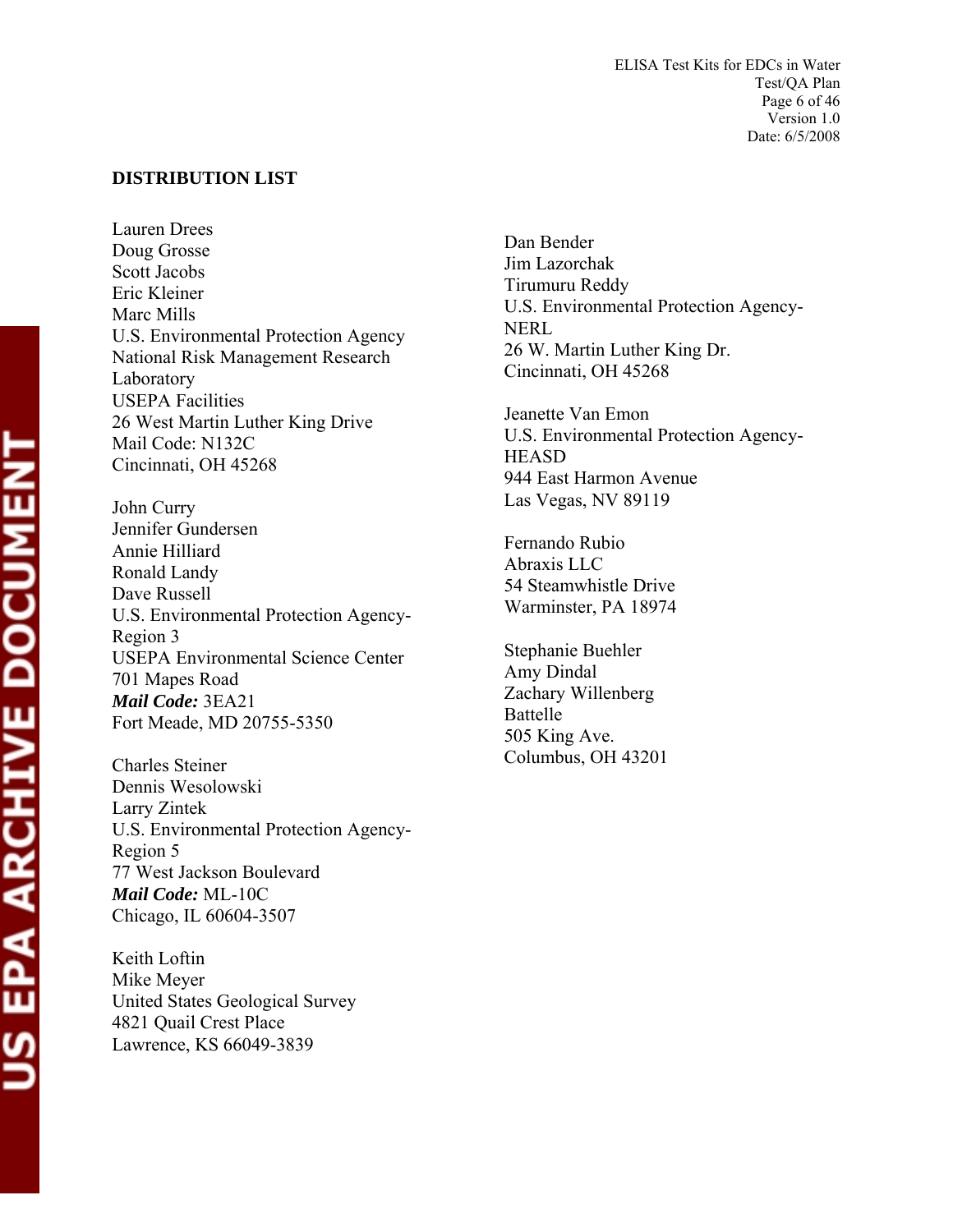# **SECTION A PROJECT MANAGEMENT**

#### <span id="page-7-0"></span>**A1 VERIFICATION TEST ORGANIZATION**

This test/quality assurance (QA) plan describes evaluating the performance of enzymelinked immunosorbent assay (ELISA) test kits for the determination of endocrine disrupting compounds (EDCs) in water through a verification test. The verification test will be conducted under the auspices of the U.S. Environmental Protection Agency (EPA) through the Environmental Technology Verification (ETV) Program. It will be performed under the ETV Advanced Monitoring Systems (AMS) Center which is managed by Battelle through a cooperative agreement with EPA. The scope of the AMS Center covers verification of monitoring technologies for contaminants and natural species in air, water, and soil. Testing of the enzyme-linked immunosorbent assays (ELISAs) will be conducted with multiple collaborating laboratories, including EPA Office of Research and Development (ORD) National Risk Management Research Laboratory (NRMRL), EPA ORD National Exposure Research Laboratory (NERL), EPA Region 3, EPA Region 5, and the United States Geological Survey (USGS). Staff from these participating laboratories will operate the technologies during the verification test and also conduct the reference analyses. The laboratory participation will be coordinated by EPA NRMRL, in collaboration with Battelle. Each participating vendor will provide Battelle or EPA NRMRL with their respective technology and will train the participating laboratory staff in their technology use as needed.

The organization chart in Figure 1 identifies the responsibilities of the organizations and individuals associated with the verification test. Roles and responsibilities are defined further below. Quality Assurance (QA) oversight will be provided by the Battelle Quality Manager and also by the EPA NRMRL Director of QA or her designee, at her discretion.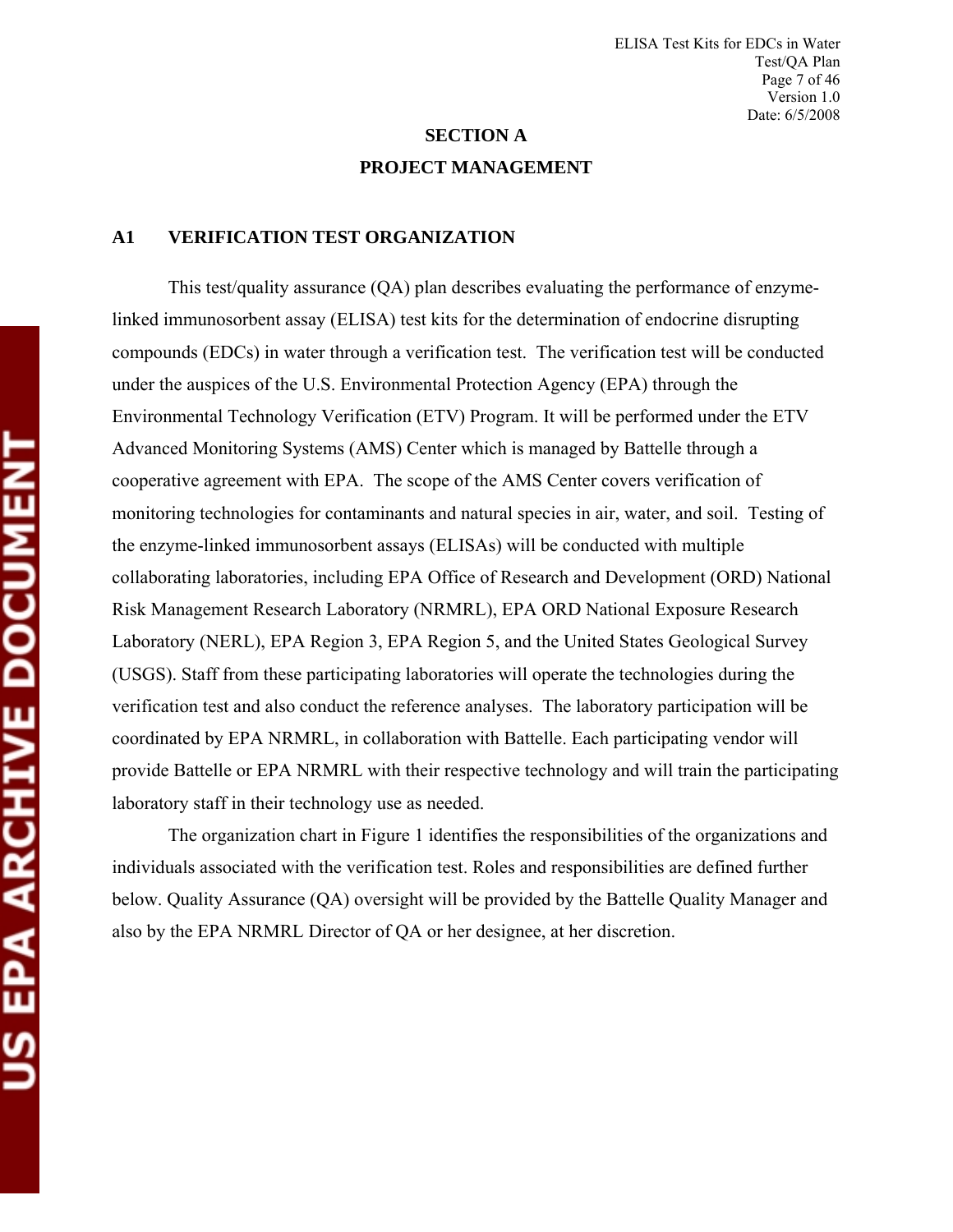<span id="page-8-0"></span>

**Figure 1. Organization Chart for the Verification Test (dotted lines indicate indirect reporting)**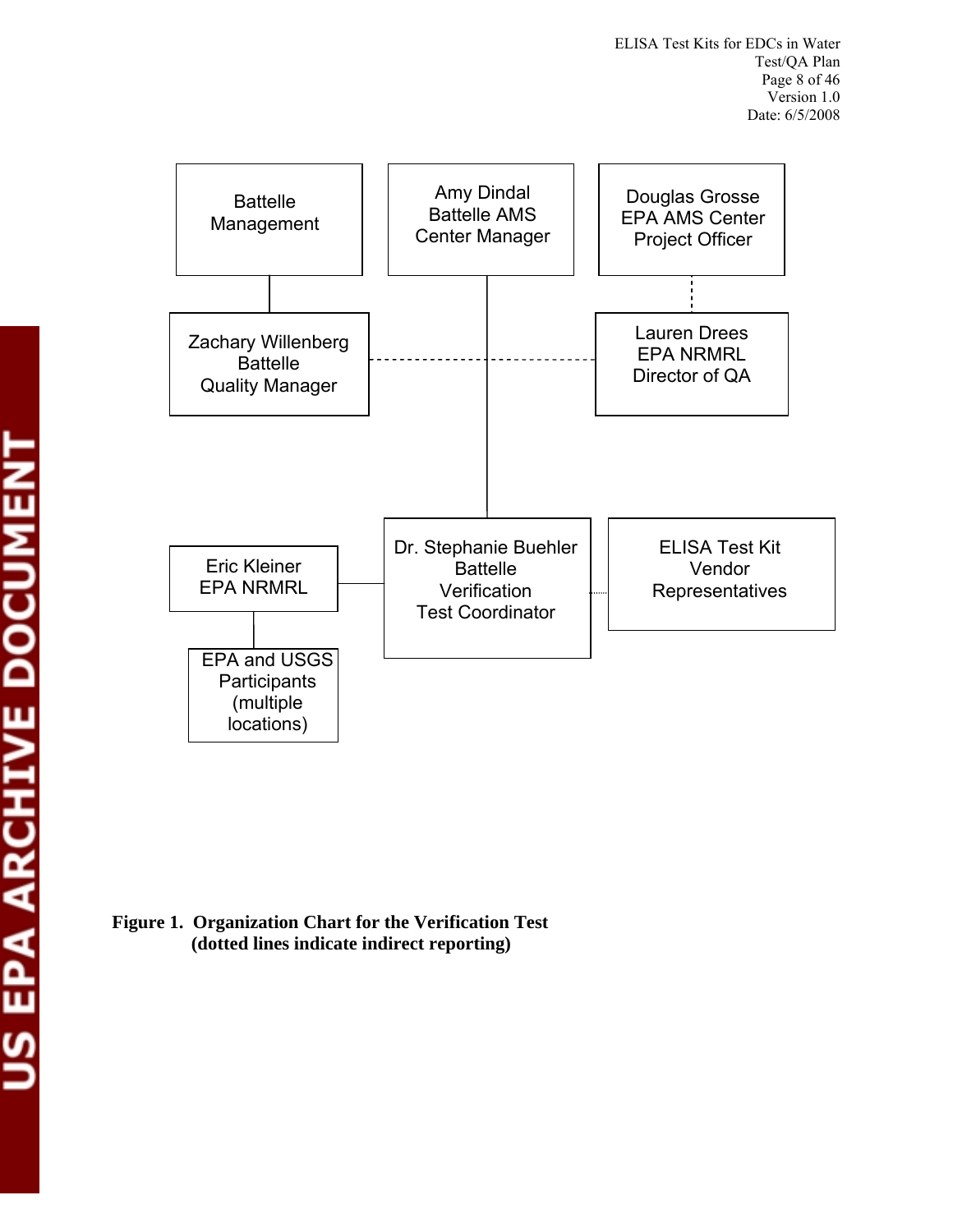## **A1.1 Battelle**

Dr. Stephanie Buehler is the AMS Center's Verification Test Coordinator for this test. In this role, Dr. Buehler will have overall responsibility for ensuring that the technical, schedule, and cost goals established for the verification test are met. Specifically, Dr. Buehler or her designee will:

Prepare the draft test/QA plan, verification reports, and verification statements.

- Revise the draft test/QA plan, verification reports, and verification statements in response to reviewers' comments.
- Establish a budget for the verification test and manage the effort to ensure the budget is not exceeded.

Assemble a team of qualified technical staff to conduct the verification test.

Assist Eric Kleiner of EPA NRMRL as needed in directing the team (Battelle, EPA, and USGS staff) in performing the verification test in accordance with this test/QA plan.

Ensure that all quality procedures specified in this test/QA plan and in the AMS Center

Quality Management  $Plan<sup>1</sup> (QMP)$  are followed.

Serve as a point of contact for vendor representatives.

Ensure that confidentiality of sensitive vendor information is maintained.

Assist vendors as needed during verification testing.

- Become familiar with the operation and maintenance of the technologies through instruction by the vendors, if needed.
- Respond to any issues raised in assessment reports, audits, or from test staff observations, and institute corrective action as necessary.
- Coordinate distribution of the final test/QA plan, verification reports, and verification statements.

Ms. Amy Dindal is Battelle's Manager for the AMS Center. As such, Ms. Dindal will oversee the various stages of verification testing. Ms. Dindal will:

Review the draft and final test/QA plan.

Review the draft and final verification reports and verification statements.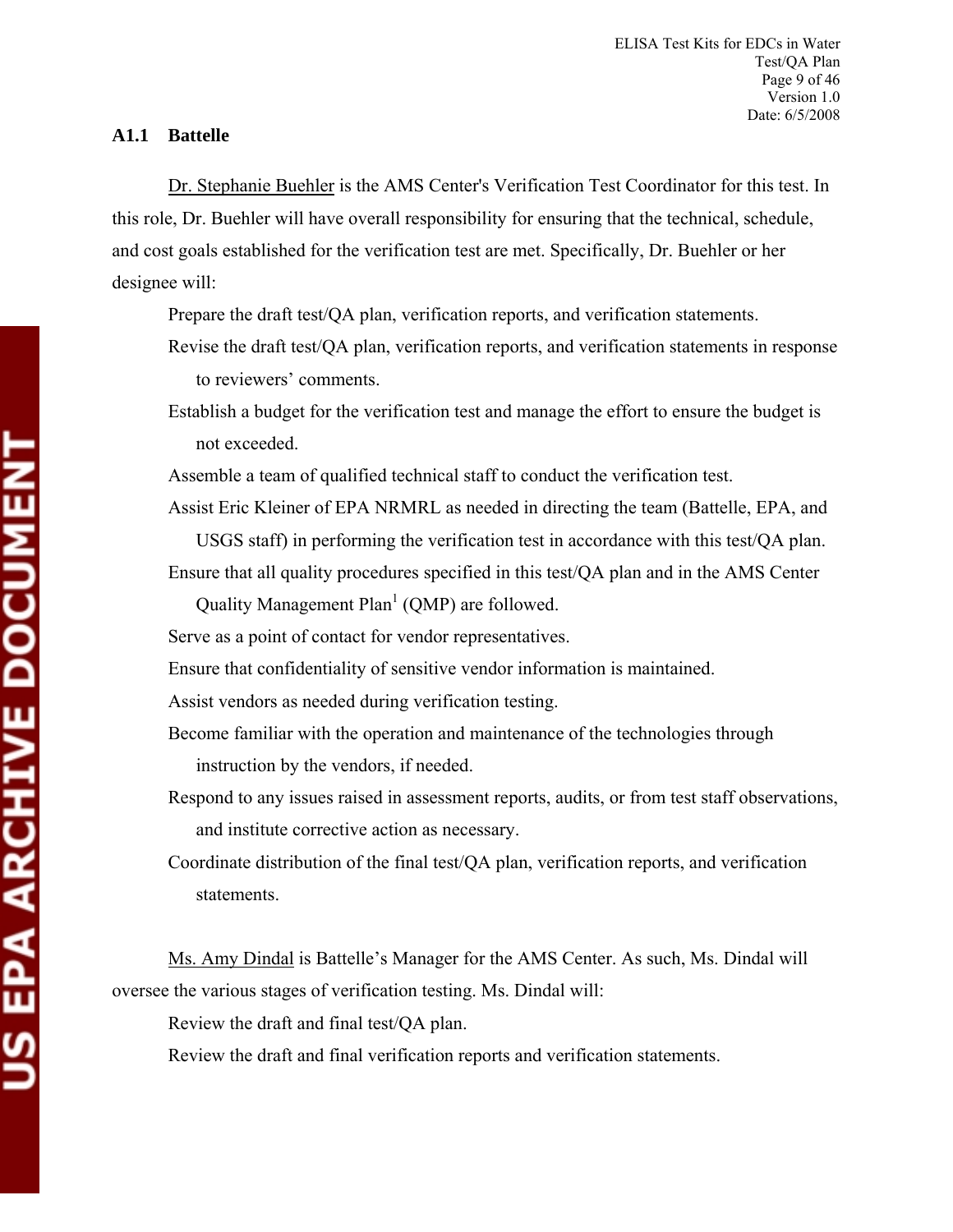Ensure that necessary Battelle resources, including staff and facilities, are committed to the verification test.

Ensure that confidentiality of sensitive vendor information is maintained.

Support Dr. Buehler in responding to any issues raised in assessment reports and audits.

Maintain communication with EPA's technical and quality managers.

Issue a stop work order if Battelle or EPA QA staff discovers adverse findings that will compromise test results.

Mr. Zachary Willenberg is Battelle's Quality Manager for the AMS Center.

Mr. Willenberg or his designee will:

Review the draft and final test/QA plan.

Conduct a technical systems audit at least once during the verification test.

Audit at least 10% of the verification data.

Prepare and distribute an assessment report for each audit.

Verify implementation of any necessary corrective action.

Request that Battelle's AMS Center Manager issue a stop work order if audits indicate that data quality is being compromised.

Provide a summary of the QA/QC activities and results for the verification reports. Review the draft and final verification reports and verification statements.

# **A1.2 Technology Vendors**

The responsibilities of the technology vendors are as follows:

Review and provide comments on the draft test/QA plan.

Accept (by signature of a company representative) the final test/QA plan prior to test initiation.

Provide their technology for evaluation during the verification test.

Provide all other equipment/supplies/reagents/consumables needed to operate their technology for the duration of the verification test.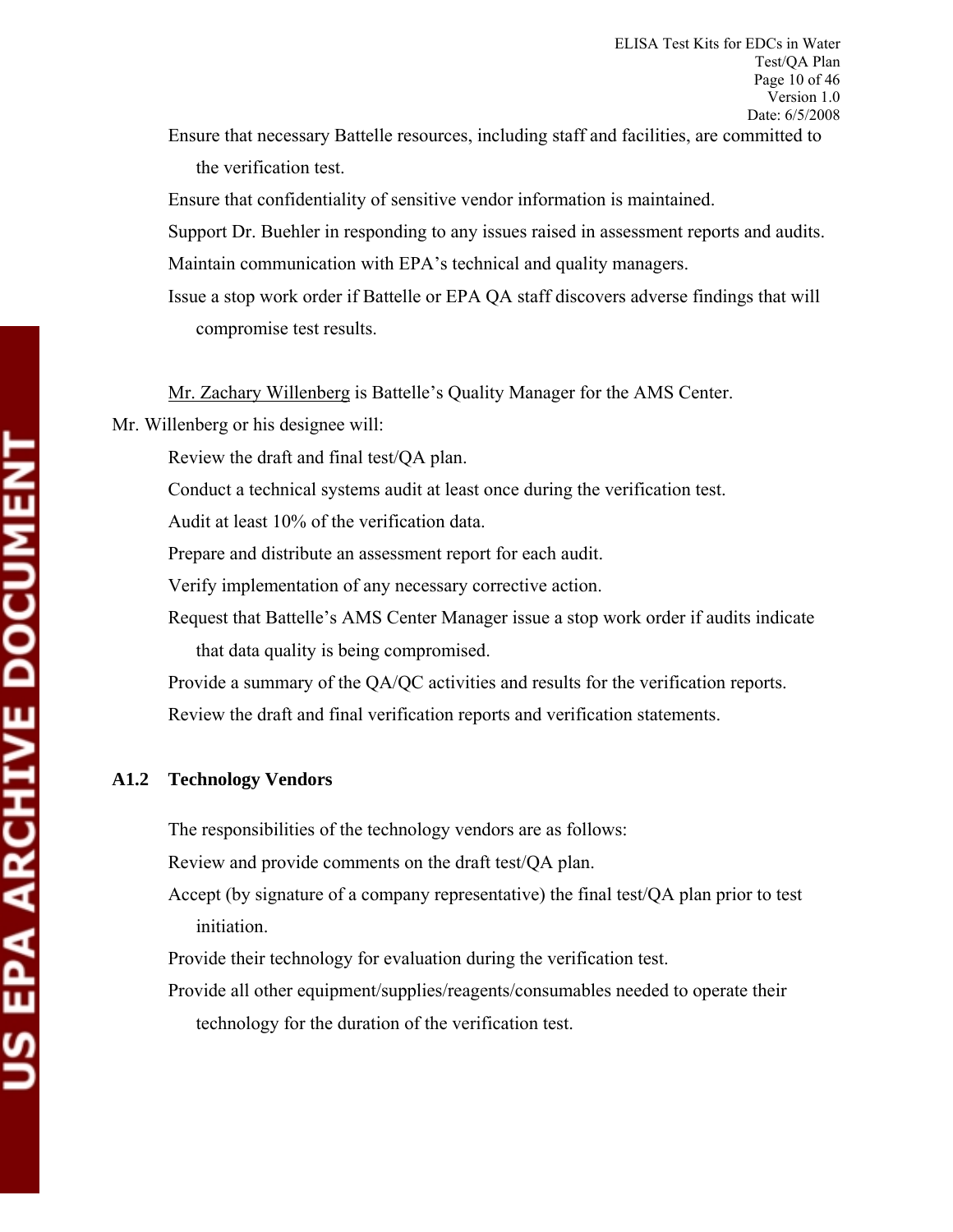- Supply training on the use of the technology, and provide written consent and instructions for test staff to carry out verification testing, including written instructions for routine operation of their technology, as necessary.
- Provide maintenance and repair support for their technology, on-site if necessary, throughout the duration of the verification test.
- Review and provide comments on the draft verification report and statement for their respective technology.

## **A1.3 EPA - AMS Center**

EPA's responsibilities in the AMS Center are based on the requirements stated in the "Environmental Technology Verification Program Quality Management Plan" (EPA QMP).<sup>2</sup> The roles of specific EPA staff are as follows:

Ms. Lauren Drees is the EPA NRMRL Director of QA. For the verification test, Ms. Drees or her designee will:

Review the draft test/QA plan.

Perform at her option one external technical systems audit during the verification test.

Notify the EPA AMS Center Project Officer of the need for a stop work order if the

external audit indicates that data quality is being compromised.

Prepare and distribute an assessment report summarizing results of the external audit. Review draft verification reports and verification statements.

Mr. Douglas Grosse is EPA's Project Officer for the AMS Center. Mr. Grosse will: Review the draft test/QA plan.

Approve the final test/QA plan.

Review the draft verification reports and verification statements.

- Oversee the EPA review process for the test/QA plan, verification reports, and verification statements.
- Coordinate the submission of verification reports and verification statements for final EPA approval.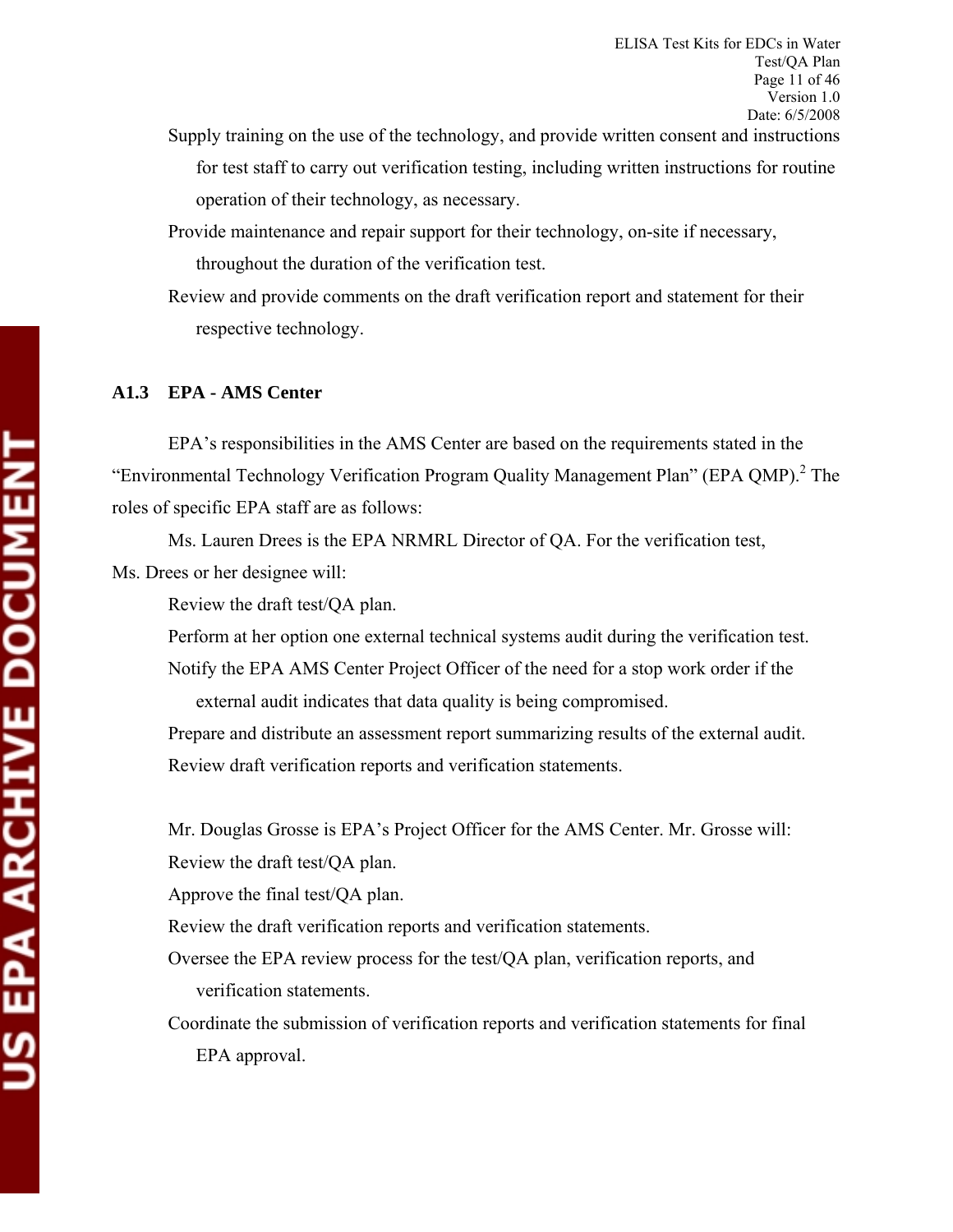• Contact the AMS Center Manager to issue a stop work order if an EPA assessment indicates that data quality is being compromised.

## **A1.4 EPA – NRMRL**

This test will be conducted in collaboration with EPA's NRMRL laboratory in Cincinnati, OH, who will be providing in-kind support for this test. Mr. Eric Kleiner will be the EPA NRMRL Coordinator, responsible for coordinating the testing at the EPA and USGS participating laboratories as well as coordination with Battelle. The responsibilities from EPA's NRMRL laboratory include:

Review the draft test/QA plan.

Prepare all split samples and reference samples for all phases of the study.

Ship split samples to the participating laboratories.

Coordinate sample analyses among the participating laboratories and ensure that all participants adhere to the agreed upon schedules.

Implement the test/QA plan and ensure that all QA procedures described are followed Plan reference analyses for all tested EDCs.

Conduct analyses on all 17-β-Estradiol (E2), 17-α-ethynylestradiol (EE2), and

alkylphenol (AP) ELISA test kits as well as gas chromatography-mass spectrometry

(GC-MS) reference analysis on specified hormone (E2 and EE2) test samples.

Coordinate QA/QC efforts of individual participating laboratories

Record observations about the operation of the ELISA test kits at the NRMRL facilities throughout the test.

Coordinate, receive, and compile results data from the participating laboratories. Interpret the resulting data from the test kits, in collaboration with the Verification Test

Coordinator, as necessary.

Provide raw data and data analyses results to the Verification Test Coordinator. Review the draft verification reports and verification statements.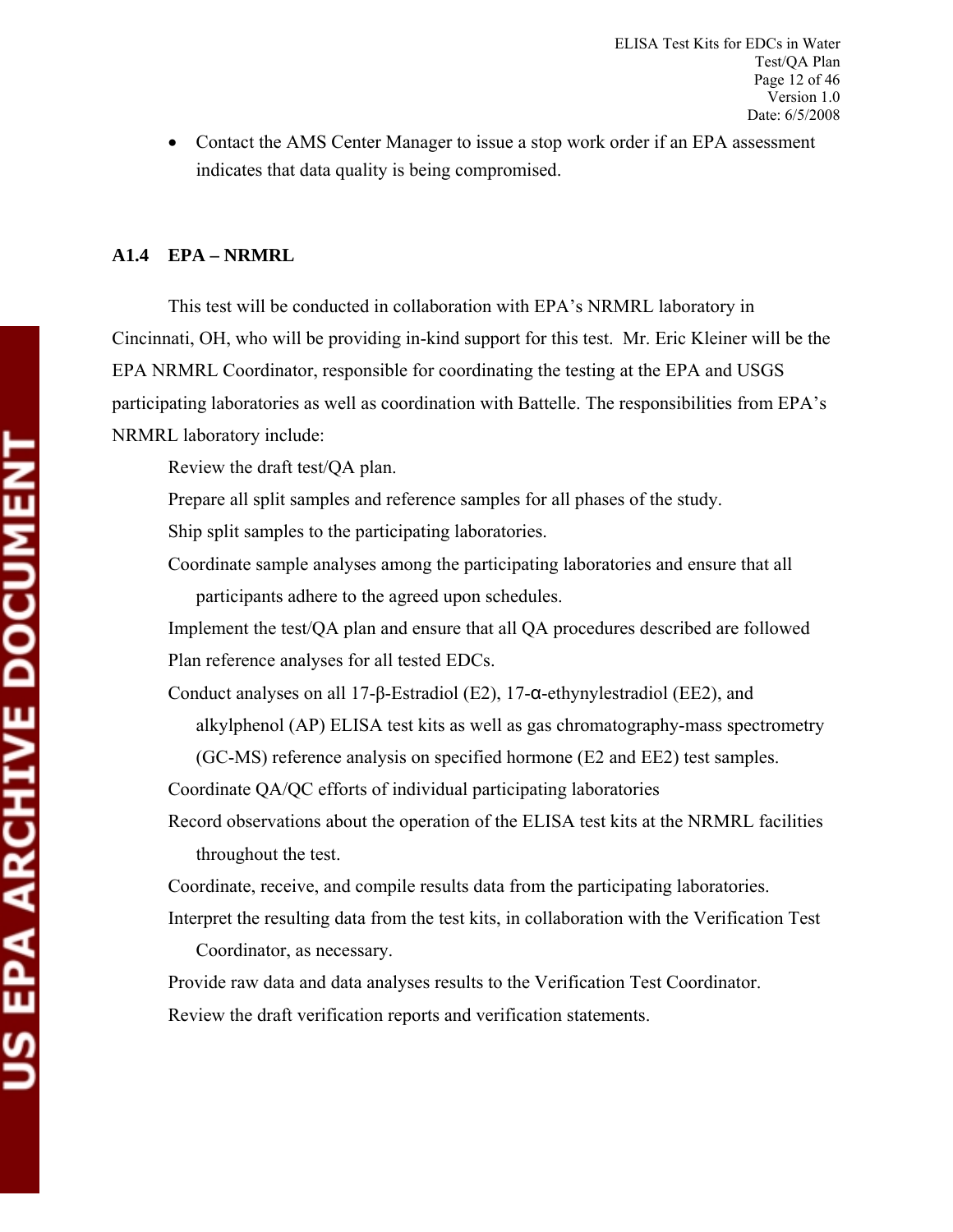#### **A1.5 EPA – NERL Cincinnati**

Scientists at EPA NERL in Cincinnati, OH will be providing in-kind support for this test. The responsibilities from EPA NERL-Cincinnati staff include:

Conduct analyses on all EE2 ELISA test kits.

Provide raw data and data analyses results to the Mr. Kleiner.

## **A1.6 EPA – NERL Las Vegas**

Scientists at EPA NERL in Las Vegas, NV will be providing in-kind support for this test. The responsibilities from EPA NERL-LV include:

Conduct analyses on all AP ELISA test kit.

Provide raw data and data analyses results to Mr. Kleiner.

#### **A1.7 EPA – Region 3**

Scientists in EPA Region 3 will be providing in-kind support for this test. The responsibilities from EPA Region 3 staff include:

Conduct analyses on all E2 and EE2 ELISA test kits.

Provide raw data and data analyses results Mr. Kleiner.

# **A1.8 EPA – Region 5**

Scientists in EPA Region 5 in will be providing in-kind support for this test. The responsibilities from EPA's Region 5 staff include:

Conduct analyses on all AP ELISA test kits.

Conduct GC-MS AP reference analyses.

Provide raw data, QC data, and data analyses results to Mr. Kleiner, including those from the GC-MS analyses.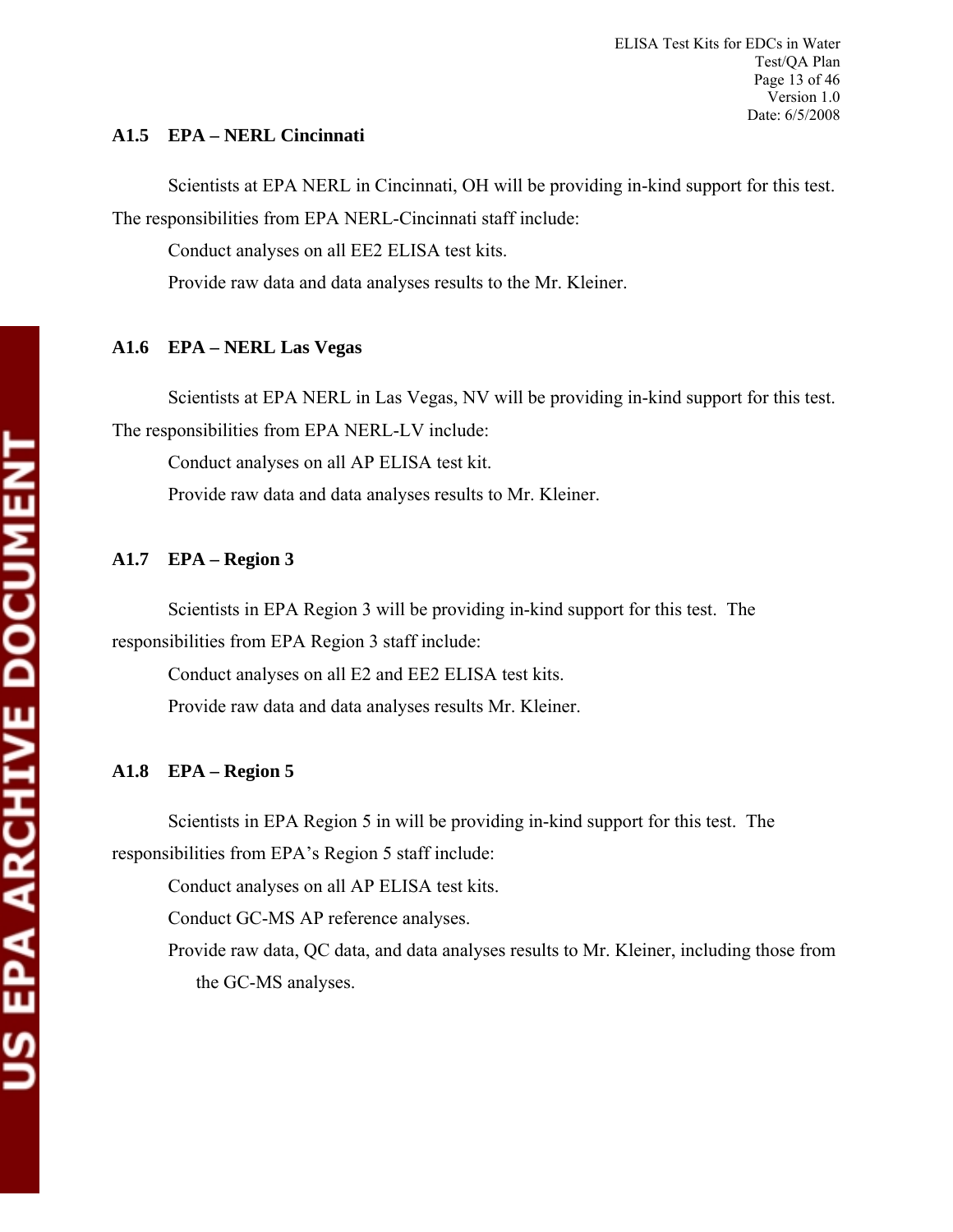#### <span id="page-14-0"></span>**A1.9 USGS – Kansas**

Scientists at the USGS laboratory in Kansas will be providing in-kind support for this

test. The responsibilities of the USGS-Kansas staff include:

Conduct analyses on all E2 ELISA test kits.

Provide raw data and data analyses results to Mr. Kleiner.

Table 1 provides a summary of the test kit evaluation responsibilities for each participating laboratory described in Section A1.

**Table 1. ELISA Test Kit Evaluation Responsibilities for Each Participating Laboratory** 

| <b>Responsibility</b>                            | <b>NRMRL</b> | <b>NERL-</b><br><b>Cinc</b> | <b>Region</b> | NERL-<br>LV | <b>Region</b> | USGS-<br><b>KS</b> |
|--------------------------------------------------|--------------|-----------------------------|---------------|-------------|---------------|--------------------|
| Sample Collection, Processing and Distribution   |              |                             |               |             |               |                    |
| Test Kit Evaluation - E2 magnetic particle ELISA |              |                             |               |             |               |                    |
| Test Kit Evaluation – E2 96 well ELISA           |              |                             |               |             |               |                    |
| Test Kit Evaluation – EE2 96 well ELISA          |              |                             |               |             |               |                    |
| Test Kit Evaluation - AP 96 well ELISA           |              |                             |               |             |               |                    |
| Reference Measurement - E2, EE2 GC-MS            |              |                             |               |             |               |                    |
| Reference Measurement - AP GC-MS                 |              |                             |               |             |               |                    |

# **A2 BACKGROUND**

The ETV Program's AMS Center conducts third-party performance testing of commercially available technologies that detect or monitor natural species or contaminants in air, water, and soil. The purpose of ETV is to provide objective and quality assured performance data on environmental technologies, so that users, developers, regulators, and consultants can make informed decisions about purchasing and applying these technologies. Stakeholder committees of buyers and users of such technologies recommend technology categories, and technologies within those categories, as priorities for testing.

EDCs are of increasing concern throughout the country. Several EPA Regions (such as Region 3, Region 5, and Region 8) have undertaken activities to monitor for these compounds.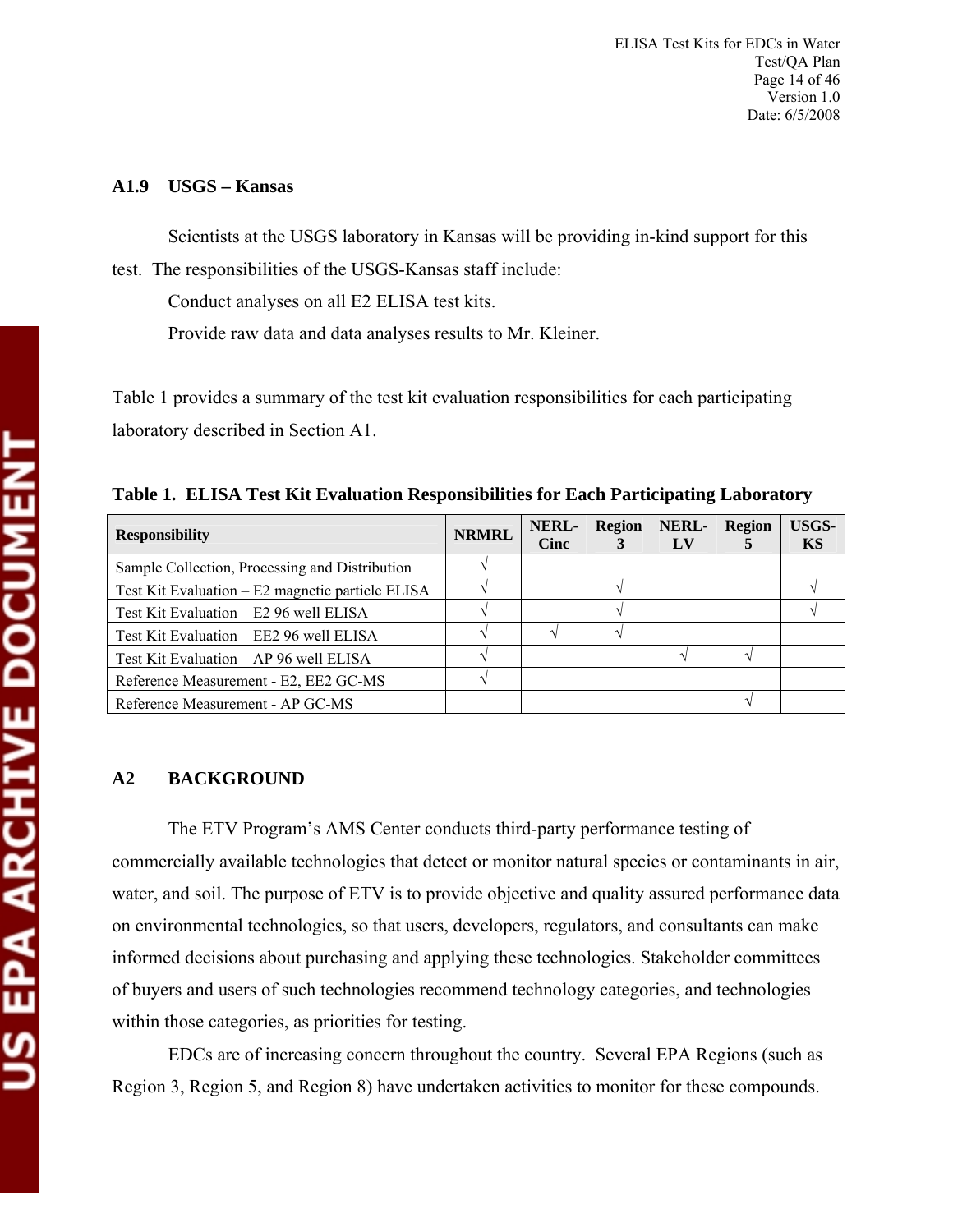<span id="page-15-0"></span>Several states are considering including monitoring for EDCs in their regulatory programs (Pennsylvania Department of Environmental Protection collaborative monitoring program with USGS and State of California National Pollutant Discharge Elimination System program). There is great public concern regarding the potential of EDCs to interfere with both human, domestic animal, and wildlife reproduction, as manifest in the numerous reports in the peer reviewed literature and the public press.

Presently, GC-MS, high performance liquid chromatography (HPLC), and liquid chromatography-mass spectrometry (LC-MS) are the primary methods being used for detecting these compounds. GC-MS was primarily used early on, making it one of the more established methods for detecting these compounds, so GC-MS will serve as the reference method for this test. Immunoassay techniques, particularly enzyme-linked immunosorbent assay (ELISA), are becoming increasingly popular in the field of environmental analysis due to their high sensitivity, ease of use, short analysis time, and cost-effectiveness.

# **A3 VERIFICATION TEST DESCRIPTION AND SCHEDULE**

## **A3.1 Summary of Technology Category and Verification Test**

Technologies to be evaluated in this verification test are ELISA test kits. The basis of immunoassay analytical detection is the capability of antibodies to specifically recognize and form stable complexes with antigens. Immunoassays employ antibodies as analytical reagents. While both chemical and manufacturer specific, ELISA kits operate on the basis of competition between an enzyme conjugate and the chemical in the sample for a limited number of binding sites on the antibody coated plate. The extent of color development is inversely proportional to the amount of chemical in the sample or standard. The higher the concentration of a specific steroid or other EDC chemical in the sample, the less color reaction produced and recorded using a standard microtiter plate reader or tube photometer.

This technology could be a beneficial technique for the EPA regional offices and EPA ORD as well as state and local clients in that the ELISA technique is potentially much faster and more cost effective than traditional GC-MS and LC-MS methods. The cost of analyzing samples for one analyte by ELISA can range from \$17 to \$25 per sample, depending on the number of replicates run, while GC-MS analysis of samples can cost between \$500 and \$900 per sample.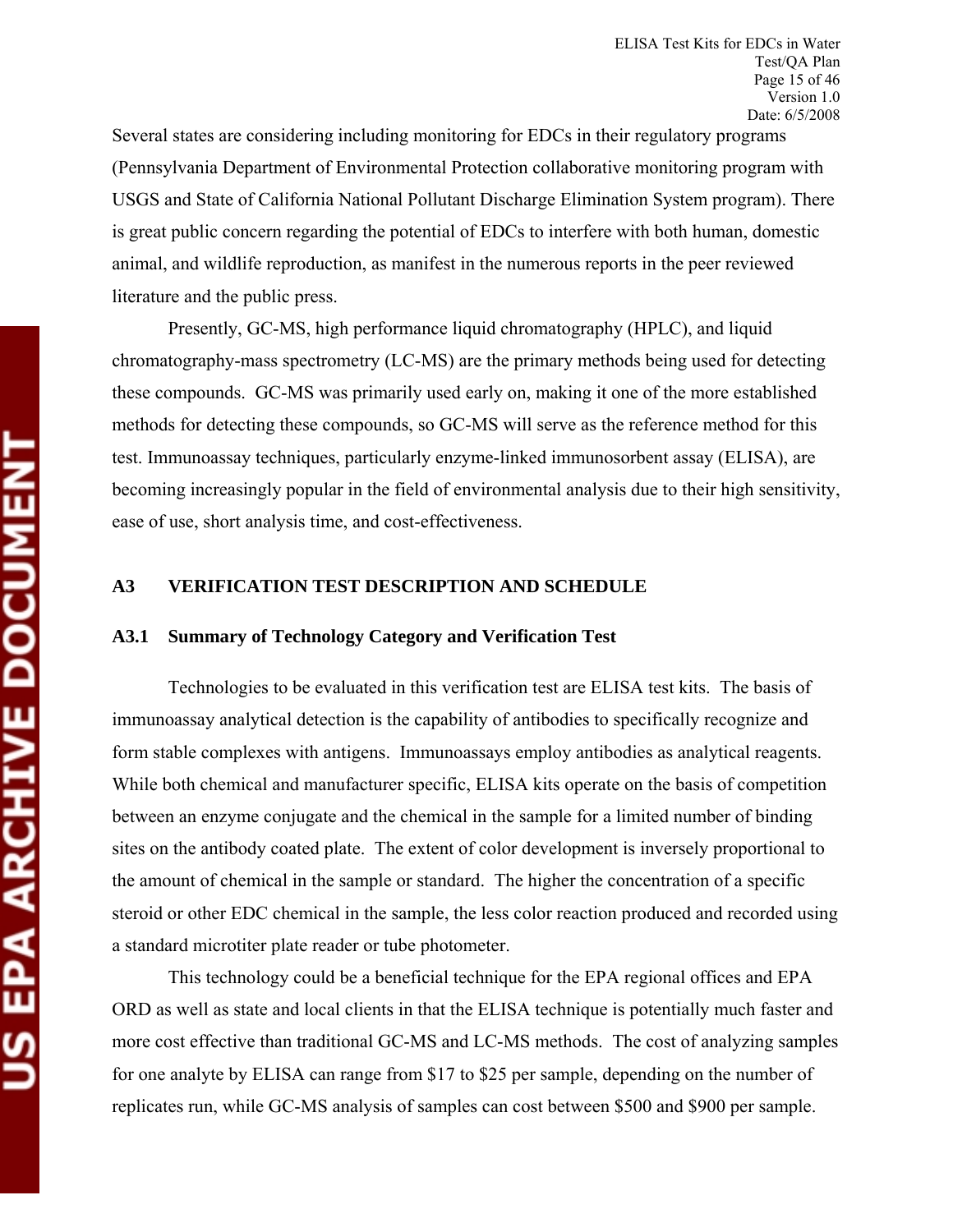<span id="page-16-0"></span>Also, the analysis time for ELISA is typically one day, as compared to GC-MS, which is typically 2 to 3 weeks.

This verification test will be an evaluation of commercially available ELISA kits. These ELISA kits will be used to quantitate, per the manufacturer protocols, three EDCs, 17-β-Estradiol (E2), 17-α-Ethynylestradiol (EE2), and Nonylphenol (NP), in four different matrices. EPA and USGS laboratories will use the ELISA kits (according to Table 1) to quantitate triplicate spiked samples for hormones (E2 and EE2) and/or NP, which will be prepared and shipped by EPA NRMRL. Note that NP is the target analyte of interest, but the ELISA test kits are targeted for the general class of AP, which includes NP. The test will be conducted in four phases, each phase being a different aqueous matrix.

## **A3.2 Verification Test Schedule**

Table 2 shows the planned schedule of testing and data analysis/reporting activities to be conducted in this verification test.

| <b>Table 2. Planned Verification Test Schedule</b> |  |  |  |  |
|----------------------------------------------------|--|--|--|--|
|----------------------------------------------------|--|--|--|--|

| Month            | <b>Testing Activities</b>              | <b>Data Analysis and Reporting</b>                |
|------------------|----------------------------------------|---------------------------------------------------|
| June 2008        | Phase I                                | Review and compile test data records as they      |
|                  |                                        | become available.                                 |
|                  |                                        | Review and summarize verification staff           |
|                  |                                        | observations.                                     |
| <b>July 2008</b> | Phase II                               | See Phase I                                       |
| August 2008      | Phase III                              | See Phase I                                       |
| September 2008   | Phase IV                               | Prepare report templates and complete common      |
|                  |                                        | sections of reports.                              |
|                  |                                        | Begin evaluating and analyzing available data     |
|                  |                                        | generated during testing.                         |
| October 2008     | Prepare draft verification reports and | Complete draft reports and submit for vendor and  |
|                  | statements                             | peer review                                       |
| November 2008    | Prepare final verification reports and | Revise draft reports and submit final reports for |
|                  | statements                             | EPA approval                                      |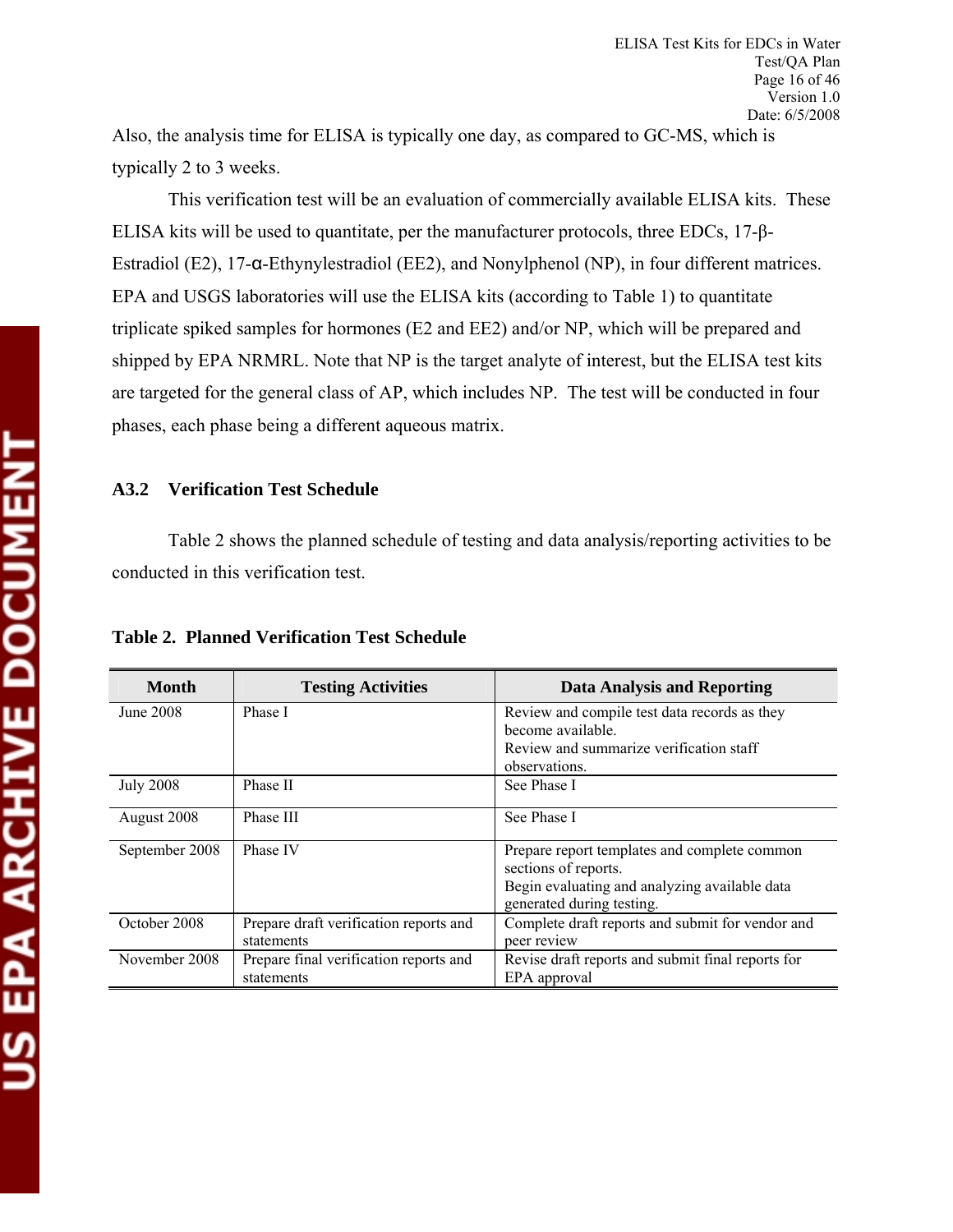#### <span id="page-17-0"></span> **A3.3 Test Site**

This project will be a collaborative effort between EPA NRMRL, EPA NERL, EPA Region 3, EPA Region 5, USGS, and the Battelle AMS Center, as outlined in Section A1. As discussed in Section A1, the verification test will be conducted in various EPA and USGS laboratories with different combinations of test kits and samples being evaluated at different laboratories (as outlined in Table 1).

## **A3.4 Health and Safety**

Participating laboratories will conduct all verification testing and reference measurements following the safety and health protocols in place for the laboratory and facilities. This includes maintaining a safe work environment and a current awareness of handling potentially toxic chemicals. Exposure to potentially toxic chemicals will be minimized, appropriate personal protective equipment will be worn, and safe laboratory practices will be followed.

## **A4 QUALITY OBJECTIVES AND CRITERIA FOR MEASUREMENT DATA**

In performing the verification test, Battelle and all participating laboratory staff will follow the technical and QA procedures specified in this test/QA plan and will comply with the data quality requirements in the AMS Center QMP.<sup>1</sup> The primary objective of this verification test is to evaluate whether or not commercially available ELISA kits are able to accurately and reliably measure environmental samples in different matrices for selected EDCs in comparison to GC-MS methods. Additionally, this verification test will document verification testing staff observations to assess other performance characteristics of the ELISA test kits. Below is a discussion of the quality objectives and the criteria for measurement data that have been established to assure that the test objectives are met.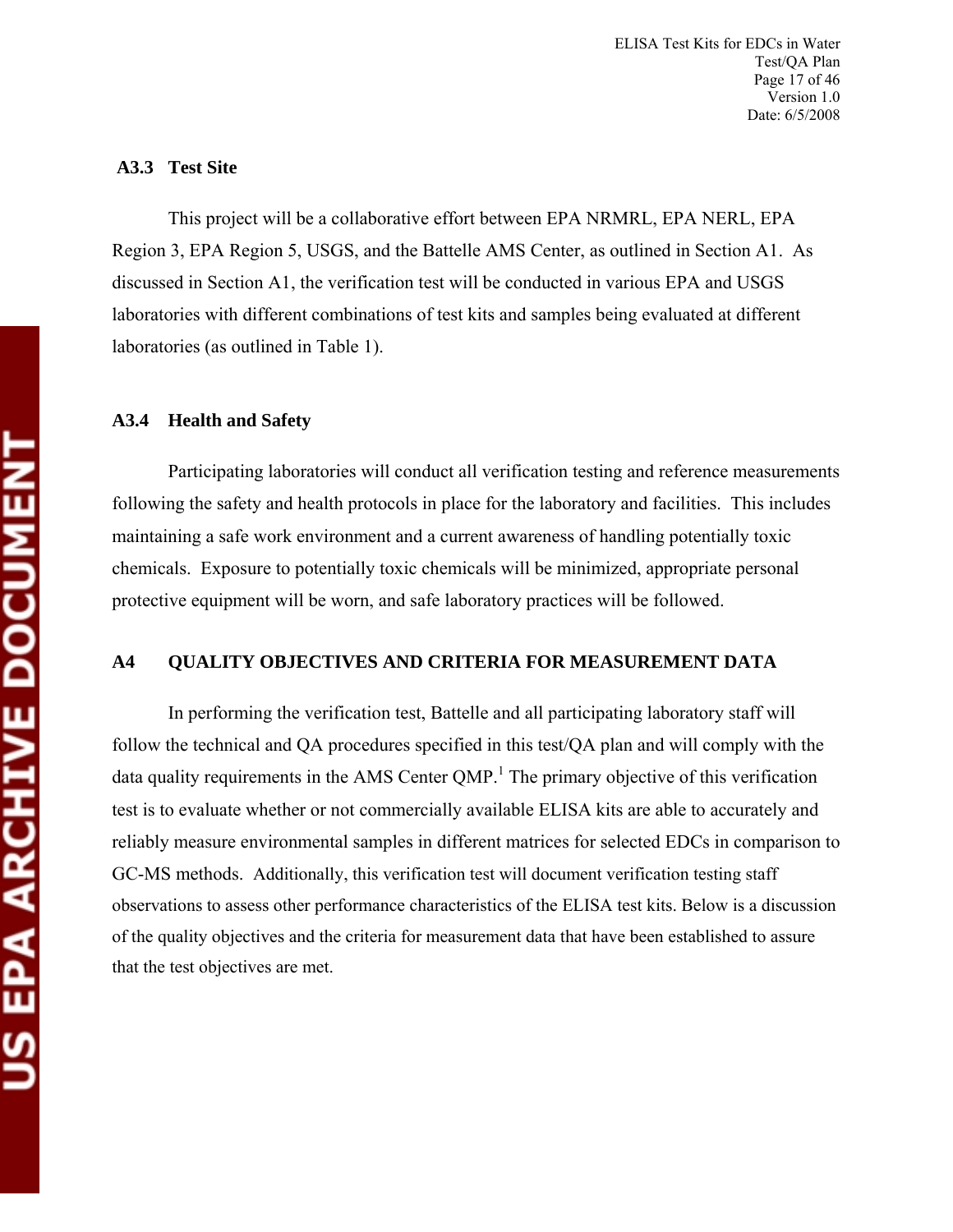#### <span id="page-18-0"></span>**A4.1 Quality Objectives**

Data quality objectives indicate the minimum data quality required to meet the ELISA test kit verification objectives. Data quality objectives for this verification test include those related to the reference method performance, those related to the ELISA test kit technology performance, as well as those related to documenting verification testing staff observations. Quantitative and qualitative measurement quality objectives have been established for this test to define required data quality for reference measurement data. Table 3 presents the acceptance criteria for the reference method critical measurements. The reference method measurement quality will be assured by adherence to these criteria. Any data or measurement quality criteria associated with the operation of the ELISA test kit technologies for critical measurements will be provided by the vendor. The Battelle Quality Manager or his designee will perform a technical systems audit (TSA) at least once during this verification test to review these QA/QC requirements. The EPA NRMRL Director of QA or her designee also may conduct an independent TSA, at her discretion.

## **A5 SPECIAL TRAINING/CERTIFICATION**

Documentation of training related to technology testing, data analysis, and reporting is maintained for all Battelle technical staff in training files at their respective Battelle location. Similar documentation of technical staff from laboratories conducting testing during this verification test will reside at their respective laboratory, as appropriate. The Battelle Quality Manager may verify the presence of appropriate training records for all participating technical staff prior to the start of testing. Staff that operate and/or maintain an evaluated technology during the verification test may be trained by the technology vendor prior to the start of testing, as needed. If such training occurs, Battelle or NRMRL will document this training with a consent form, signed by the vendor that states which specific staff have been trained and determined by the vendor to be competent in operation of the vendor's technology.

#### **A6 DOCUMENTATION AND RECORDS**

 The records for this verification test will include the test/QA plan, sample chain-ofcustody forms, laboratory record books (LRB), data collection forms, electronic files (both raw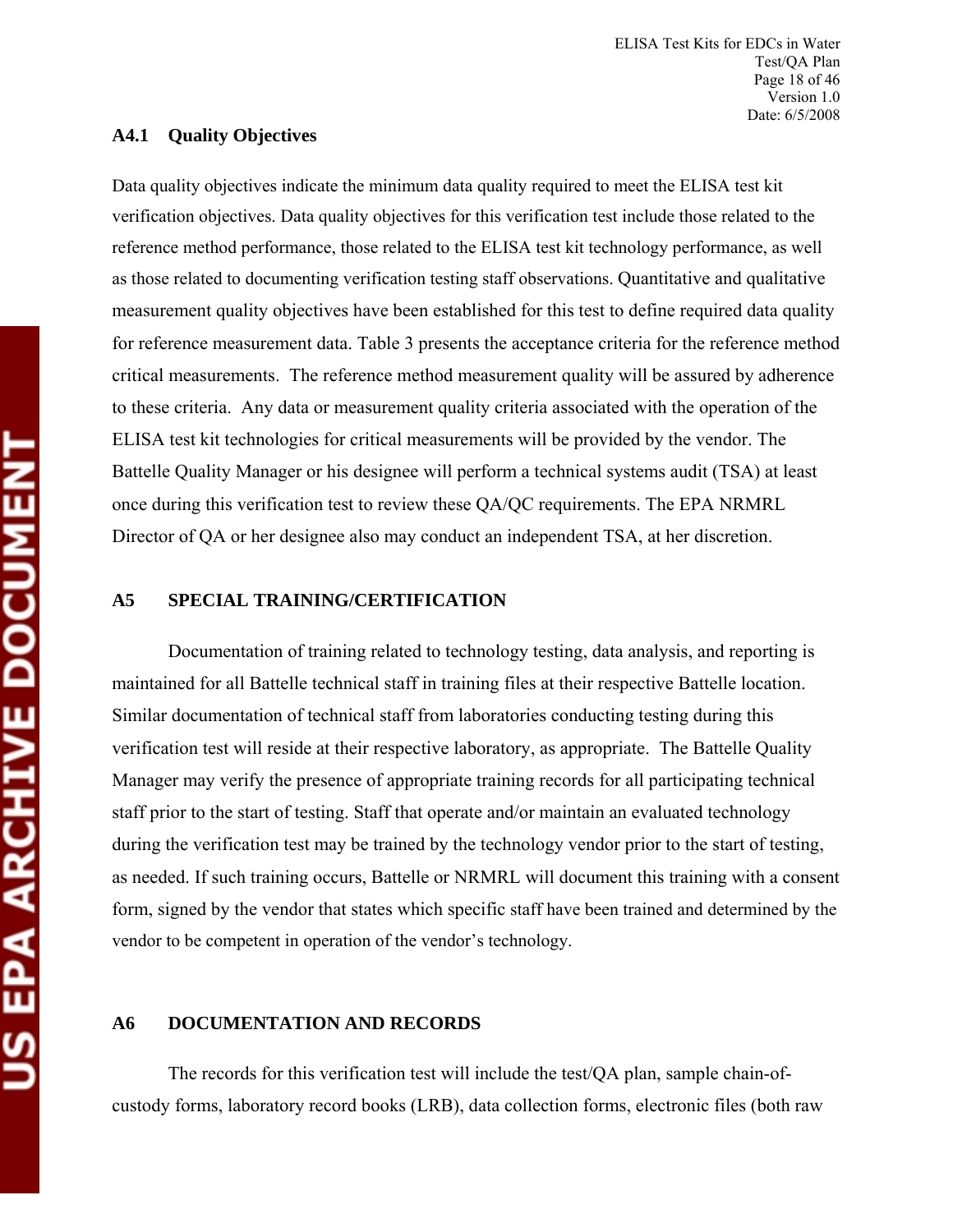<span id="page-19-0"></span>data and spreadsheets of sample results or statistical calculations), and the final verification reports and verification statements. Each laboratory will provide analytical results and supporting data in electronic format. The electronic copy data report will contain the final analytical results for each field sample plus the quality control sample data required in Table 4, where applicable. The electronic copy deliverables will also consist of final report tables and a complete data package that enables traceability of final reported data to the raw data.

| <b>Sample</b>                                                         | <b>Minimum Acceptance</b><br><b>Criteria</b>                                          | <b>Corrective Action</b>                                                                                                                                                                                                                                             |
|-----------------------------------------------------------------------|---------------------------------------------------------------------------------------|----------------------------------------------------------------------------------------------------------------------------------------------------------------------------------------------------------------------------------------------------------------------|
| Method Procedural<br>Blank (MB)                                       | Target analytes $\leq 5$ x method<br>detection limit (MDL)                            | Reprocess (extract) sample batch. If<br>batch cannot be re-processed; flag all<br>field sample data that are >RL, unless<br>the concentrations in the related samples<br>are $>5X$ the concentrations detected in<br>the MB. In this case no flag is required.       |
| <b>Instrument Solvent</b><br><b>Blank</b>                             | Target analytes < lowest<br>calibration standard                                      | Review data and analysis for possible<br>sources of contamination. Reanalyze<br>and/or document corrective action. Data<br>must be flagged.                                                                                                                          |
| Surrogate Spike<br>(SIS)                                              | 60-120% recovery or as<br>specified in method standard<br>operating procedures (SOPs) | Review data. Discuss with EPA<br>NRMRL Coordinator. Reanalyze, re-<br>extract, and/or document corrective<br>action and deviations.                                                                                                                                  |
| <b>Laboratory Duplicate</b><br>(Relative Percent Difference -<br>RPD) | Target compounds $\leq 30\%$ RPD<br>(Concentration must be $> 2x$<br>MDL)             | Review data to assess impact of matrix.<br>If other QC data are acceptable, then<br>flag associated QC data. If QC data are<br>not affected by matrix failure, then re-<br>process duplicate. If not possible, then<br>notify client and flag associated QC<br>data. |

|  | <b>Table 3. Critical Measurements for Reference Method</b> |
|--|------------------------------------------------------------|
|--|------------------------------------------------------------|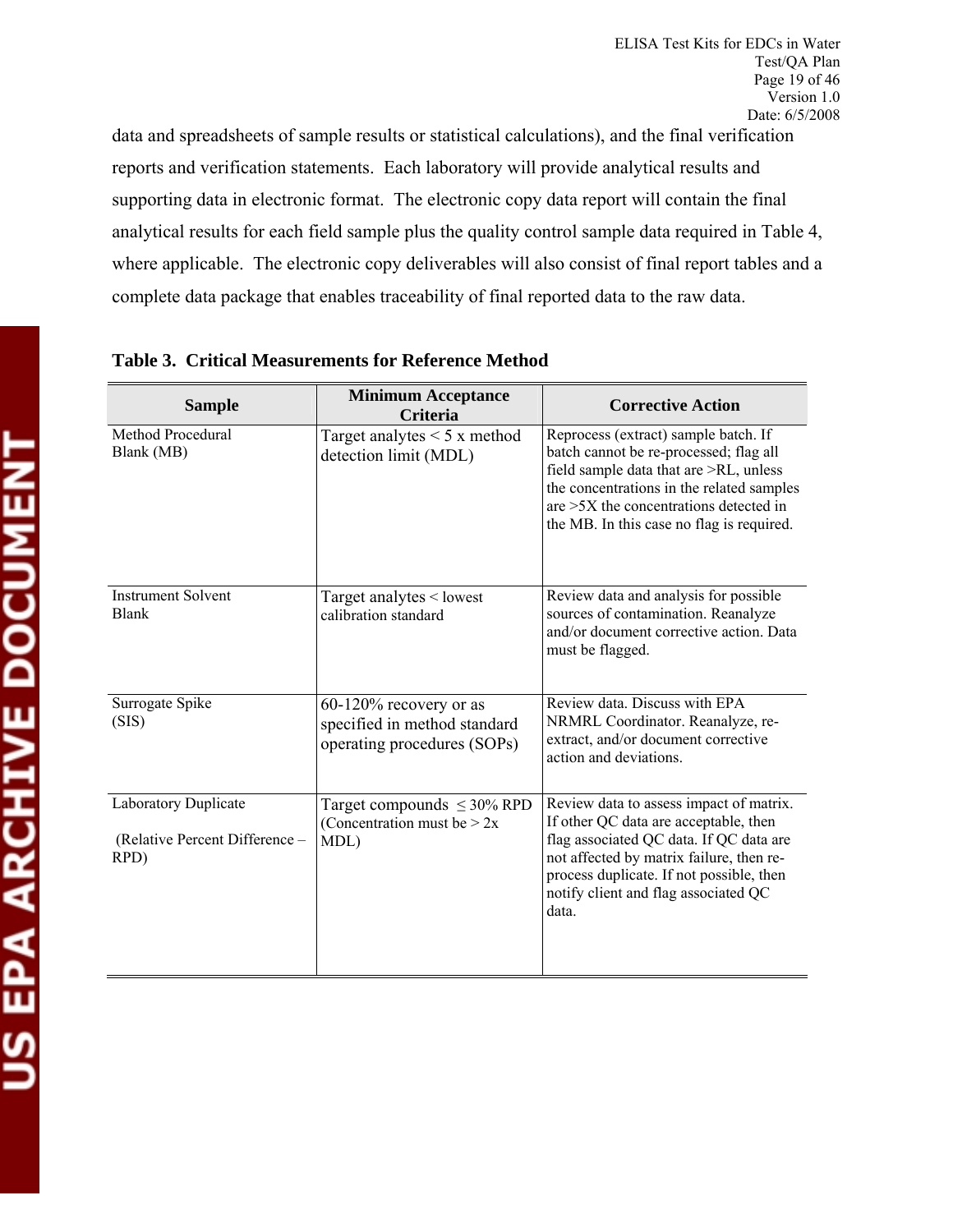Data packages will include any of the following elements that are applicable to the analysis:

- Data package narrative
- Final data report tables
- List of current RLs and MDLs for the preparation and analysis methods used for sample processing
- Entire package of sample custody documentation, including sample receipt form
- Sample processing records
- ELISA test kits results
- GC-MS results and records, including:
	- **–** Instrument tuning
	- **–** Calibration data
	- **–** Calibration verifications
	- **–** Surrogate recoveries
	- **–** Internal standard response and retention times
	- **–** All QC data required by the analytical method
	- **–** Run logs
	- **–** Raw data

The lead laboratory staff will receive and review the data packages submitted by their respective laboratories for completeness, acceptability, and compliance with the requirements of this TQAP before submitting them to the EPA NRMRL Coordinator. EPA NRMRL in collaboration with EPA Region 3 will prepare a draft data summary. This summary will include:

- Calibration data for all ELISA and GC-MS analysis.
- Analytical results and statistical evaluation of analytical results.
- QA results to validate the quality and usability of the data generated.

The data summary and all of the test records will be submitted to the Battelle Verification Test Coordinator for review. All records received by the Verification Test Coordinator will be maintained in the Verification Test Coordinator's office until the completion of the verification report at which time the records will be transferred to permanent storage at Battelle's Records Management Office at the conclusion of the verification test. All Battelle LRBs are stored indefinitely, either by the Verification Test Coordinator or Battelle's Records Management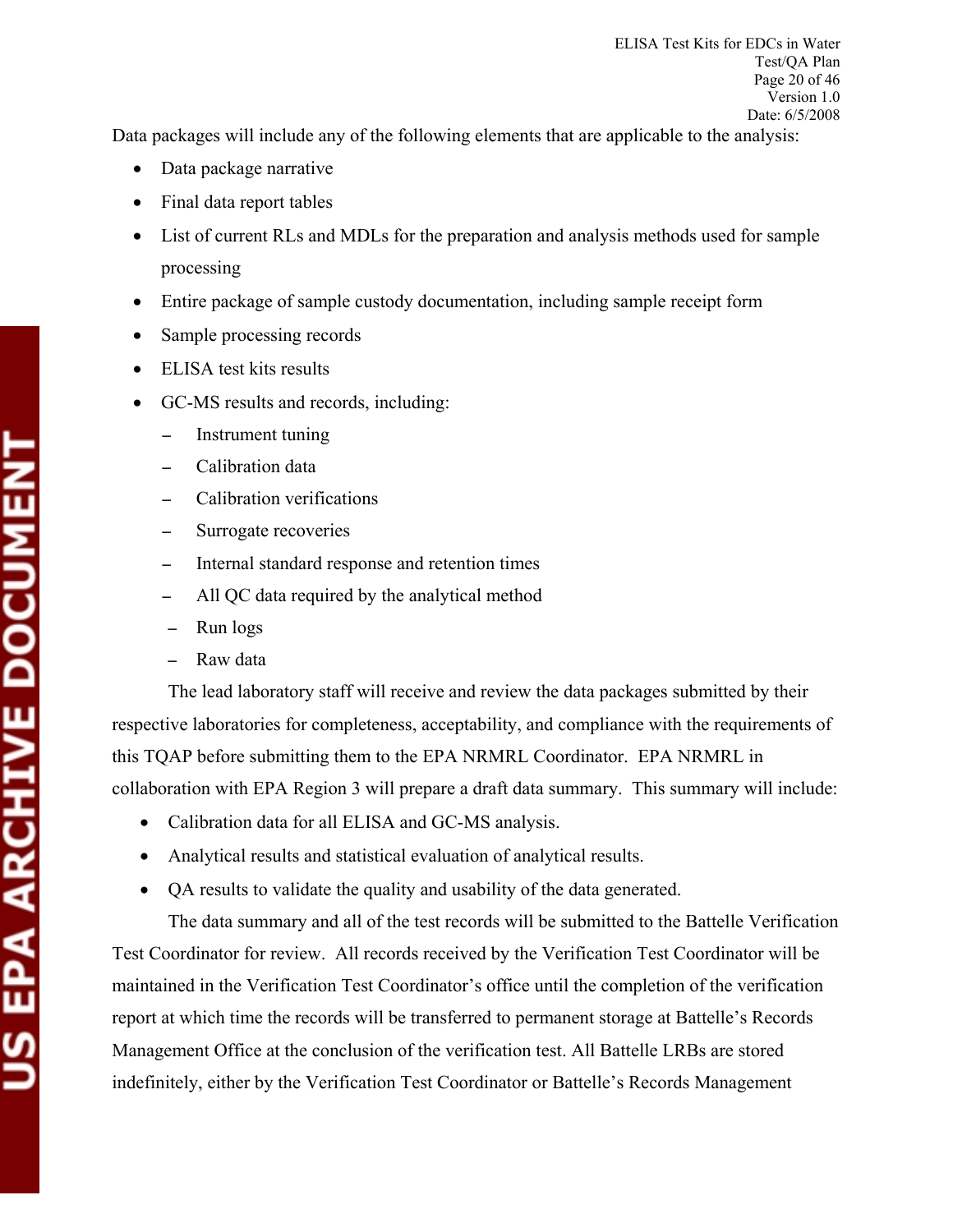Office. EPA will be notified before disposal of any files. Table 4 has further details regarding the data recording practices and responsibilities.

EPA NRMRL will also keep a copy of all final verification test files, although the official data records for the verification test will be maintained by Battelle (as described above). Once the study is complete, all files associated with the test including project management files and the draft data summary, will be archived by EPA NRMRL for at least 3 years. Laboratory raw data and supporting equipment records will be archived by each participating organization for at least three years. The location (e.g., specific personal computer, server, or media type and storage location) of final versions of the electronic files will be noted in the test records.

All written records must be in ink. Any corrections to notebook entries, or changes in recorded data, must be made with a single line through the original entry. The correction is then to be entered, initialed, and dated by the person making the correction. In all cases, strict confidentiality of data from each vendor's technology, and strict separation of data from different vendors' technology, will be maintained. Separate files (including manual records, printouts, and/or electronic data files) will be kept for each technology.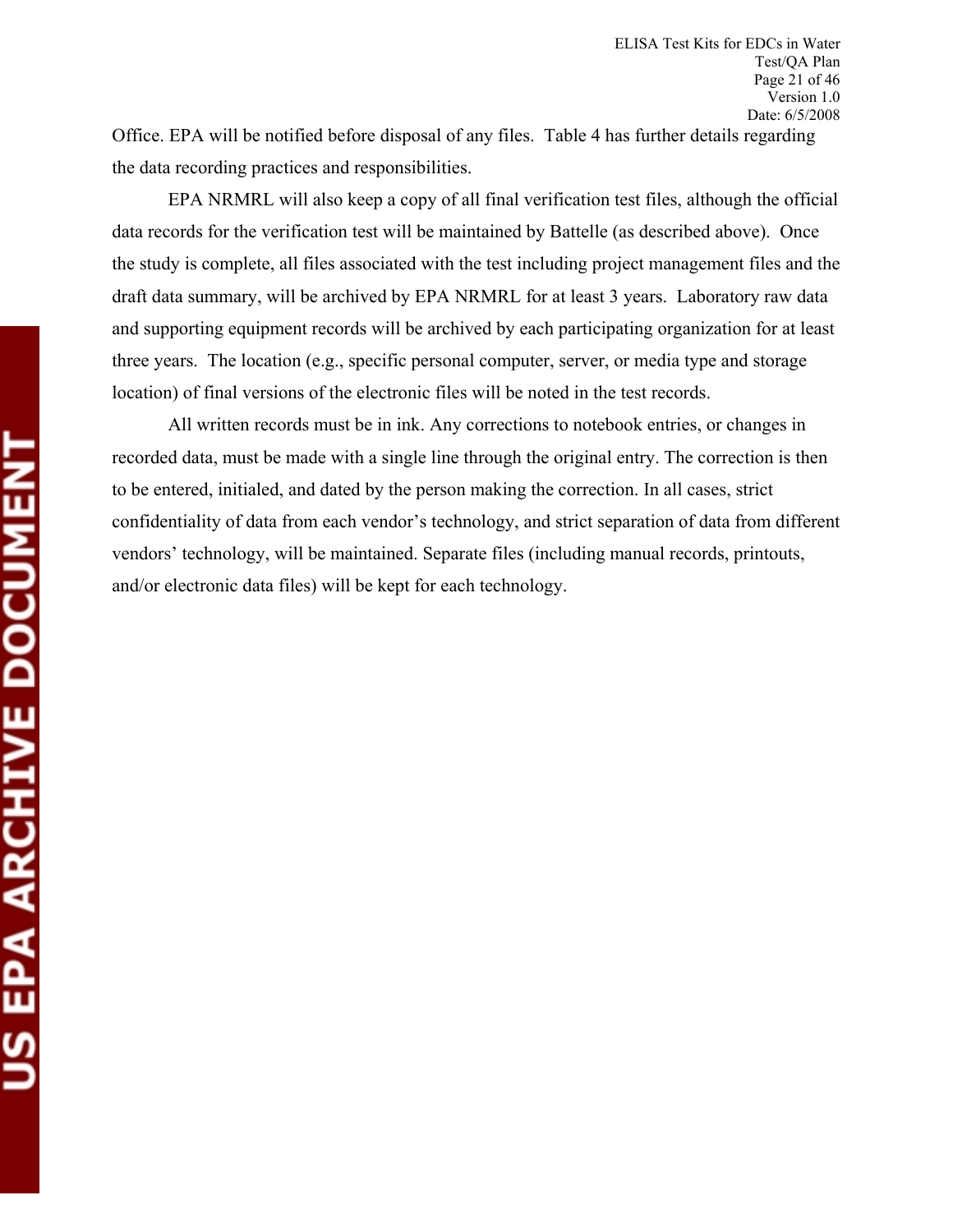ELISA Test Kits for EDCs in Water Test/QA Plan Page 22 of 46 Version 1.0 Date: 6/5/2008

| Data to Be<br><b>Recorded</b>                                                              | <b>Where Recorded</b>                                                                                                            | <b>How Often</b><br><b>Recorded</b>                                                                            | <b>By Whom</b>                | <b>Disposition of</b><br>Data                                                                                     |
|--------------------------------------------------------------------------------------------|----------------------------------------------------------------------------------------------------------------------------------|----------------------------------------------------------------------------------------------------------------|-------------------------------|-------------------------------------------------------------------------------------------------------------------|
| Dates times and<br>details of test events,                                                 | LRBs or data<br>recording forms, or<br>electronically                                                                            | Start/end of test<br>procedure, and at<br>each change of a test<br>parameter or change<br>of technology status | Participating<br>laboratories | Used to organize and<br>check test results:<br>manually<br>incorporated into<br>data spreadsheets as<br>necessary |
| Technology<br>calibration<br>information;                                                  | LRBs, data recording<br>forms, or<br>electronically                                                                              | At technology reader<br>calibration or<br>recalibration, as<br>applicable                                      | Participating<br>laboratories | Incorporated into<br>verification report as<br>necessary                                                          |
| Technology readings                                                                        | Recorded<br>electronically or<br>manually by the<br>operator or<br>electronically by the<br>technology reader, as<br>appropriate | Each sample and QC<br>analysis                                                                                 | Participating<br>laboratories | Converted to or<br>manually entered<br>into spreadsheets for<br>statistical analysis or<br>comparisons            |
| Sample collection<br>and reference<br>method analysis<br>procedures,<br>calibrations, etc. | LRBs, chain-of-<br>custody,<br>electronically, or<br>other data recording<br>forms                                               | Throughout sampling<br>and analysis<br>processes                                                               | Participating<br>laboratories | Retained as<br>documentation of<br>sample collection or<br>reference method<br>performance                        |
| Reference method<br>results                                                                | Electronically from<br>reference<br>measurement<br>technology                                                                    | Every sample or QC<br>analysis                                                                                 | Participating<br>laboratories | Transferred to<br>spreadsheets for<br>calculation of results<br>and statistical<br>analysis or<br>comparisons     |

# <span id="page-22-0"></span>**Table 4. Summary of Data Recording Process**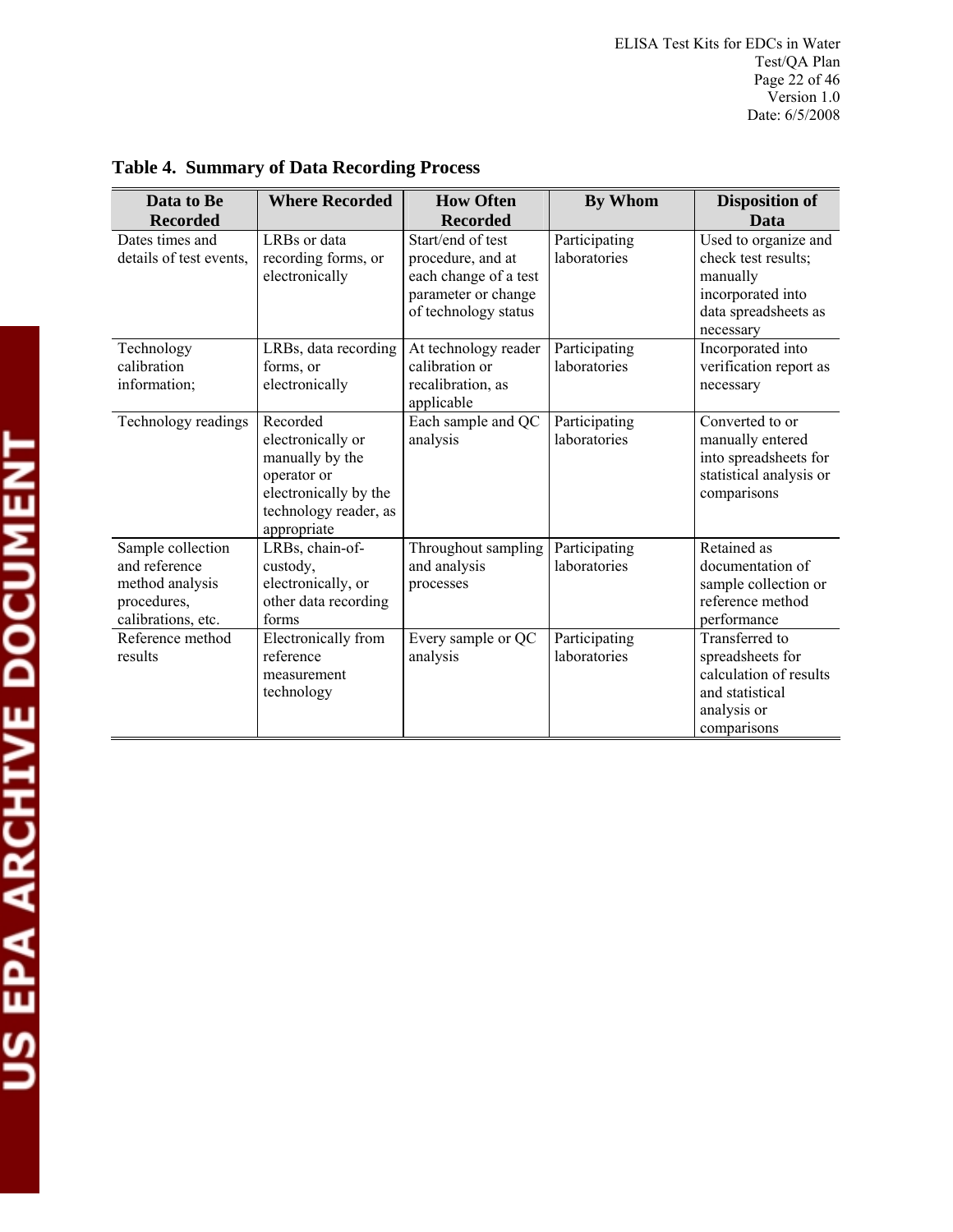# **SECTION B MEASUREMENT AND DATA ACQUISITION**

#### <span id="page-23-0"></span>**B1 EXPERIMENTAL DESIGN**

This verification test will be an evaluation of four commercially available ELISA kits to quantitate, per the manufacturer protocols, three EDCs, including 17-β-Estradiol (E2), 17-α-Ethynylestradiol (EE2), or Nonylphenol (NP). More detailed information on the uses of the EDCs to be tested is provided in Table 5. Note that NP is the target analyte of interest, but the ELISA test kits are targeted for the general class of AP, which includes NP. Kits to be evaluated may consist of varying methods of operation, such as 96-well microtiter plate kits and magnetic particle kits. The participating laboratories will use the ELISA kits to quantitate triplicate spiked samples for hormones (E2 and EE2) and/or NP, which will be prepared and shipped by EPA NRMRL. The test will be conducted in four phases, each phase evaluating a different aqueous matrix.

| Analyte                       | <b>Synonyms</b>                         | CAS#          | <b>Uses</b>                                      |
|-------------------------------|-----------------------------------------|---------------|--------------------------------------------------|
| $(17\beta)$ -Estra-1,3,5(10)- | $17$ - $\beta$ -Estradiol (E2)          | $50 - 28 - 2$ | Naturally occurring                              |
| triene-3,17-diol              |                                         |               | hormone                                          |
| $17\alpha$ -Ethynyl-          | $17$ - $\alpha$ -Ethynylestradiol (EE2) | $57-63-6$     | Synthetic estrogen                               |
| $1,3,5(10)$ -estratriene-     |                                         |               | found in birth control                           |
| $3,17b$ -diol                 |                                         |               |                                                  |
| Nonylphenol                   | NP                                      | 84852-15-3    | detergents, surfactants,<br>emulsifiers, wetting |
|                               |                                         |               | agents, cosmetics,                               |
|                               |                                         |               | cleaners, pesticides,                            |
|                               |                                         |               | paints                                           |

**Table 5. Target Analytes** 

ELISA kits are meant to be user friendly and easy to use following step-by-step instructions. They are designed to be compound specific, only measuring the compound that it was made to detect. Each kit will be evaluated on its ability to quantitate the compound that it is designed to detect and how well the kit results compare to GC-MS results of the same samples. Some ELISA kits may react with compounds similar to the target compound, known as cross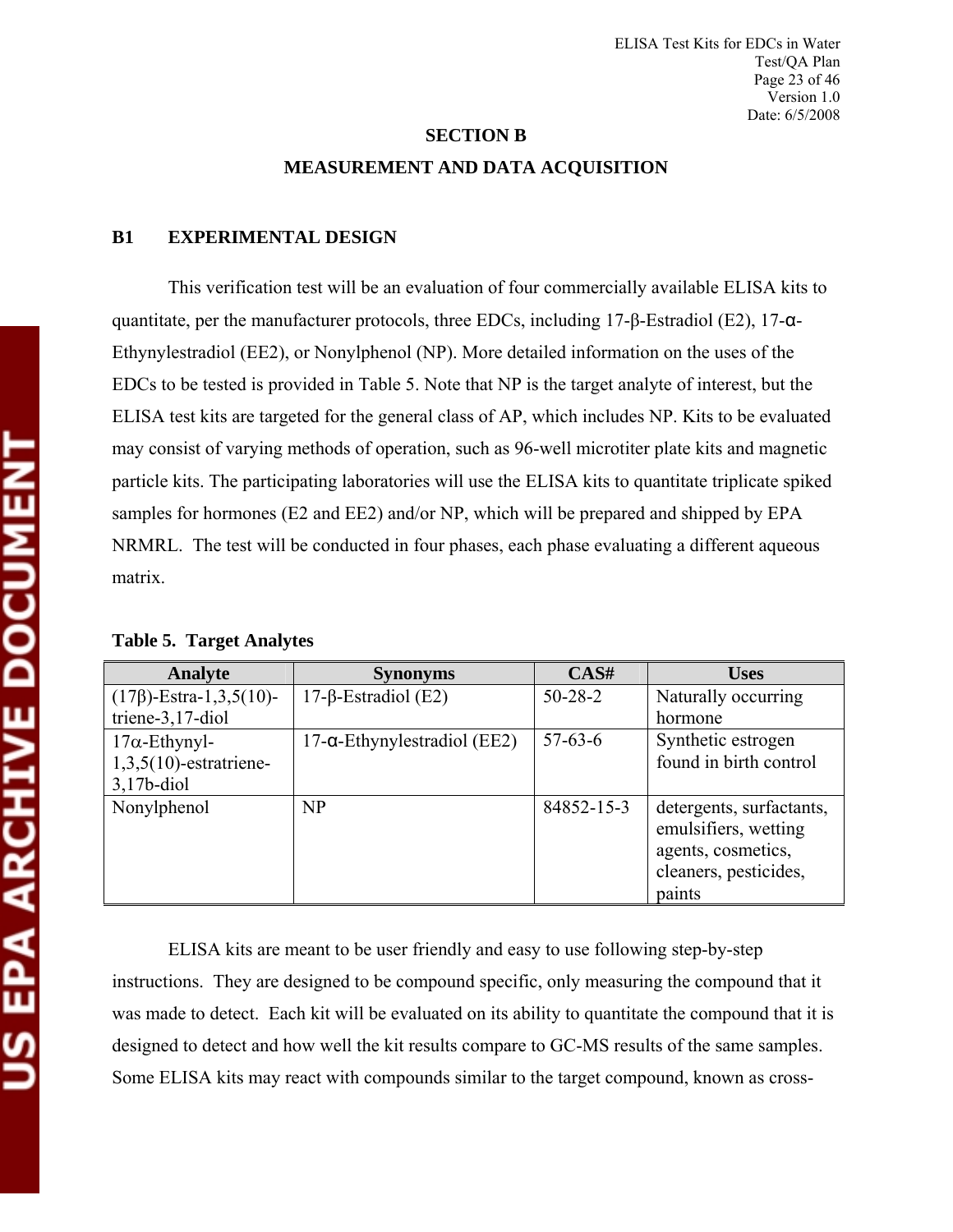reactivity. During each phase of the study, background levels of the kits target compounds will be measured by GC-MS in that particular matrix as well as some of the compounds with which the kits have cross-reactivity, as stated by the vendor. For some of the compounds for which there is cross-reactivity, there may be no established analytical methods available by GC-MS to detect these compounds at the concentrations and in the matrices evaluated per this test/QA plan. Blank samples of each matrix (i.e., not spiked with E2, EE2, or NP) will also be evaluated on the ELISA test kits to determine if any of the cross-reactive compounds present in the matrix (as determined through GC-MS analysis) might be interfering with the test kit results.

Each kit will be operated following the manufacturer's instructions, which may include the use of a glass fiber filter (GFF) and solid-phase extraction (SPE). The purpose of SPE is to clean as well as concentrate the sample in order to get the sample concentration into the kit's analytical range. The ELISA test kits often do not come with GFFs and SPEs. Thus, this equipment will be purchased by NRMRL and used with the test kits, as appropriate. The same GFF and SPE will be used across laboratories and throughout testing.

This verification test will be done in four phases. Phase I will consist of a clean water sample (de-ionized (DI) super-Q water) being spiked with a single concentration of E2, EE2, and NP, split into single samples, and submitted to the ELISA kit users to measure the concentration, in triplicate. The split sample, as well as the un-spiked, matrix background sample, will also be simultaneously sent for reference GC-MS analysis of E2, EE2, NP, and alkylphenol ethoxylates (APEs), which are known to cause cross-reactivity with some of the ELISA kits. Phase II will consist of environmental surface water samples going through the same process as Phase I. Phase III will consist of a more complex matrix of wastewater treatment plant (WWTP) effluent samples going through the same process. Phase IV will consist of even a more complex matrix of WWTP influent samples going through the same process. Details on the sample matrices, spiking levels, and spiking procedures for each Phase are provided in Section B1.1. All spike concentrations used in each phase of this verification test are based on real-world concentrations found in environmental samples. Specific concentrations of E2, EE2, and NP, as presented in Section B1.1, will be spiked into the sample matrix for each phase, regardless of any background concentrations of these compounds that may be present in the collected water. The spiked concentrations will be added to any background hormone concentrations that are found via GC-MS analysis of matrix blanks to get the total expected hormone concentration for a given sample.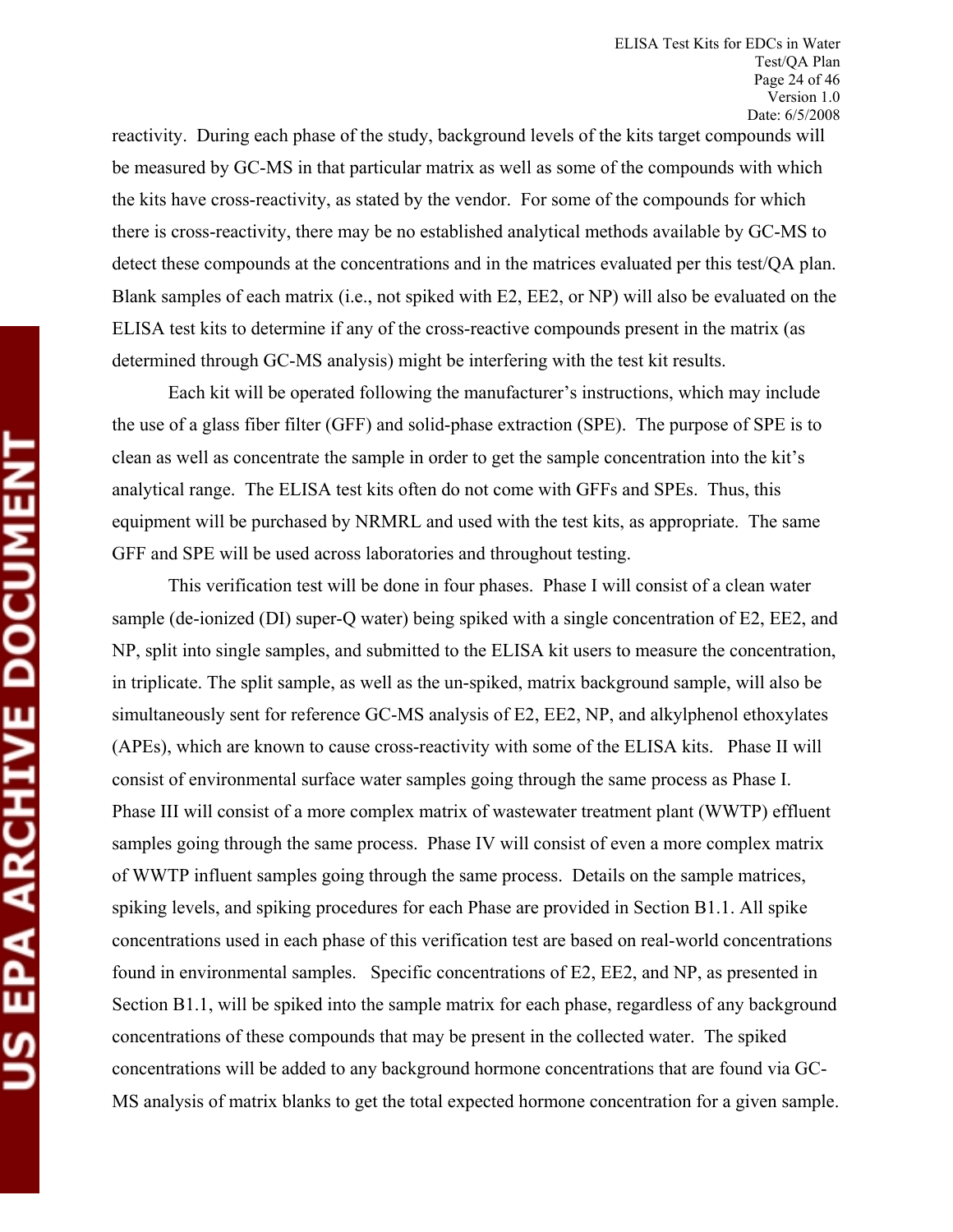The ELISA kit results from the various laboratories for a given kit will be compared to each other and compared to GC-MS results for repeatability, reproducibility, and percent bias.

ELISA test kit technologies will be tested only in a laboratory under controlled conditions; no field testing will take place during this verification test. This will allow comparison of the technology results to a reference method under a specified set of conditions. The analyses will be performed according to the vendor's recommended procedures as described in the user's instructions or manual, or during training provided to the operators. Similarly, calibration and maintenance of the technology readers (i.e., microplate readers and photometers) will be performed as specified by the vendor. Results from the technologies being verified will be recorded manually by the operator on appropriate data sheets or captured in an electronic data system and then transferred manually or electronically for further data workup. Qualitative characteristics of each technology such as ease of use will be assessed through observations made by the operators throughout the verification test. The results from each technology will be reported individually. No direct comparison will be made between technologies from different vendors, but each vendor's technology will undergo similar testing so it is convenient for end users to evaluate the ETV testing results.

#### **B1.1 Test Procedures**

This section describes specific test procedures for this verification test of ELISA test kits. Specific step-by-step analysis procedures will be provided in each kit's instructions for the ELISA test kits and in standard operating procedures (SOPs) for the GC-MS methods.<sup>3,4</sup>

The GC-MS methods for hormones will measure for E1, E2, E3, EE2, testosterone, dihydrotestosterone, androstenedione, and progesterone with a concentration range of 2-50ng/L. The GC-MS methods for APs will include NP (conc. range 250-4000ug/L), nonylphenol monoethoxylate (conc. range 500-8000ug/L), nonylphenol diethoxylate (1000-16000ug/L), octylphenol (conc. range 50-800ug/L), and bisphenol A (50-800ug/L). Samples for the hormone and AP GC-MS methods will go through an extraction step to concentrate (or dilute) the sample into the method analytical range.

Extensive cleanup procedures of complex matrix samples can be very time consuming and therefore it would be beneficial to simplify the process. This test will evaluate ELISA kit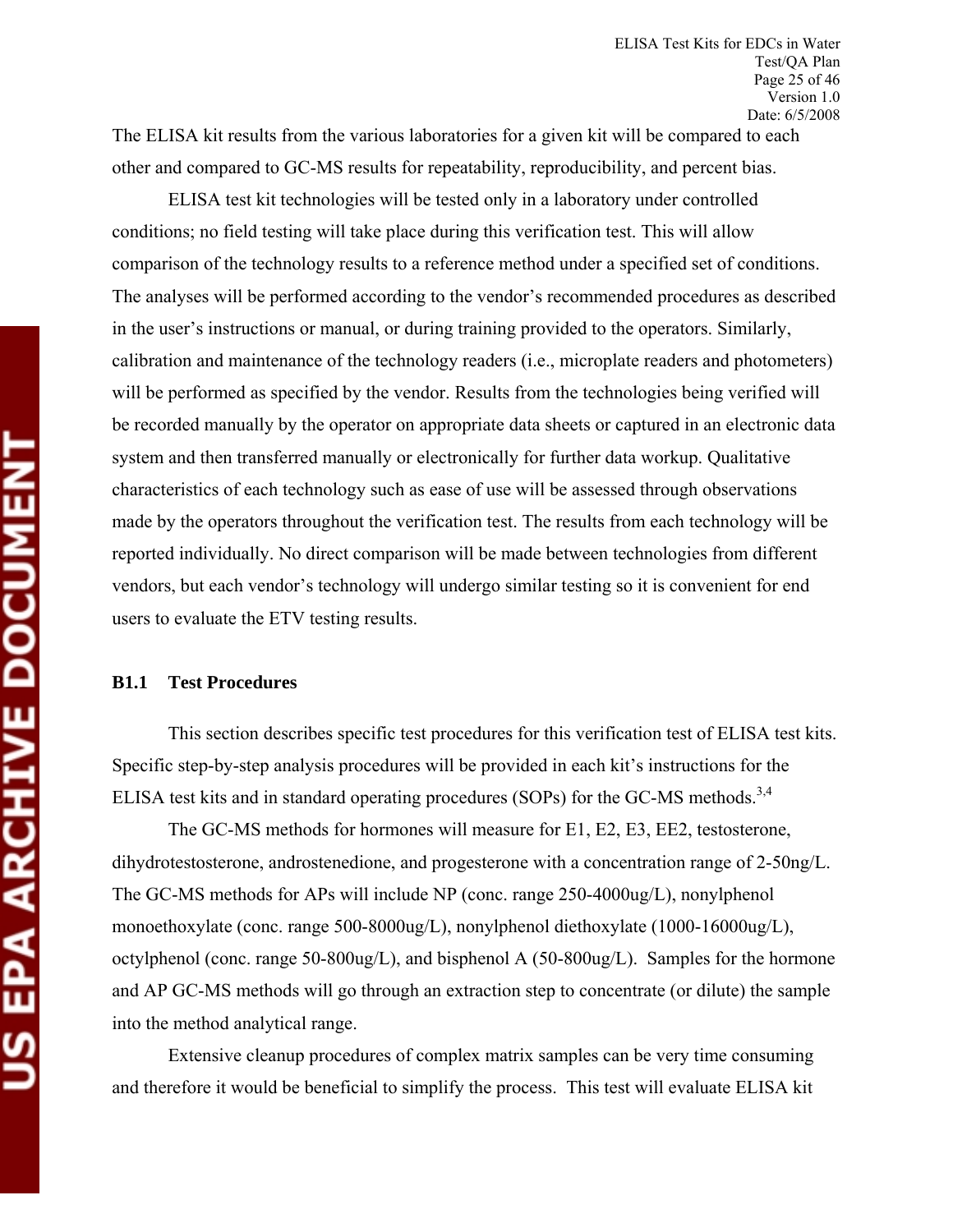performance utilizing only simple cleanup procedures, as directed by the manufacturer of the kit, for the four different matrices for each EDC of concern. Each sample will be analyzed both directly (prior to cleanup) and after SPE cleanup using the procedure detailed in the kit instructions and provided below. DIR (for direct) or SPE (for solid-phase extraction) will be added to the beginning of each sample name to distinguish them from each other. Each sample for ELISA analysis will be filtered through a 1μm glass fiber filter prior to direct analysis and SPE.

All sample bottles and glassware associated with hormone samples, including the glass carboy, will be cleaned and silanized using a standard procedure (see Appendix A). All sample bottles associated with NP samples will be new and will not need additional silanization. The glass carboy for NP sample preparation will be cleaned for reuse using a standard procedure (see Appendix B) and will not require additional silanization.

**Phase I:** DI super-Q water will be spiked by EPA NRMRL with a mixture of E2 and EE2 at a known concentration, while separate DI super-Q water will be spiked with nonylphenol (NP) at a known concentration. The estrogens and NP will be spiked in separate water samples due to differing cleanup/pre-concentration methods needed for these compounds. In one cleaned 20L, glass carboy, 20L of DI water will be prepared containing 10ng/L of E2 and 10ng/L of EE2. In a second, cleaned, 20L, glass carboy, 20L of de-ionized water will be prepared containing 30μg/L of NP. These concentrations were selected because they are on the higher end of the range of concentrations expected to be encountered in a real-world situation and are representative of the anticipated mid-range of the test kits. Both carboys will be thoroughly mixed, by inserting a stir bar and stirring on a stir plate at 300 revolutions per minute (rpm) for 2 hours, to ensure homogeneous concentrations of the each analyte throughout the carboy. These sample names will be DI-ES-LAB for hormones and DI-NP-LAB for APs. "LAB" will be replaced with the unique lab name. Laboratory names for labeling will be as follows: EPA NRMRL will be NR, EPA NERL Cincinnati will be NC, EPA NERL Las Vegas will be NV, USGS will be GS, EPA Region 3 will be R3, and EPA Region 5 will be R5. DI super-Q water blanks will also be prepared and shipped in separate 500mL bottles. The blank sample will be analyzed both directly (DIR) and after SPE (SPE) but only in two wells (or test tubes) on the kits as opposed to three wells (or test tubes) for all other samples. Before spiking, the DI water will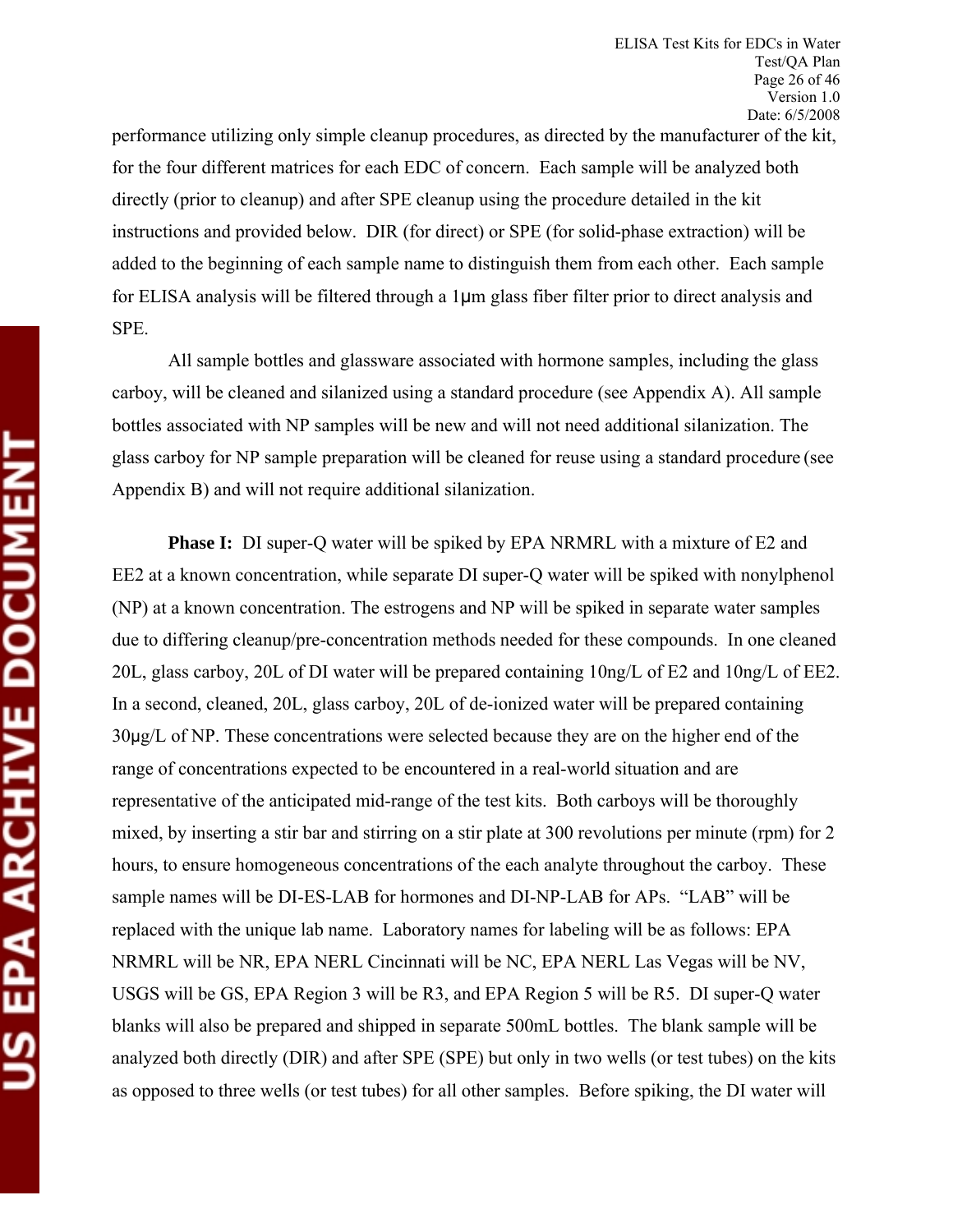be sampled and analyzed by GC-MS to confirm the background levels of E2, EE2, and NP. These sample names will be DI-ES-BKG for hormones and DI-NP-BKG for APs. Samples of the spiked mixtures will be taken and the concentrations of these samples and blank will be determined using immunoassay kits and the GC-MS methods.

There will be multiple users to analyze the spiked samples using the appropriate kits for E2, EE2 and AP, although only three of the six participating laboratories will use a particular kit, depending on the kit (see Table 1 for laboratory responsibilities). Two of the three laboratories will run duplicate kits while the third lab, EPA NRMRL, will run only one kit. Once samples are prepared and spiked by EPA NRMRL, the samples will be preserved on ice and shipped immediately to the appropriate users for analysis within 24 hours of receiving the sample.

The various "clean matrix" DI super-Q water samples will be spiked by personnel at EPA NRMRL as one large stock solution, split into smaller sub-samples, and then shipped on ice or freezer packs at 4<sup>o</sup>C to the appropriate laboratories for ELISA and GC-MS analysis. All sample bottles will be amber glass to prevent photodegradation of the analytes. Each laboratory that is participating in the ELISA analysis for a particular analyte will receive one 2.5L sample plus one 500mL DI water method blank. Each laboratory that is participating in the GC-MS analysis for a particular analyte will receive one 4L sample and one 1L DI water method blank to be processed by the GC-MS method. Note that the sample volumes required for the ELISA and GC-MS analyses are 500 mL and 1L, respectively. Since samples will be analyzed in triplicate, the total volume of sample provided (2.5L and 4L) will be larger than required, but this will be done to utilize convenient bottle sizes and to provide additional sample for re-analysis should that be necessary. The sample names for blanks will be DI-ES-BLK-1 for hormones and DI-NP-BLK-1 for APs. The DI water method blanks will be filled with DI super-Q water from the same source and at the same time as the DI water for the samples. The users will follow simple cleanup procedures as directed in the vendor's instructions. Kit operators will receive one 2.5L sample to be split into three 500mL aliquots. Each of those three aliquots will be analyzed by direct analysis utilizing only GFF cleanup, and by utilizing GFF cleanup and SPE. Each aliquot sample will be applied in triplicate to the ELISA kits for quantification, per the test kit protocols. Tests will be run within the appropriate concentration range of the specific ELISA kit and GC-MS methods.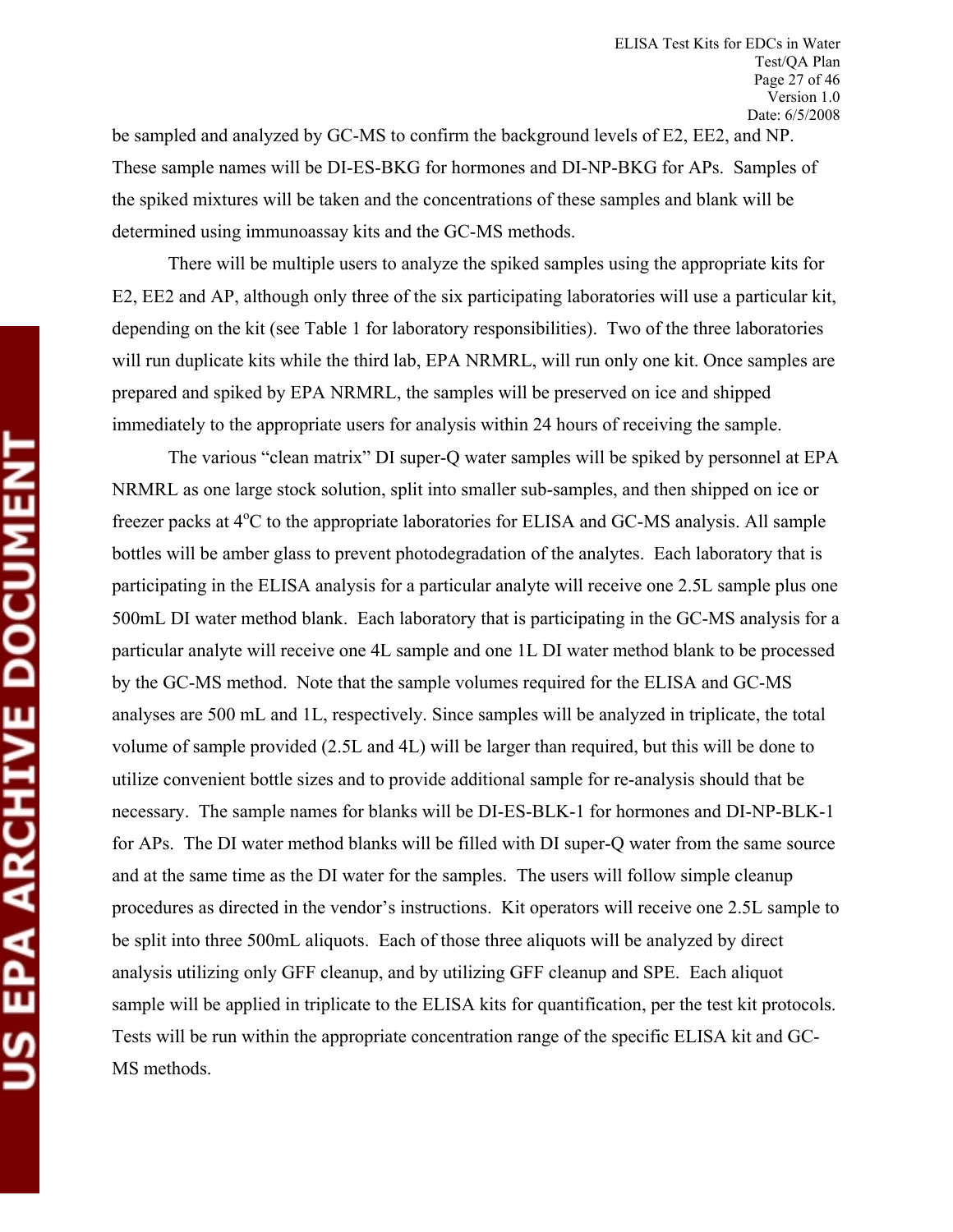Each sample for ELISA analysis will be filtered through a 1μm GFF prior to direct analysis and SPE. After filtering the estrogen (ES) sample, remove one 1260μL aliquot and add 140μL of methanol. This aliquot mixture will be used for direct analysis on the 96 well microtiter style E2 and EE2 kits and applied directly to three wells (100μL for each well) on each kit. There will be some leftover aliquot volume. Also, one 1600μL aliquot will be removed from the estrogen (ES) sample to be applied directly to three tubes (250μL for each well) in each magnetic particle style kit. There will be some leftover aliquot volume. These sample names will be DIR-DI-ES. Also filter the NP sample through a 1µm glass fiber filter. After filtering, remove one 712μL aliquot and add 8μL DMSO and 80μL methanol. This aliquot mixture will be used on the 96 well microtiter AP kit and applied directly to three wells (100 $\mu$ L for each well) in the 96 well microtiter style AP kit. There will be some leftover aliquot volume. Once all aliquots are removed for direct analysis, remove three 500mL aliquots for solid phase extraction (SPE). These three aliquots will be treated as three independent samples. Follow SPE directions entitled "Extractions for EE2 from Water Sample for ELISA" (see Appendix C) for hormone samples and "Flowchart: AP ELISA" (see Appendix D) for NP samples. Estrogen samples for use on 96 well microtiter estrogen kits will be reconstituted with 10mL of a 10% methanol solution (first 1mL methanol, vortex, then 9mL DI water). Estrogen samples for use on the E2 magnetic particle kit, remove 20uL from the aforementioned reconstitution and add this 20uL to 1980uL of DI water (total volume 2mL) for the E2 magnetic particle kits. There will be leftover aliquot volume. NP samples will be reconstituted with 40mL of 1% DMSO 10% methanol solution. All reconstituted samples will be applied to three wells (100μL for each well) on each 96 well microtiter style kit or three tubes (250μL for each tube) on each magnetic particle style kit according to the manufacturer's instructions. These sample names will be SPE-DI-1, 2, and 3. Samples on ELISA kits will be quantified by reading kit at 450 nm using a plate reader for the 96 well kits and tube style spectrophotometer for the magnetic particle kits following the manufacturer's instructions.

**Phase II:** Surface water will be collected from a stream in Ohio that is known to be free of E2, EE2, and APs. Before the surface water is spiked, a single sample of the collected surface water will be taken, split into triplicate aliquots, and analyzed by GC-MS to confirm the background levels of E2, EE2, and NP. (Background levels of analytes measured will later be added to the spiked concentration of analytes, if necessary, once results are obtained.) After the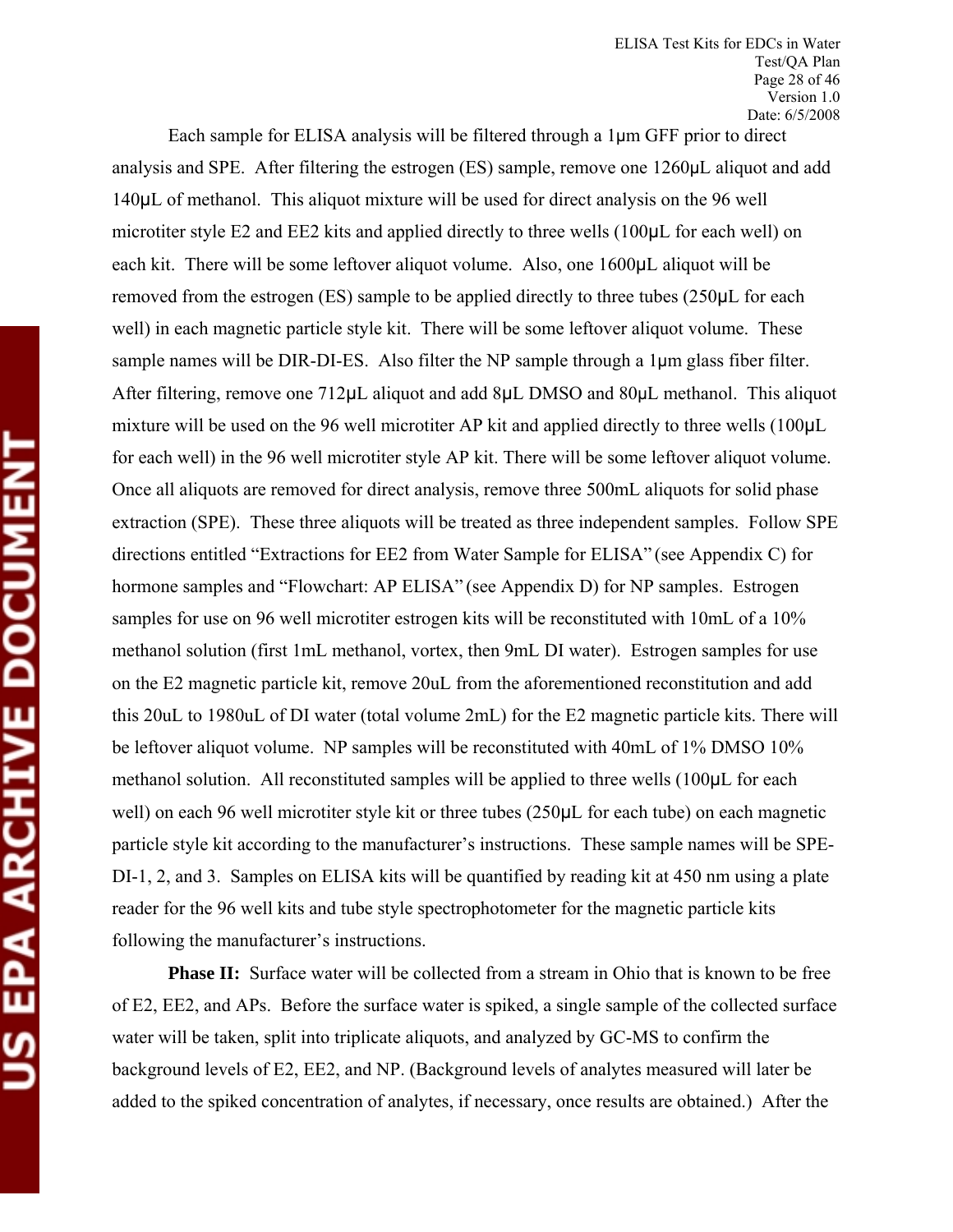background sample is taken, in a cleaned, 20L, glass carboy, 20L of the stream water will be prepared containing 10ng/L concentration of E2 and 10ng/L concentration of EE2. In a second, cleaned, 20L, glass carboy, 20L of the clean stream water will be prepared containing 30μg/L concentration of NP. Both carboys will be thoroughly mixed, by inserting a stir bar and stirring on a stir plate at 300 rpm for 2 hours, to ensure homogeneous concentration of the analyte throughout the carboy. Split samples will be taken. The DI water method blanks will be filled with DI water at the same time as the stream water in the 20L carboys. The same testing will be performed as in Phase I.

**Phase III:** Effluent discharges will be collected from a WWTP in Cincinnati, Ohio. Before spiking, a single sample of the effluent will be taken, split into triplicate aliquots, and analyzed by GC-MS to confirm the background levels of E2, EE2, and NP. In a cleaned, 20L, glass carboy, 20L of WWTP effluent will be prepared containing 10ng/L of E2 and 10ng/L of EE2. In a second, cleaned, 20L, glass carboy, 20L of the effluent water will be prepared containing 30μg/L concentration of NP. The carboys will be thoroughly mixed, by inserting a stir bar and stirring on a stir plate at 300 rpm for 2 hours, to ensure homogeneous concentration of the analyte throughout the carboy. Split samples will be collected. The same testing will be performed as in Phases I and II.

**Phase IV:** Influent samples will be collected from a WWTP in Cincinnati, Ohio. Before spiking, a single sample of the influent will be taken, split into triplicate aliquots, and analyzed by GC-MS to confirm the background levels of E2, EE2, and NP. In a cleaned, 20L, glass carboy, 20L of WWTP influent will be prepared containing 10ng/L concentration of E2 and 10ng/L concentration of EE2. In a second, cleaned, 20L, glass carboy, 20L of the influent water will be prepared containing 30μg/L concentration of NP. The carboys will be thoroughly mixed, by inserting a stir bar and stirring on a stir plate at 300 rpm for 2 hours, to ensure homogeneous concentration of the analyte throughout the carboy. Split samples will be collected. The same testing will be performed as in Phases I, II, and III.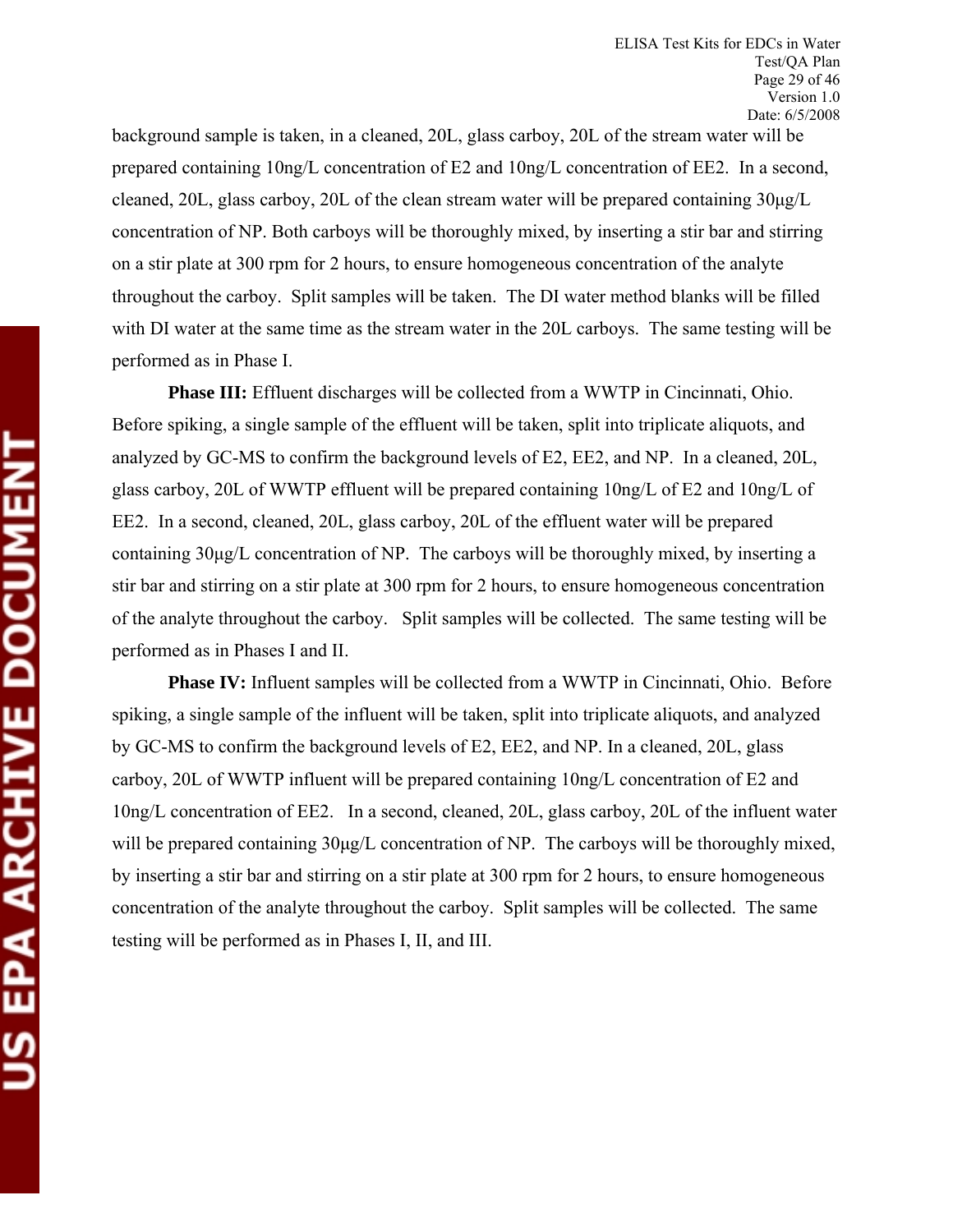#### **B1.2 Statistical Analysis**

The statistical methods and calculations used for evaluating quantitative performance parameters are described in the following sections. The performance of the ELISA test kit will be quantified by calculating measures of repeatability, reproducibility, and bias.

#### *B.1.2.1 Repeatability*

The performance of the ELISA test kit will be quantified by calculating measures of repeatability, reproducibility, and bias. Repeatability is a measure of the random variation that affects the precision of a method. As defined in this verification, it is a measure of the random variation between ELISA test kits measuring the same spiked sample within the same laboratory. Repeatability will be calculated in each phase using the following equation,

$$
\text{Repeatability} = \sum_{j=1}^{2} \sum_{i=1}^{2} (x_{ji} - \overline{x}_{j\bullet})^2 \tag{1}
$$

where  $j = 1$ , 2 denotes the laboratory and  $i = 1$ , 2 denotes the ELISA test kit within laboratory,  $x_{ii}$ is the ELISA concentration for the j<sup>th</sup> laboratory and the i<sup>th</sup> test kit, and  $\overline{x}_i$ <sup>t</sup> is the ELISA mean concentration of the  $i<sup>th</sup>$  laboratory.

#### *B1.2.2 Reproducibility*

Reproducibility is another measure of the random variation that affects the precision of a method. As defined in this investigation, reproducibility is a measure of the random variation between laboratories measuring the same spiked sample. Reproducibility will be calculated by the following equation,

Reproductibility = 
$$
\sum_{j=1}^{3} n_j (\overline{x}_{j\bullet} - \overline{\overline{x}}_{\bullet\bullet})^2
$$
 (2)

where  $j = 1, 2, 3$  denotes the laboratory,  $\overline{x}_j$  is the ELISA mean concentration for the  $j<sup>th</sup>$ laboratory,  $\overline{\overline{x}}_{\bullet}$  is the overall ELISA mean concentration of the three laboratories, and  $n_j$  is the number of measurements for the  $j<sup>th</sup>$  laboratory.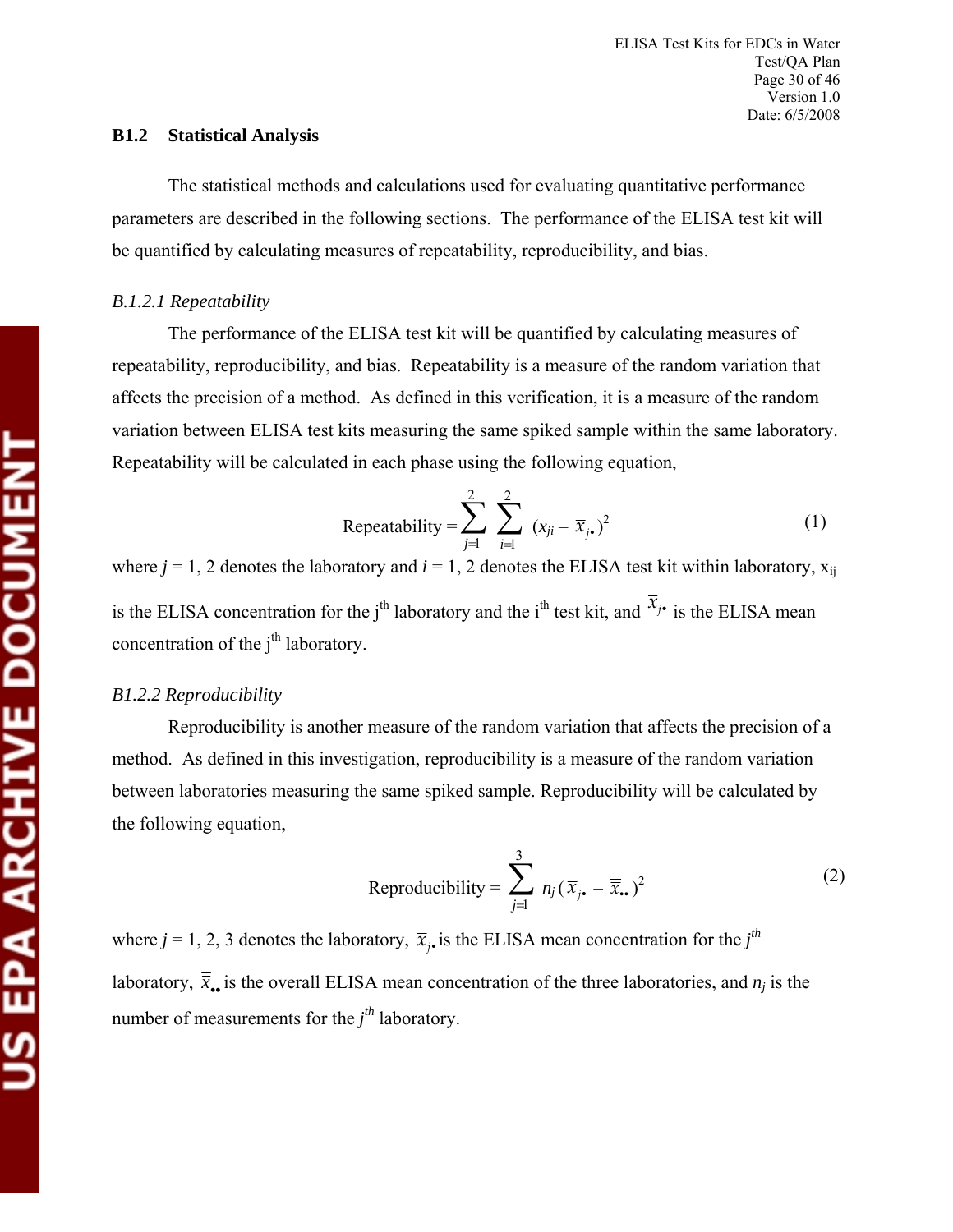The technology precision for each sample will be reported in terms of the relative standard deviation (RSD), which will be calculated by the standard deviation of the measurements over the average.

#### *B1.2.3 Percent Bias*

Bias is a systematic error that will cause measurements to err in one direction, either to high or low. A positive % Bias will indicate the ELISA concentration is higher than the reference method and a negative % Bias will indicate the ELISA concentration is lower than the reference method. Bias will be calculated for each measurement in each phase for each kit using the following equation,

$$
\% \text{ Bias} = \left[ \frac{x_{ji}}{y_n} - 1 \right] x 100 \tag{3}
$$

where  $j = 1, 2, 3$  denotes the laboratory,  $i = 1, 2$  denotes the ELISA test kit within laboratory, n = 1, 2 denotes the reference method,  $x_{ii}$  is the ELISA concentration for the j<sup>th</sup> laboratory and the i<sup>th</sup> test kit, yn is the concentration of the reference method GC/MS or the concentration of the spike.

# *B.1.2.4 Matrix Effects*

Matrix effects will be determined by comparing the percent bias measurements for the Phase I DI water samples to the percent bias measurements for the Phase II – IV samples. Percent bias will be determined as described in B.1.2.3. T-tests may be applied to the data to help determine whether the differences in percent bias measurements between the PT and environmental samples are significant. Matrix effects will also be considered using the percent bias results.

General observation of potential matrix effects, such as false negatives, if observed, will be documented and discussed but will not be used in statistical calculations. False negatives are defined as a negative (zero) response in a sample that is spiked with contaminant at a detectable concentration.

General observations on potential cross-reactivity will be documented. Blank samples of each matrix will be evaluated by GC-MS to determine background levels of the compounds with which the kits have cross-reactivity, as stated by the vendor. For some of compounds for which there is cross-reactivity, there may be no established analytical methods available by GC-MS to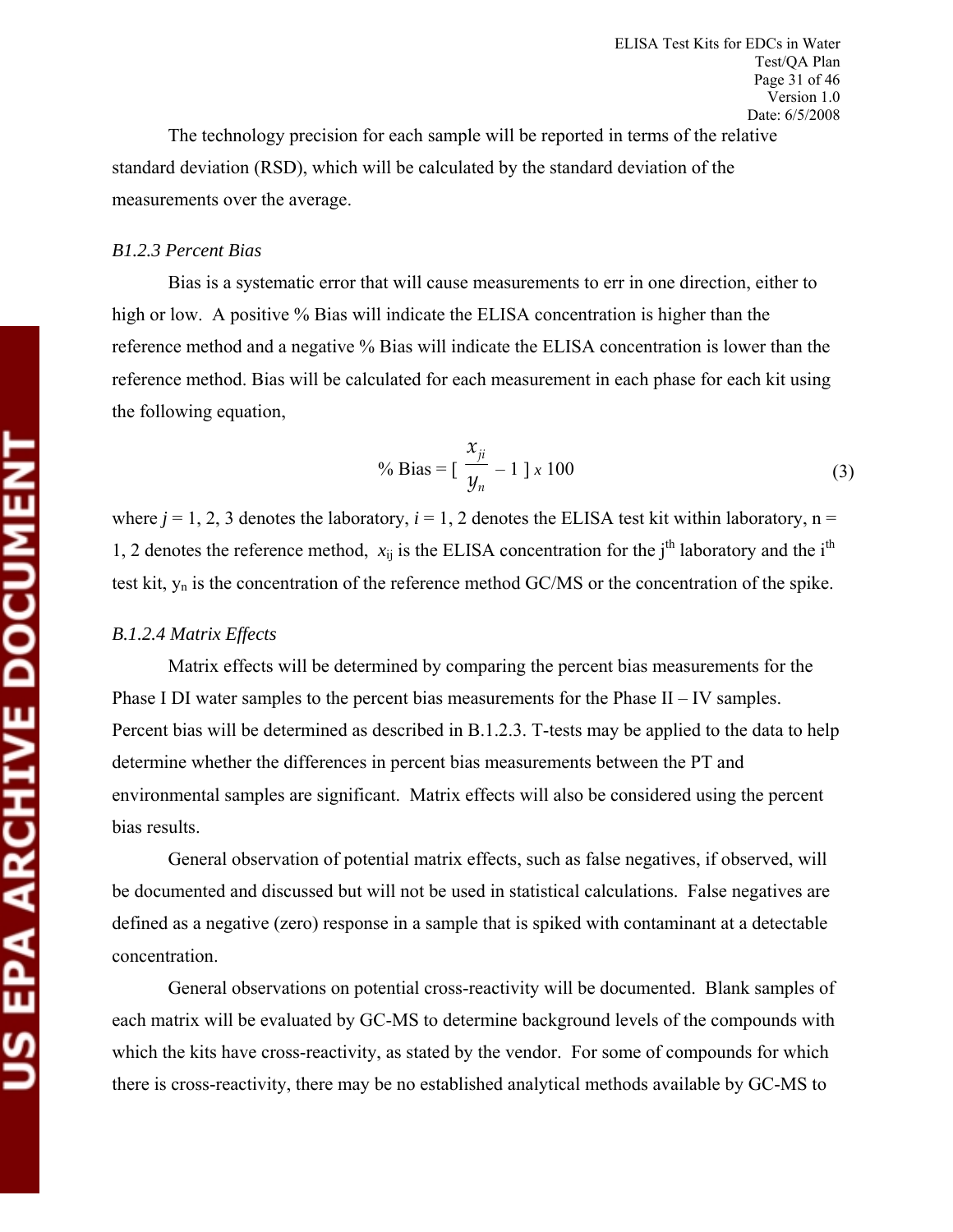detect these compounds at the concentrations and in the matrices evaluated per this test/QA plan. Blank samples of each matrix (i.e., not spiked with E2, EE2, or NP) will also be evaluated on the ELISA test kits to determine if any of the cross-reactive compounds present in the matrix (as determined through GC-MS analysis) might be interfering with the test kit results.

Percent recovery results will be presented on a per sample or per phase basis. Percent recovery results may be analyzed to provide another measure of accuracy to the end user.

A comparison of the ELISA results generated with and without the use of SPE will also be performed. This will evaluate whether the use of the more involved cleanup procedure was necessary/warranted with the ELISA test kits. Percent bias and/or a t-test will be used to evaluate these results.

# *B1.2.5 Operational Factors*

Operational factors will be determined based on documented observations of the testing staff and the Verification Test Coordinator. Operational factors will be described qualitatively, not quantitatively; therefore, no statistical approaches will be applied to the operational factors.

#### **B1.3 Reporting**

The data obtained in the verification test will be compiled separately for each technology, and the data evaluations will be applied to each technology's data set without reference to any other technology. At no time will data from different technologies be intercompared or ranked. Following completion of the data evaluations, a draft verification report and verification statement will be prepared for each test kit stating the verification test procedures and documenting the performance observed. For example, descriptions of the data acquisition procedures, consumables used, repairs and maintenance needed, and the nature of any problems will be presented in the draft report. Each report will briefly describe the ETV Program, the AMS Center, and the procedures used in verification testing. The results of the verification test will be stated quantitatively, without comparison to any other technology tested, or comment on the acceptability of the technology's performance. Each draft verification report will be submitted for review by the technology vendor and by EPA and other peer reviewers. Comments on the draft report will be addressed in revisions of the report. The peer review comments and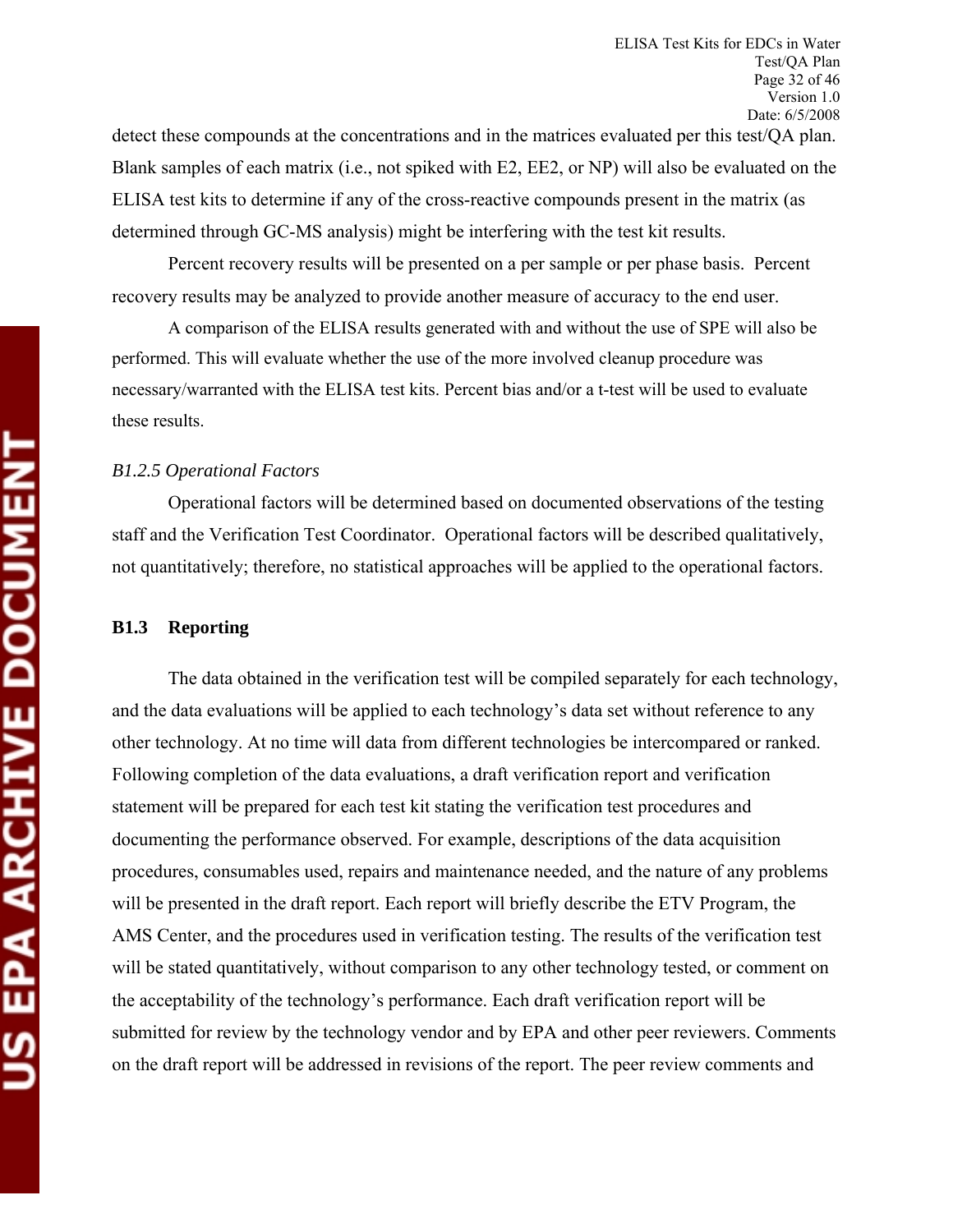<span id="page-33-0"></span>responses will be tabulated to document the peer review process. The reporting and review process will be conducted according to the requirements of the AMS Center QMP.

## **B2 SAMPLING REQUIREMENTS**

#### **B2.1 Sample Collection, Storage and Shipment**

All samples are assumed to contain the same concentration due to thorough mixing of each carboy. All samples will be shipped by NRMRL, immediately after being made, in coolers on ice or freezer packs to maintain a  $4^{\circ}$ C temperature. When samples are received by each laboratory, the condition of the samples, i.e., temperature, broken bottles etc., will be noted by the receiving laboratory operator and then immediately placed in a refrigerator at  $4^{\circ}$ C until analyzed. Holding times of hormones and AP samples are currently unknown, therefore, all samples will be analyzed, or at a minimum solvent exchanged, within 24 hours of receipt. All laboratories performing quantitative analysis, ELISA or GC-MS, will receive split samples from the same bulk sample and will analyze them within 24 hours to reduce error associated with analyte degradation during sample holding. This shipping, receiving, and holding time procedure described in this section applies to all phases of this verification test.

**Phase I:** During Phase I, a 40L grab sample of Super O water will be collected in two cleaned, 20L, glass carboys from the USEPA laboratory in Cincinnati, Ohio. One carboy will be used for spiking with hormones and the other will be used for spiking with NP.

**Phase II:** During Phase II, a grab sample of stream water will be collected in three, clean, five gallon buckets from the South Hasha Tributary to Eastfork Lake in Clermont County, Ohio. The tributary will be accessed from where it crosses Williamsburg-Bantam Road. Once the sample is transported back to the laboratory, 40L of the stream water will be measured out and transferred into the two, clean, 20L carboys.

**Phase III:** During Phase III, a grab sample of final effluent wastewater will be collected in three, clean, five gallon buckets from the Metropolitan Sewer District of Greater Cincinnati in Hamilton County, Ohio. Once the sample is transported back to the NRMRL laboratory, 40L of the effluent will measured out and then transferred into the two, clean, 20L carboys. Amber glass will be used to ensure that the WWT samples do not degrade due to light exposure.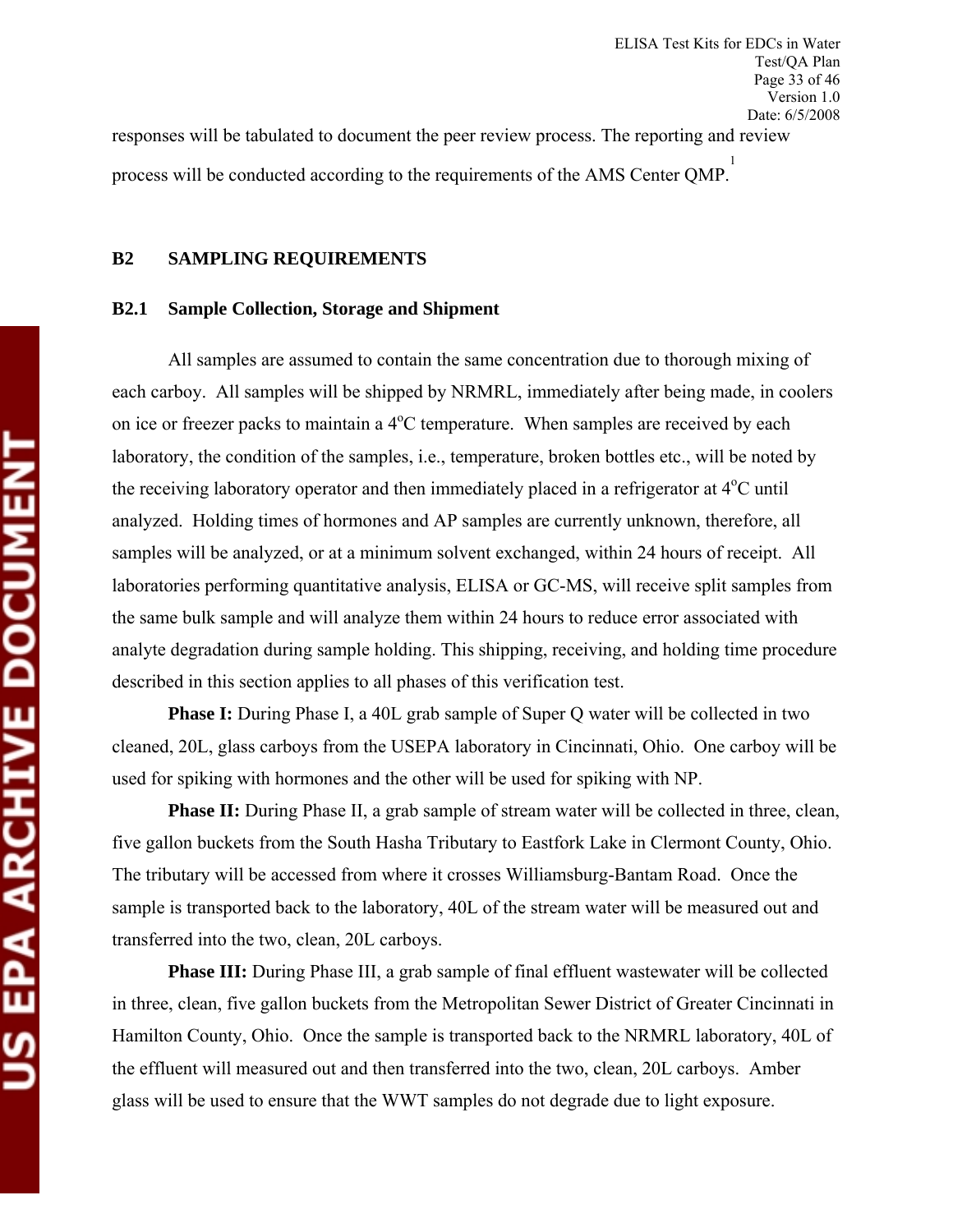<span id="page-34-0"></span>**Phase IV:** During Phase IV, a grab sample of influent wastewater will be collected in three, clean, five gallon bucket from the Metropolitan Sewer District of Greater Cincinnati in Hamilton County, Ohio. Once the sample is transported back to the NRMRL laboratory, 40L of the influent will be measured out and transferred into the two 20L carboys. Effluent water samples will be collected in 2.5L amber glass containers from the carboys to be shipped by NRMRL to all participating laboratories. Amber glass will be used to ensure that the WWT samples do not degrade due to light exposure.

#### **B3 SAMPLE HANDLING AND CUSTODY REQUIREMENTS**

All samples produced by EPA NRMRL will be packaged and shipped by NRMRL to the respective laboratories for analysis, one shipment for each phase. All samples will be shipped in coolers on ice or freezer packs to maintain a  $4 \pm 2$ °C temperature. When samples are received by each laboratory, the condition of the samples, i.e., temperature, broken bottles etc. will be noted and then immediately placed in a refrigerator at  $4 \pm 2$ °C until analyzed. Chain-of-custody (COC) records will be initiated at EPA NRMRL and transferred with the samples to analysts. The grab sample collected will be placed in shipping containers with adequate amounts of ice or freezer packs to maintain samples at  $4 \pm 2$ °C. All samples received at each analyst laboratory from NRMRL will be inspected, logged, and immediately placed in cold storage (4°C refrigeration) upon receipt. Any problems observed with the samples upon receipt (e.g. leaking, broken, outside of temperature, missing chain-of-custody, missing sample labels, etc.) will be noted in the sample log book and those notes transferred to NRMRL.

#### **B4 QUALITY CONTROL**

Steps will be taken to maintain the quality of data collected during this verification test. This will include analyzing specific quality control samples (QCS) at a regular frequency. QCSs will include standard solutions, prepared as described in the ELISA test kit instructions. Standard solutions help to assess the proper performance of the test kit and also are essential in estimating the concentration of a given test sample. Method blank samples (DI water) will also be evaluated with each batch of hormone and AP samples for each phase of this test. MB samples will be used to help ensure that no sources of contamination are introduced in the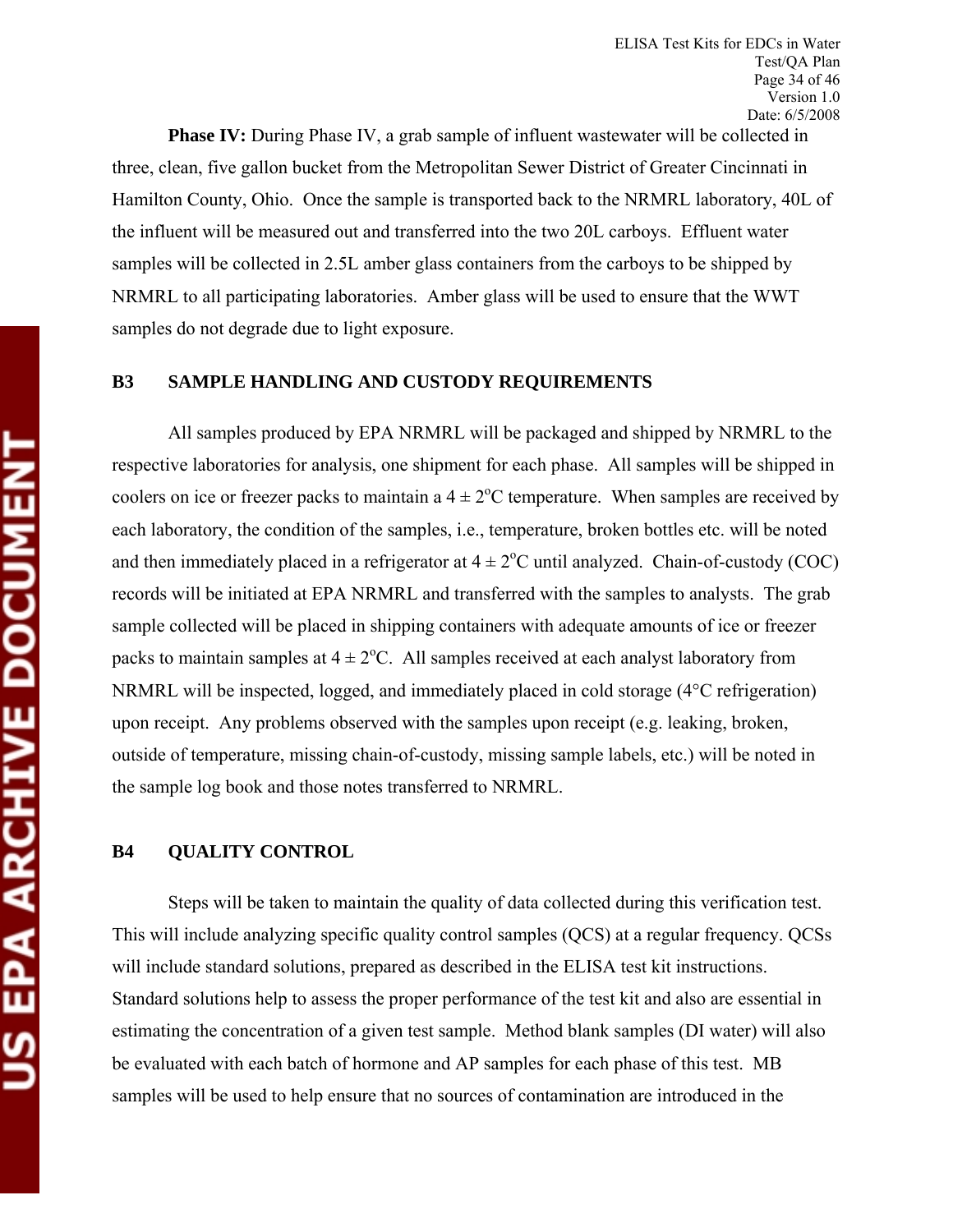<span id="page-35-0"></span>sample handling and analysis procedures. MB samples will be analyzed directly on the ELISA test kits as well as after they have gone through any preparation procedures (filter and SPE cleanup) to verify that any clean-up procedures used are not introducing any potential contamination into the sample. QCSs producing results that do not meet the anticipated results specified by the vendor will be reanalyzed and corrective action taken if needed to ensure that test sample results are not affected. Corrective actions may include reanalyzing samples to verify that the technology has been operated properly.

Quality controls and corrective actions for any reference analyses conducted are provided in Table 3. MB samples will also be included in the GC-MS analysis to ensure that no sources of contamination have been introduced. Blanks for GC-MS analysis will include instrument blanks, laboratory blanks, method (procedural) blanks, and DI water blanks.

## **B5 INSTRUMENT/EQUIPMENT TESTING, INSPECTION, AND MAINTENANCE**

The equipment used by the participating laboratories will be tested, inspected, and maintained as per the standard operating procedures of the respective laboratory and/or the manufacturer's recommendations, or those stated in this TQAP, so as to meet the performance requirements established in this document. When technical staff operate and maintain the microplate readers and spectrophotometers used to read the technology results, those activities will follow directions provided by the technology vendor.

## **B6 CALIBRATION/VERIFICATION OF TEST PROCEDURES**

The GC-MS used for reference analyses will be calibrated as appropriate and as stated in the SOP for each participating laboratory responsible for reference analysis. All plate readers and spectrophotometers used to read the microplates and tubes from the different ELISA test kits will be calibrated as appropriate and as specified in the vendor's instructions. Plate readers and spectrophotometers will be recalibrated as needed and as appropriate according to the manufacturer's instructions. All calibrations will be documented as appropriate by the technical staff.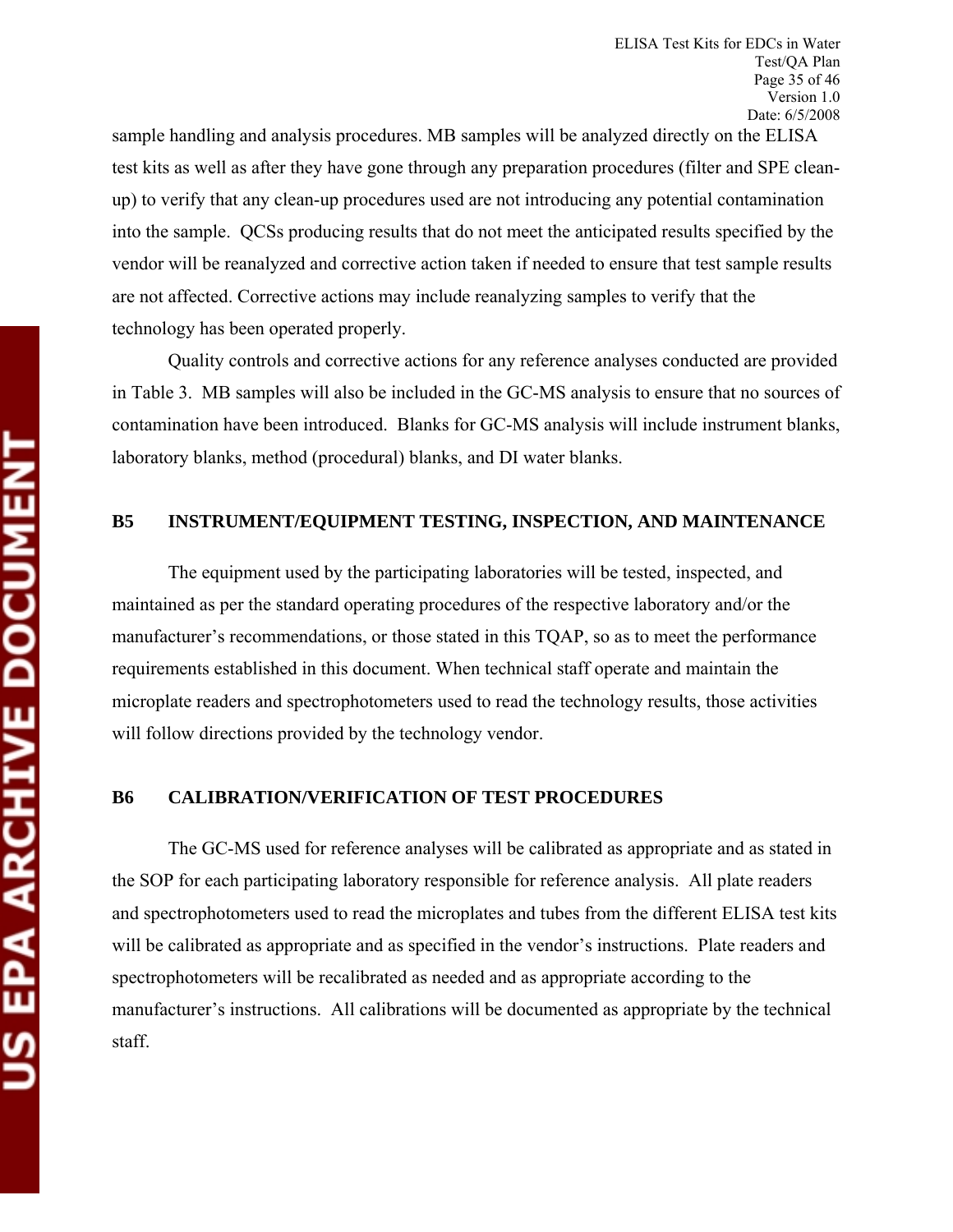# <span id="page-36-0"></span>**B7 INSPECTION/ACCEPTANCE OF SUPPLIES AND CONSUMABLES**

In general, this verification test relies on the materials and equipment provided by the vendors. Battelle, EPA NRMRL, and the participating laboratories will provide the following equipment and materials needed for the preparation of the performance test, environmental and QC samples:

- DI water
- various laboratory supplies necessary for accurate preparation of the test samples and subsequent dilutions (i.e., volumetric pipets; pipet bulbs; Eppendorf micro pipettes and pipette tips, or equivalent; volumetric flasks; disposable pipets; balances; etc.)
- reference standards with a known level of purity for target analytes NIST traceable, or equivalent if available
- carboy and glass sample containers
- equipment and consumables for the GC-MS
- personal protective equipment
- equipment and supplies necessary for shipping samples
- SPE columns and glass fiber filters

All materials, supplies, and consumables will be ordered by EPA NRMRL with the exception of performance evaluation materials which will be ordered by Battelle or NRMRL. Where possible, EPA NRMRL will rely on material and consumable sources that have been used previously without problems. Battelle will also rely on previous experience or recommendations from EPA advisors, stakeholders, test collaborators, subcontractors, or technology vendors. Upon receipt of any supplies or consumables, EPA NRMRL will visually inspect and ensure that the materials received are those that were ordered and that there are no visual signs of damage that could compromise the suitability of the materials. If damaged or inappropriate goods are received, they will be returned or disposed of and arrangements will be made to receive replacement materials. Certificates of analysis (COA) or other documentation of analytical purity will be checked for all reagents and standards to ensure suitability for the verification test and a copy will be stored with the test files. Where possible, reagents (i.e., HPLC grade water, sulfuric acid, etc.) used to prepare standards will be checked for background contamination prior to their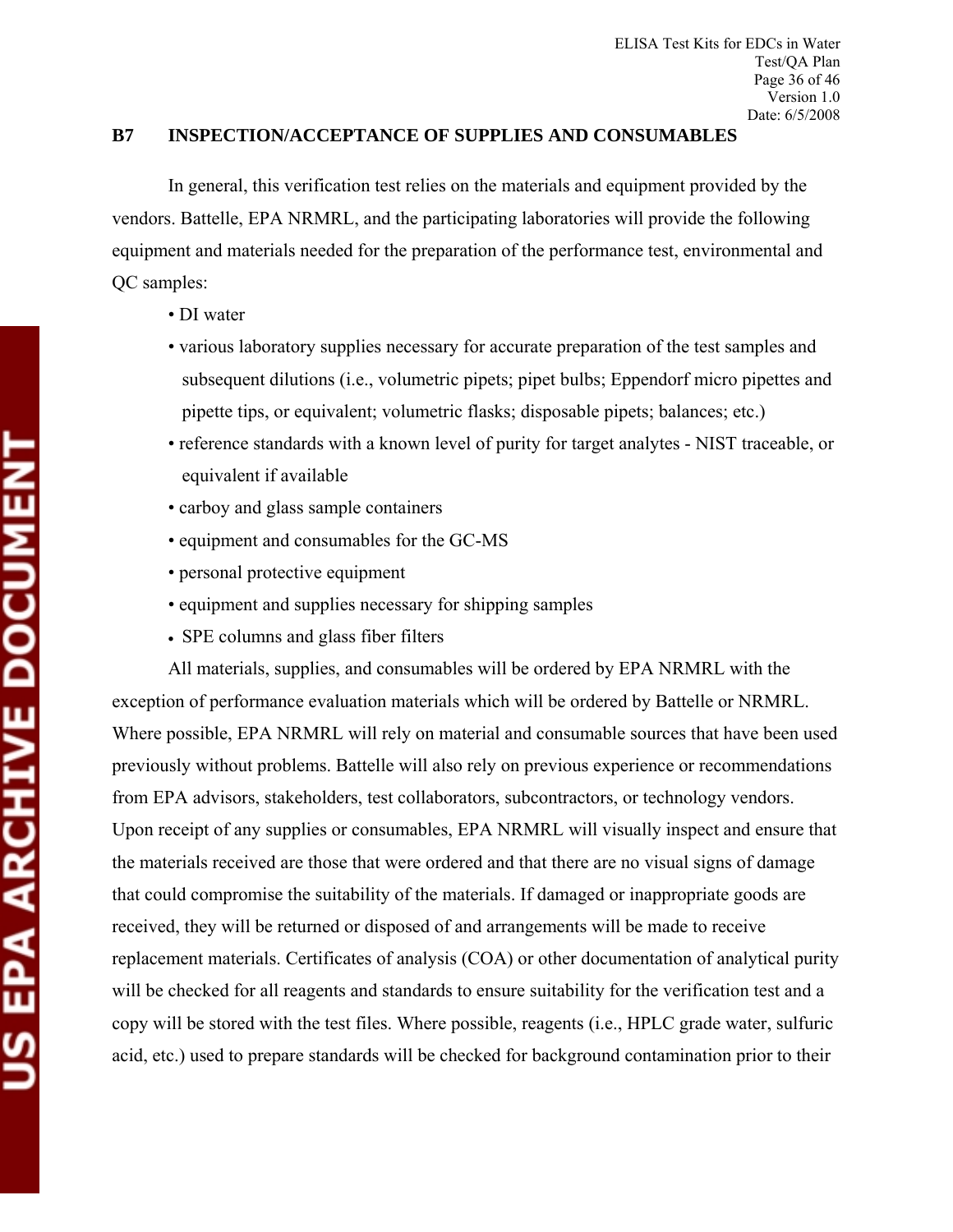<span id="page-37-0"></span>use. Unsuitable materials will be returned or disposed of and arrangements for the receipt of replacement materials will be made.

#### **B8 NON-DIRECT MEASUREMENTS**

Non-direct measurements will not be used during this verification test.

# **B9 DATA MANAGEMENT**

Various types of data will be acquired and recorded electronically or manually during the verification test. Table 4 summarizes the types of data to be recorded. All maintenance activities, repairs, calibrations, and operator observations relevant to the technology operation will be documented by technical staff in LRBs or on data sheets. Results from the reference methods, including raw data, analyses, and final results, will be compiled by EPA NRMRL and forwarded to Battelle.

Each data package received from individual participating laboratories will be validated by the designated project principal investigators (PIs). The PIs for this project include Eric Kleiner (PI) and Marc Mills (co-PI) from U.S. EPA NRMRL in Cincinnati, OH, and Jennifer Gunderson (co-PI) and Dave Russell (co-PI) from U.S. EPA Region 3 in Fort Meade, MD. Data are assessed for completeness and compliance to determine the adequacy of the data to meet the project DQOs. During data validation, the laboratory performance is assessed against prescriptive requirements and subjective requirements. Evaluation of laboratory performance against prescriptive requirements is assessed through the acceptability of QC sample results that are independent of sample matrix (method blanks, laboratory control samples, and reference tests). An assessment of the subjective requirements involves identification of potential matrix effects, and consists of an evaluation of the analytical results and the results of analytical triplicates and matrix spike samples. The QA review report will include a narrative that details QC exceedances and discusses potential data quality impacts. Data qualification "flags" will be applied by the laboratory for data that do not meet quality criteria. Data validation results that meet subjective requirements will be presented in the verification report and statement.

In addition, any calculations performed by technical staff will be spot-checked by the Battelle Verification Test Coordinator to ensure that calculations are performed correctly.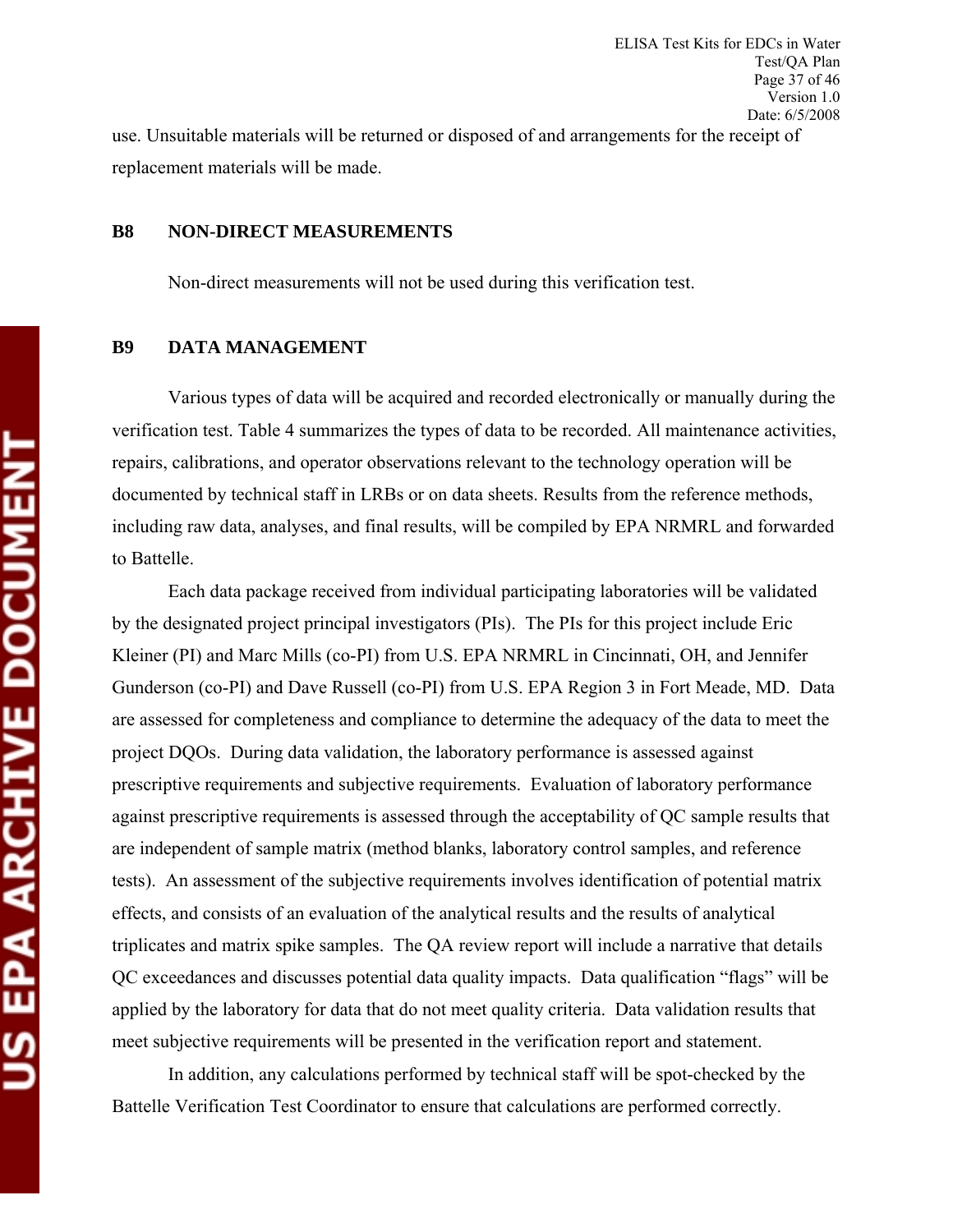Calculations to be checked include any statistical calculations described in this test/QA plan. The data obtained from this verification test will be compiled and reported independently for each technology. Results for technologies from different vendors will not be compared with each other, per ETV program guidelines.

Among the QA activities conducted by Battelle Quality Manager will be a technical systems audit (TSA) and an audit of data quality (ADQ). The TSA will involve Battelle QA staff observing the testing and compliance to the TQAP. The ADQ will consist of a review by the Battelle Quality Manager (or his designee) of at least 10% of the test data. During the course of any such audit, the Battelle Quality Manager will inform the Battelle Verification Test Coordinator of any findings and any need for immediate corrective action. Once the assessment reports have been prepared for each audit, the Verification Test Coordinator will ensure that a response is provided for each adverse finding or potential problem, and will implement any necessary follow-up corrective action. The Battelle Quality Manager will ensure that follow-up corrective action has been taken.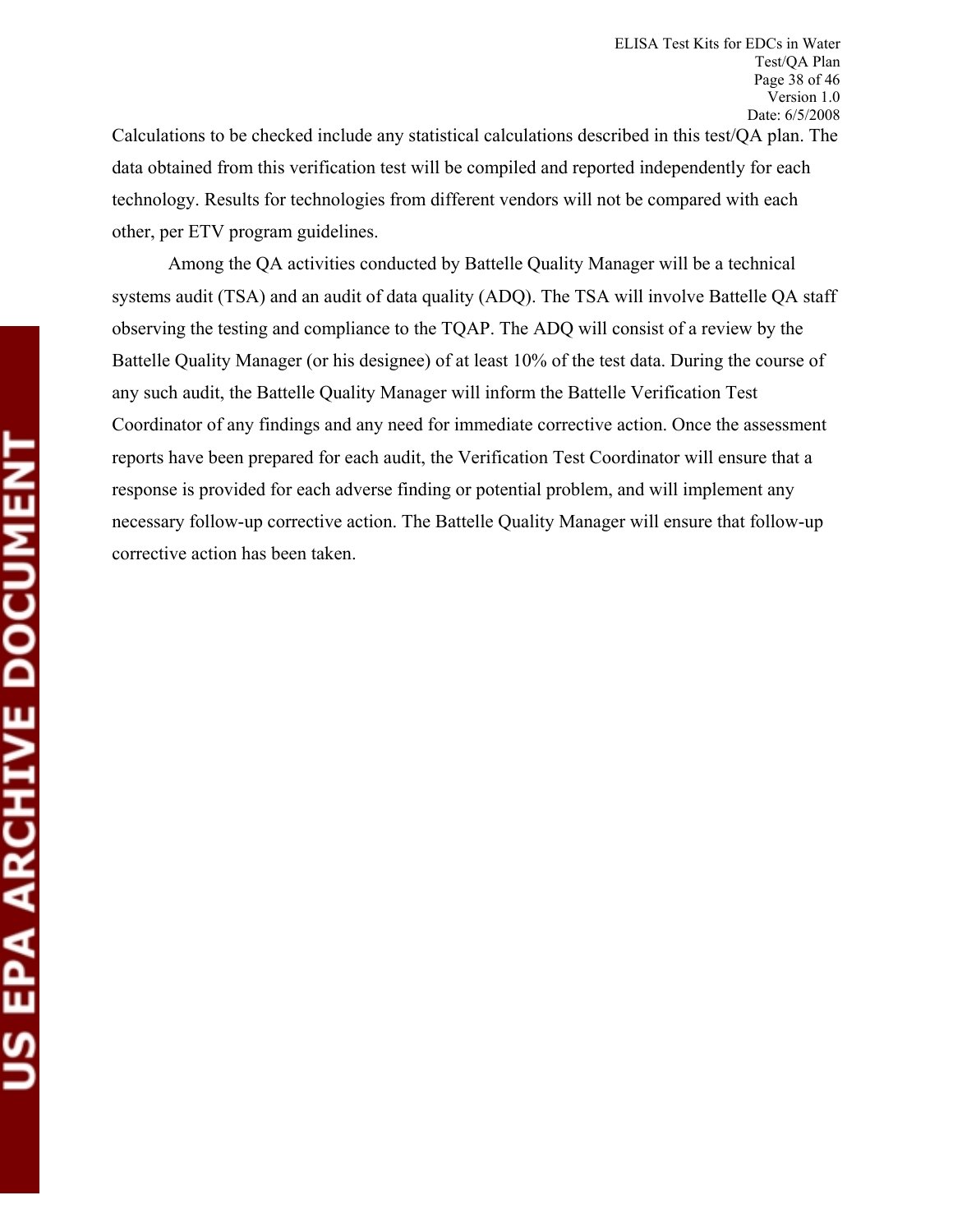# **SECTION C ASSESSMENT AND OVERSIGHT**

#### <span id="page-39-0"></span>**C1 ASSESSMENTS AND RESPONSE ACTIONS**

Every effort will be made in this verification test to anticipate and resolve potential problems before the quality of performance is compromised. One of the major objectives of this test/QA plan is to establish mechanisms necessary to ensure this. Internal quality control measures described in this test/QA plan, which is peer reviewed by a panel of outside experts, implemented by the technical staff and monitored by the Verification Test Coordinator and EPA NRMRL coordinator, will give information on data quality on a day-to-day basis. The responsibility for interpreting the results of these checks and resolving any potential problems resides with the EPA NRMRL Coordinator, Eric Kleiner. Technical staff have the responsibility to identify problems that could affect data quality or the ability to use the data. Any problems that are identified will be reported to the EPA NRMRL Coordinator, who will work with the Battelle Verification Test Coordinator and/or the Battelle Quality Manager to resolve any issues. Action will be taken to control the problem, identify a solution to the problem, and minimize losses and correct data, where possible. Independent of any EPA QA activities, Battelle will be responsible for ensuring that the following audits are conducted as part of this verification test.

#### **C1.1 Performance Evaluation Audits**

A Performance Evaluation (PE) audit will be conducted to assess the quality of the reference method measurements (GC-MS analyses) made in this verification test. The reference method PE audit will be performed by supplying an independent, NIST-traceable solid standard, if available, or at a minimum a second standard solution of E2, EE2, and NP prepared from a different source other than that used in verification testing. If a different source is unavailable for these compounds, then standards of E2, EE2, and NP may be prepared from the same source as that used during testing. In this case, standards will be prepared either at Battelle Columbus laboratories and shipped to NRMRL for distribution or by NRMRL using different concentrations than those used in the regular reference samples. The PE audit samples will be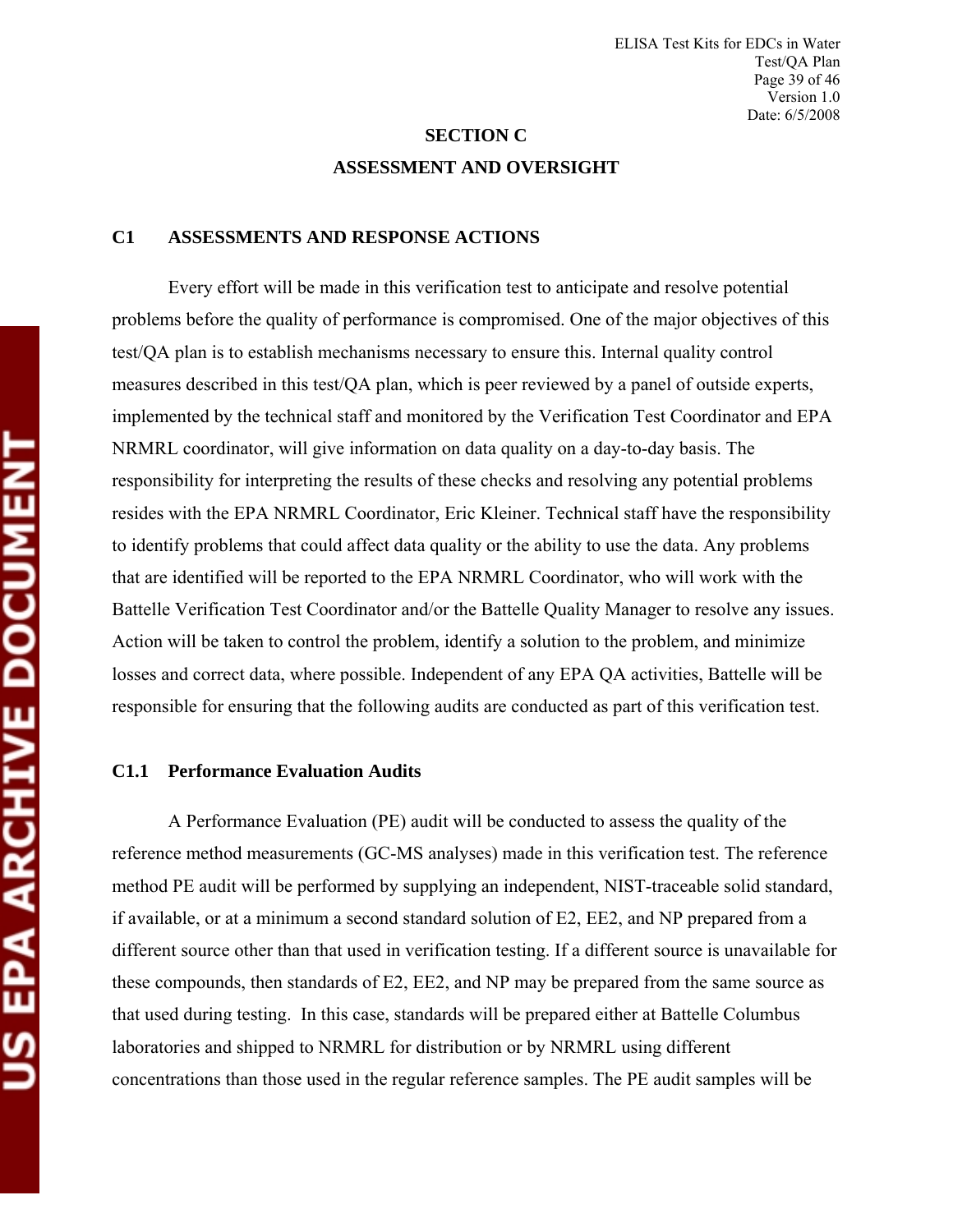analyzed in the same manner as all other samples and the analytical results for the PE audit samples will be compared to the nominal concentration. The target criterion for this PE audit is agreement of the analytical result within 30% of the expected concentration. If the PE audit result does not meet the target criterion, the PE audit will be repeated. If the outlying results persist, the source of error will be investigated and corrective action taken as necessary until successful PE audit results are obtained. This audit will be performed once during testing, and will be the responsibility of the Verification Test Coordinator or designee.

## **C1.2 Technical Systems Audits**

The Battelle Quality Manager or designee will perform a TSA at least twice during this verification test. TSAs will be conducted at random points in the study. Because the round robin study is taking place in multiple laboratories across the country, Battelle's Quality Manager will only visit two laboratories for in-person TSAs. Based on the EDCs being analyzed at each site, Battelle will conduct TSAs at the Cincinnati, OH and Fort Meade, MD facilities. Both laboratories participating in the round robin study in Cincinnati, OH will be audited. Other TSAs that may be performed by the Battelle Quality Manager designee (such as a quality manager from other participating laboratories) will be coordinated and monitored by the Battelle Quality Manager, with all TSA findings being reported to the Battelle Quality Manager.

The purpose of this audit is to ensure that the verification test is being performed in accordance with the AMS Center QMP<sup>1</sup>, this test/QA plan, any published reference methods, testing protocol, and any Standard Operating Procedures (SOPs) used. In the TSA, the Battelle Quality Manager, or a designee, may review the reference methods used, compare actual test procedures to those specified or referenced in this plan, and review data acquisition and handling procedures. In the TSA, the Battelle Quality Manager or designee will tour the laboratory where verification and reference testing are taking place, inspect sample COC documentation, and review technology-specific record books. He or she will also check standard certifications and technology data acquisition procedures, and may confer with the technology vendors and technical staff. A TSA report will be prepared, including a statement of findings and the actions taken to address any adverse findings. The EPA NRMRL Director of QA will receive a copy of Battelle's TSA report. At EPA's discretion, EPA QA staff may also conduct an independent on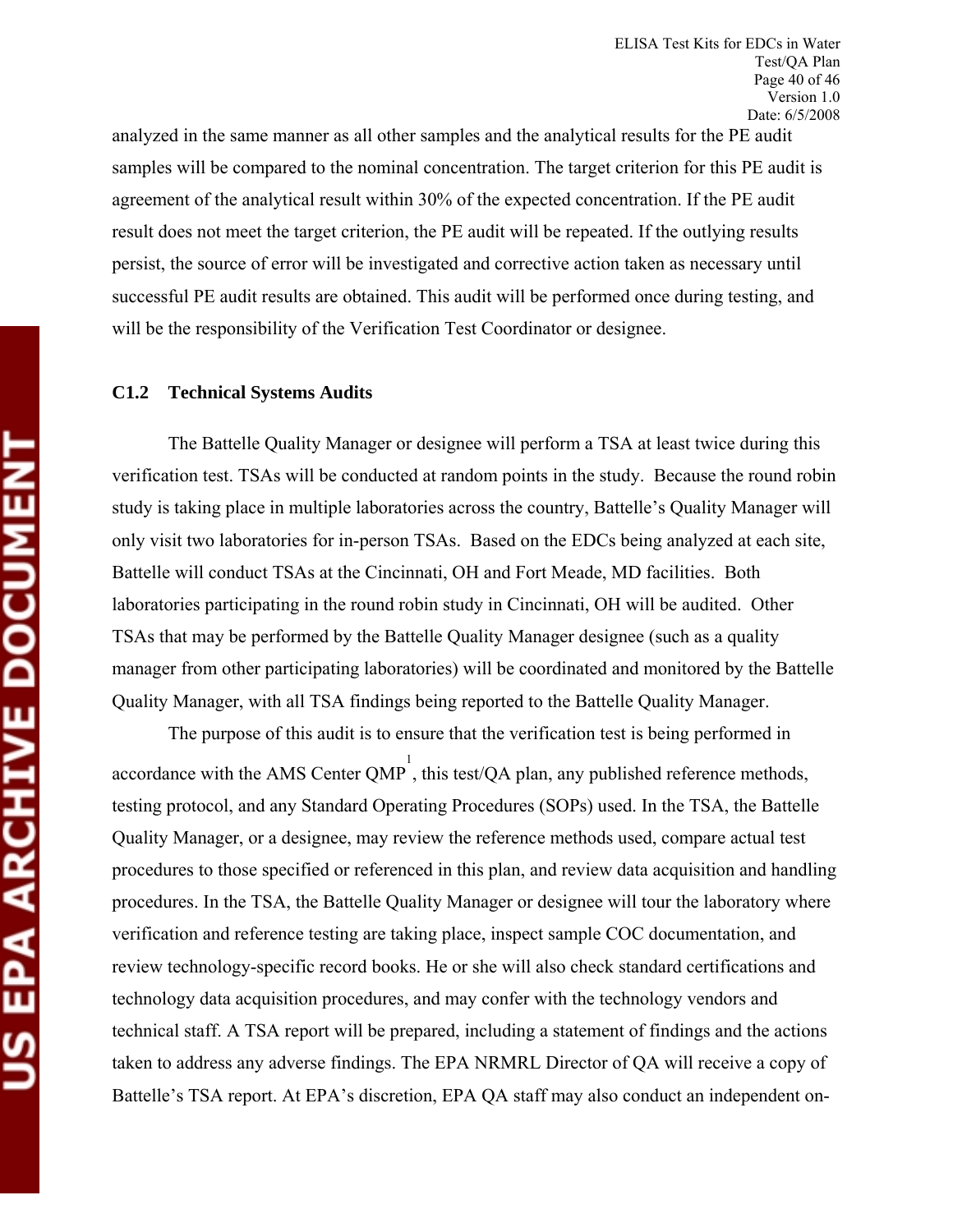site TSA during the verification test. The TSA findings will be communicated to technical staff at the time of the audit and documented in a TSA report.

#### **C1.3 Data Quality Audits**

The Battelle Quality Manager or his designee will audit at least 10% of the verification data acquired in the verification test. The Battelle Quality Manager will trace the data from initial acquisition, through reduction and statistical comparisons, to final reporting. All calculations performed on the data undergoing the audit will be checked.

Each data package received from the laboratory will be validated by the Project PIs to assess compliance with the reference method data quality criteria defined in Table 3 . Data are assessed for completeness and compliance to determine the adequacy of the data to meet the project objectives. During data validation, the laboratory performance is assessed against prescriptive requirements and subjective requirements. Evaluation of laboratory performance against prescriptive requirements is assessed through the acceptability of QC sample results that are independent of sample matrix (method blanks, laboratory control samples, and reference tests). An assessment of the subjective requirements involves identification of potential matrix effects, and consists of an evaluation of the analytical results and the results of analytical triplicates and matrix spike samples. The QA review report will include a narrative that details QC exceedances and discusses potential data quality impacts. Data qualification "flags" will be applied by the laboratory for data that do not meet quality criteria.

#### **C1.4 QA/QC Reporting**

Each assessment and audit will be documented in accordance with Section 3.3.4 of the AMS Center QMP<sup>1</sup>. The results of the technical systems audit will be submitted to EPA. Assessment reports will include the following:

- Identification of any adverse findings or potential problems
- Response to adverse findings or potential problems
- Recommendations for resolving problems
- Confirmation that solutions have been implemented and are effective
- Citation of any noteworthy practices that may be of use to others.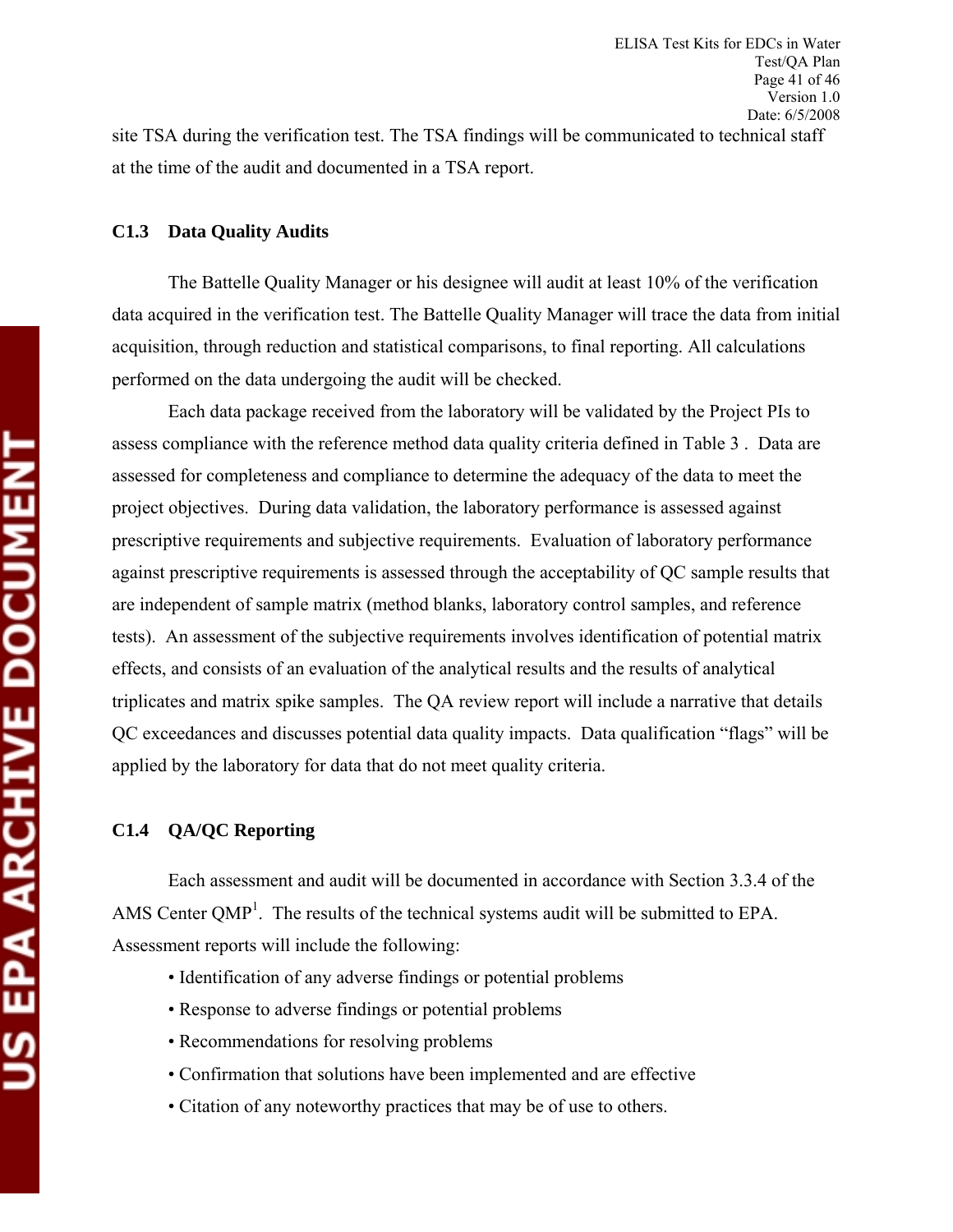## <span id="page-42-0"></span>**C2 REPORTS TO MANAGEMENT**

The Battelle Quality Manager, during the course of any assessment or audit, will identify to the technical staff performing experimental activities any immediate corrective action that should be taken. If serious quality problems exist, the Battelle Quality Manager is authorized to request that Battelle's AMS Center Manager issue a stop work order. Once the assessment report has been prepared, the Verification Test Coordinator will ensure that a response is provided for each adverse finding or potential problem and will arrange for implementation of any necessary follow-up corrective action. The Battelle Quality Manager will ensure that follow-up corrective action has been taken. The test/QA plan and final report will be reviewed by the EPA NRMRL Director of QA and EPA AMS Center Project Officer. Upon final review and approval, both documents will then be posted on the ETV website ([www.epa.gov/etv](http://www.epa.gov/etv)).

An effective Quality System requires prompt and thorough correction of nonconformance conditions that can affect quality. Rapid and effective corrective action minimizes the possibility of questionable data or documentation. Corrective action procedures for this project depend on the severity of the nonconformance condition. In cases in which immediate and complete corrective action is implemented by project personnel, the corrective action will be recorded in the appropriate log book. Non-conformance conditions which could have an impact on project data quality must be communicated to the EPA NRMRL Coordinator within 24 hours. These issues will then be relayed to the Battelle Verification Test Coordinator or Battelle Quality Manager. These types of issues require a formal corrective action and root cause analysis. The PIs, EPA QA Officer, or Battelle Quality Manager can require laboratory activities to be limited or discontinued until the corrective action is complete and the non-conformance issue has been eliminated. Laboratory corrective action procedures are defined in each participating laboratory's QA manual and SOPs. The Quality Assurance Officer at each organization is responsible for verifying that corrective action is implemented according to internal laboratory policies and this test QA/plan. The individual laboratory PIs are responsible for investigating and implementing test-level corrective actions to address errors or deviations in the laboratory.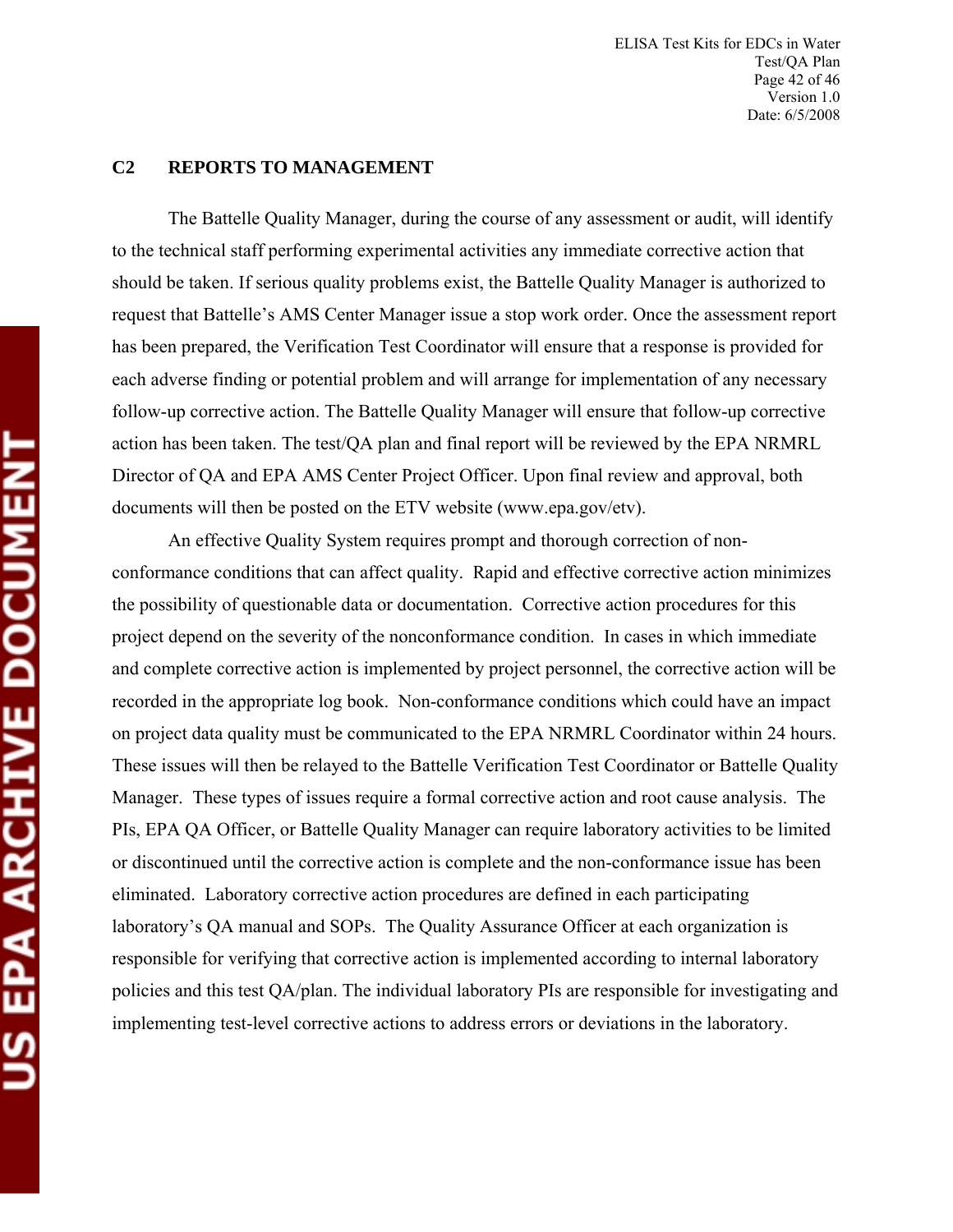# **SECTION D DATA VALIDATION AND USABILITY**

#### <span id="page-43-0"></span>**D1 DATA REVIEW, VALIDATION, AND VERIFICATION REQUIREMENTS**

The key data review requirements for the verification test are stated in Section B10 of this test/QA plan. In general, the data review for each data package received from individual participating laboratories will be validated by the designated laboratory PI before being sent to NRMRL or the Verification Test Coordinator. This process will serve both as the data review and the data verification, and will ensure that data have been recorded, transmitted, and processed properly. Furthermore, this process will ensure that the ELSIA test kit data and the reference method data are collected under appropriate testing conditions and that the reference method data meet the reference method specifications.

The critical measurements for the reference laboratories listed in Table 3 will be used to validate the data quality. The QA audits described within Section C of this document, including the data quality audit, are designed to validate the data quality.

#### **D2 VALIDATION AND VERIFICATION METHODS**

Data verification is conducted as part of the data review, as described in Section B10 for this test/QA plan. Each data package received from individual participating laboratories will be validated by the designated laboratory PIs. A visual inspection of handwritten data will be conducted to ensure that all entries were properly recorded or transcribed, and that any erroneous entries were properly noted (i.e., single line through the entry with an error code and the initials of the recorder and date of entry). Data manually incorporated into spreadsheets for use in calculations will be checked against handwritten data to ensure that transcription errors have not occurred. All calculations will be reviewed to ensure the accuracy and the appropriateness of the calculations. Calculations performed manually will be reviewed and repeated using a handheld calculator or commercial software (e.g., Excel). Calculations performed using standard commercial office software (e.g., Excel) will be reviewed by inspecting the equations used in calculations and verifying selected calculations by handheld calculator. Calculations performed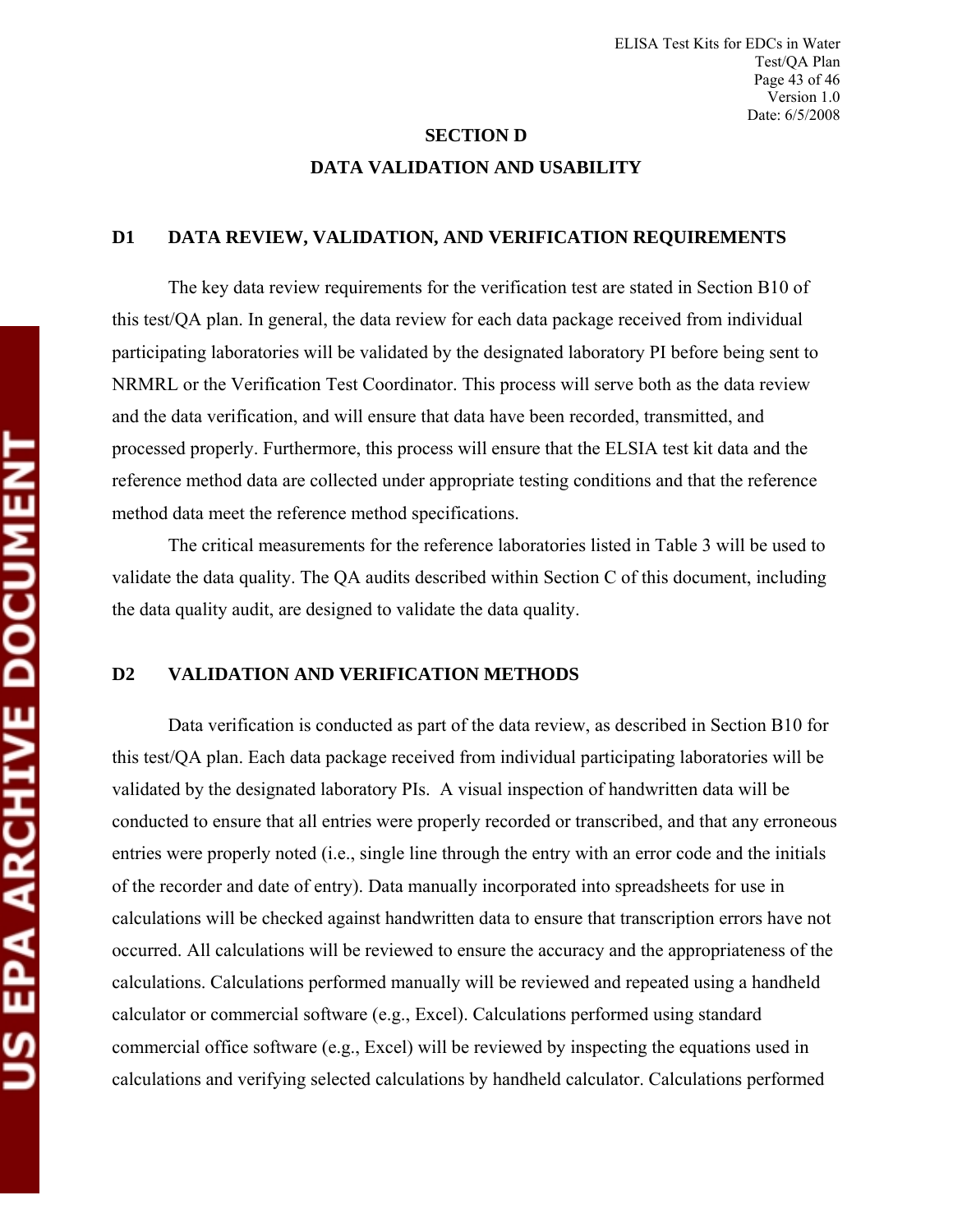<span id="page-44-0"></span>using specialized commercial software (i.e., for analytical instrumentation) will be reviewed by inspection and, when feasible, verified by handheld calculator, or standard commercial office software.

To ensure that the data generated from this test meet the goals of the test, a number of data validation procedures will be performed. Section C of this test/QA plan provides a description of the validation safeguards employed for this verification test. Data validation and verification efforts include the completion of QC activities and the performance of TSA audits as described in Section C. Data failing to meet the criteria in Table 3 will be flagged in the data set and not used for evaluation of the technologies, unless these deviations are accompanied by descriptions of their potential impacts on the data quality.

A data quality audit or review will be conducted by the Battelle Quality Manager or designated individual laboratory PIs to ensure that data review, verification, and validation procedures were completed, and to assure the overall data quality.

## **D3 RECONCILIATION WITH USER REQUIREMENTS**

The purpose of a verification test performed following this test/QA plan is to evaluate the performance of commercial ELISA test kit technologies which screen for endocrine disruptors in water. This evaluation will include comparisons of the results from each technology to results from standard reference techniques. To meet the requirements of the user community, the data obtained in such a verification test will include thorough documentation of the technology's performance during the verification test. The data review, verification, and validation procedures described above will assure that verification test data meet these requirements, are accurately presented in the verification reports generated from the test, and that data not meeting these requirements are appropriately flagged and discussed in the verification reports. Additionally, all data generated using the reference method, which are used to evaluate technology results during the verification test, should meet the QA requirements of any applicable standard operating procedures or instrumentation instruction manuals.

This test/QA plan and any resulting ETV verification report(s) generated following procedures described in this test/QA plan will be subjected to review by participating technology vendors, ETV AMS center staff, test collaborators, EPA, and external expert peer reviewers.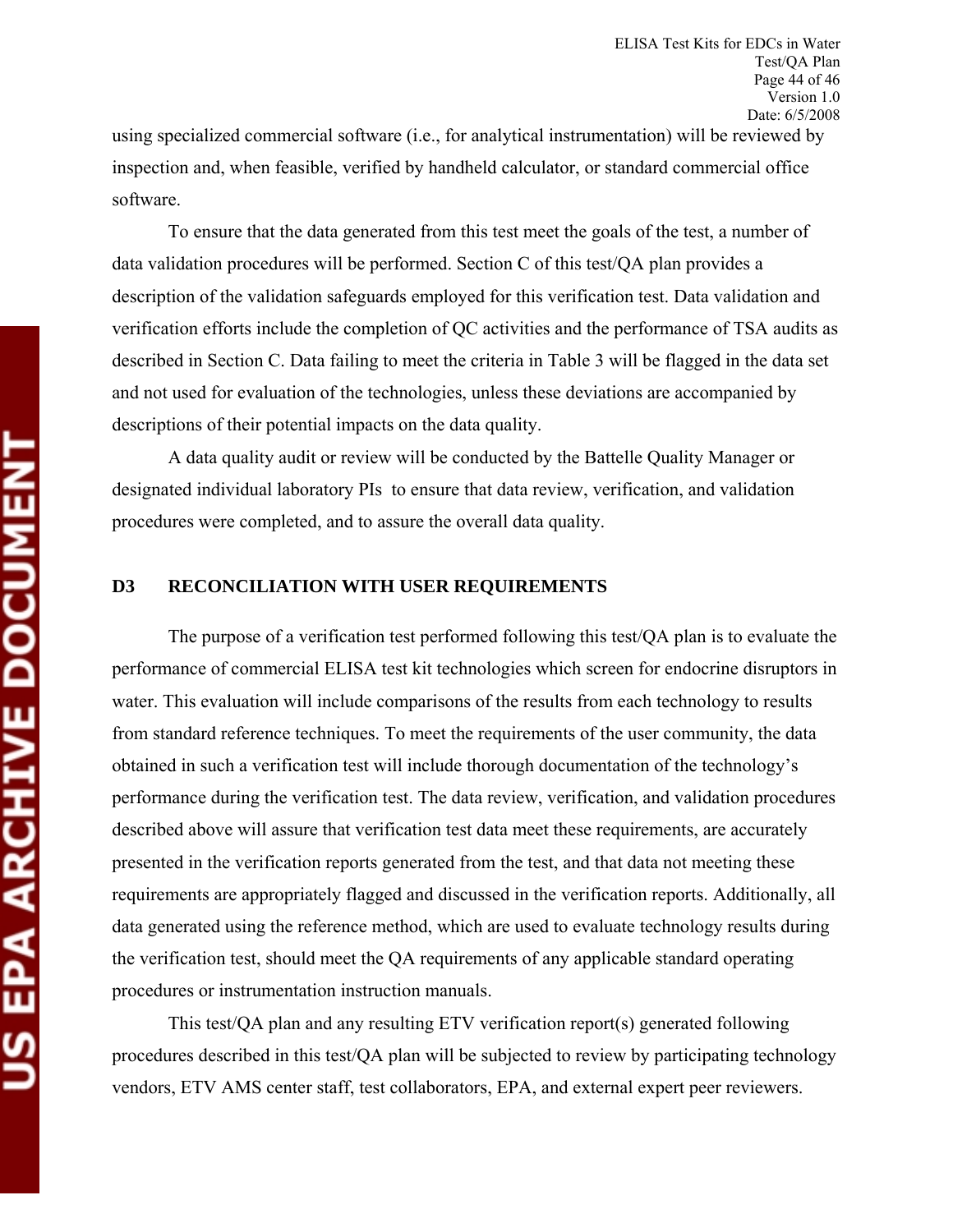These reviews will assure that this test/QA plan, verification test(s) of ELISA test kits, and the resulting report(s) meet the needs of potential users and regulators. The final report(s) will be submitted to EPA in 508 compliant adobe portable document format (pdf) and subsequently posted on the ETV website.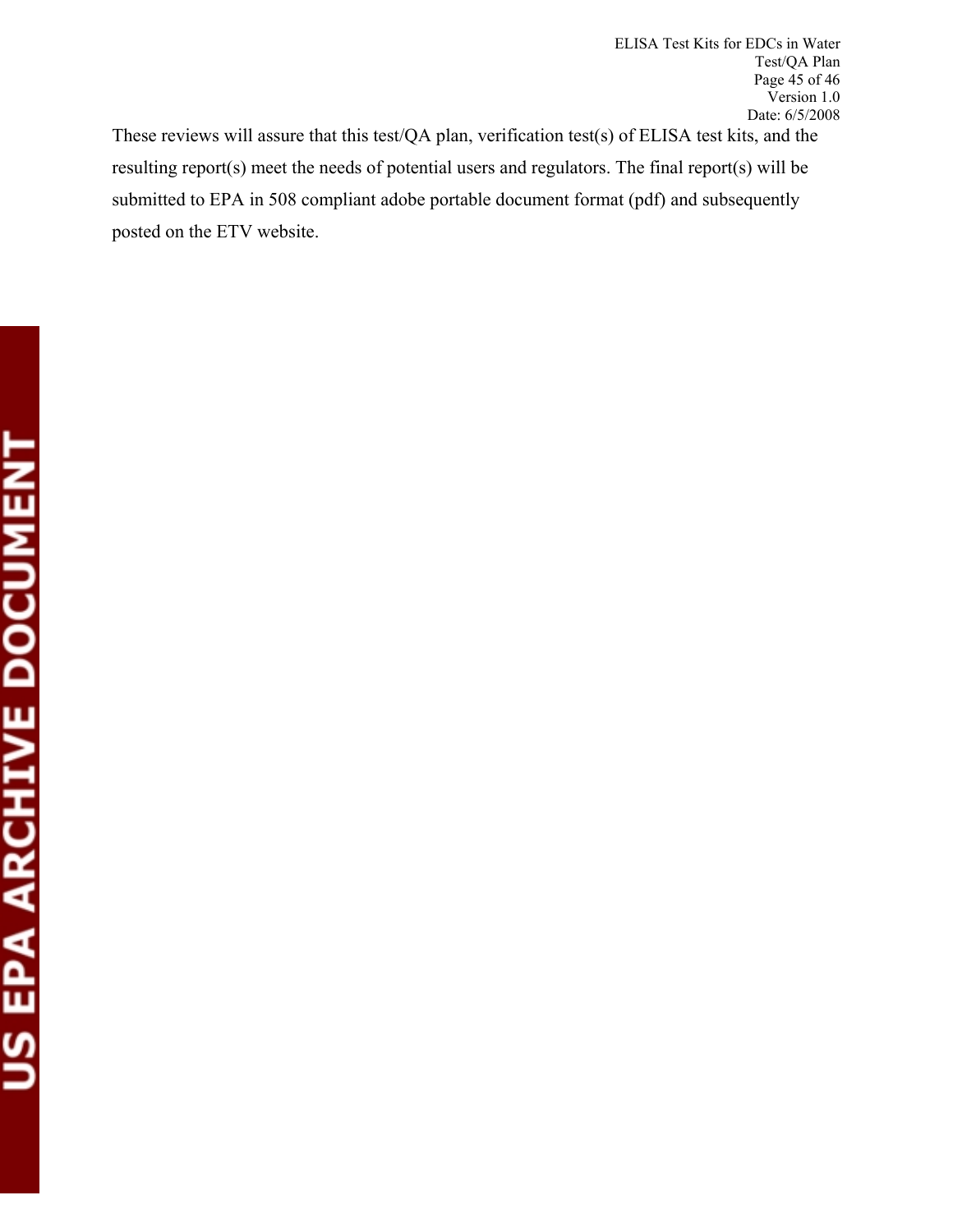# **SECTION E REFERENCES**

# <span id="page-46-0"></span>**E1 REFERENCES**

- 1. Quality Management Plan (QMP) for the ETV Advanced Monitoring Systems Center, U.S. EPA Environmental Technology Verification Program, prepared by Battelle, Columbus, Ohio, Version 6.0, November 2005.
- 2. "Environmental Technology Verification Program Quality Management Plan" (QMP), January 2008, EPA 600/R-08/009.
- 3. Standard Operating Procedure (SOP) for the Analysis of Steroid Hormones in Aqueous Samples, QA ID 503-P3-0, 09/29/05.
- 4. Analysis of Nonylphenol (NP), Nonylphenol Monoethoxylate (NP1EO), Nonylphenol Diethoxylate (NP2EO), Bisphenol A and 4-(Tert-Octyl) Phenol (Octylphenol) in Water by Selected Ion Monitoring Gas Chromatography/Mass Spectrometry (GC/MS-SIM) with Large Volume Injection, CRL SOP Number GCMS004-013106 for APs, 01/31/06.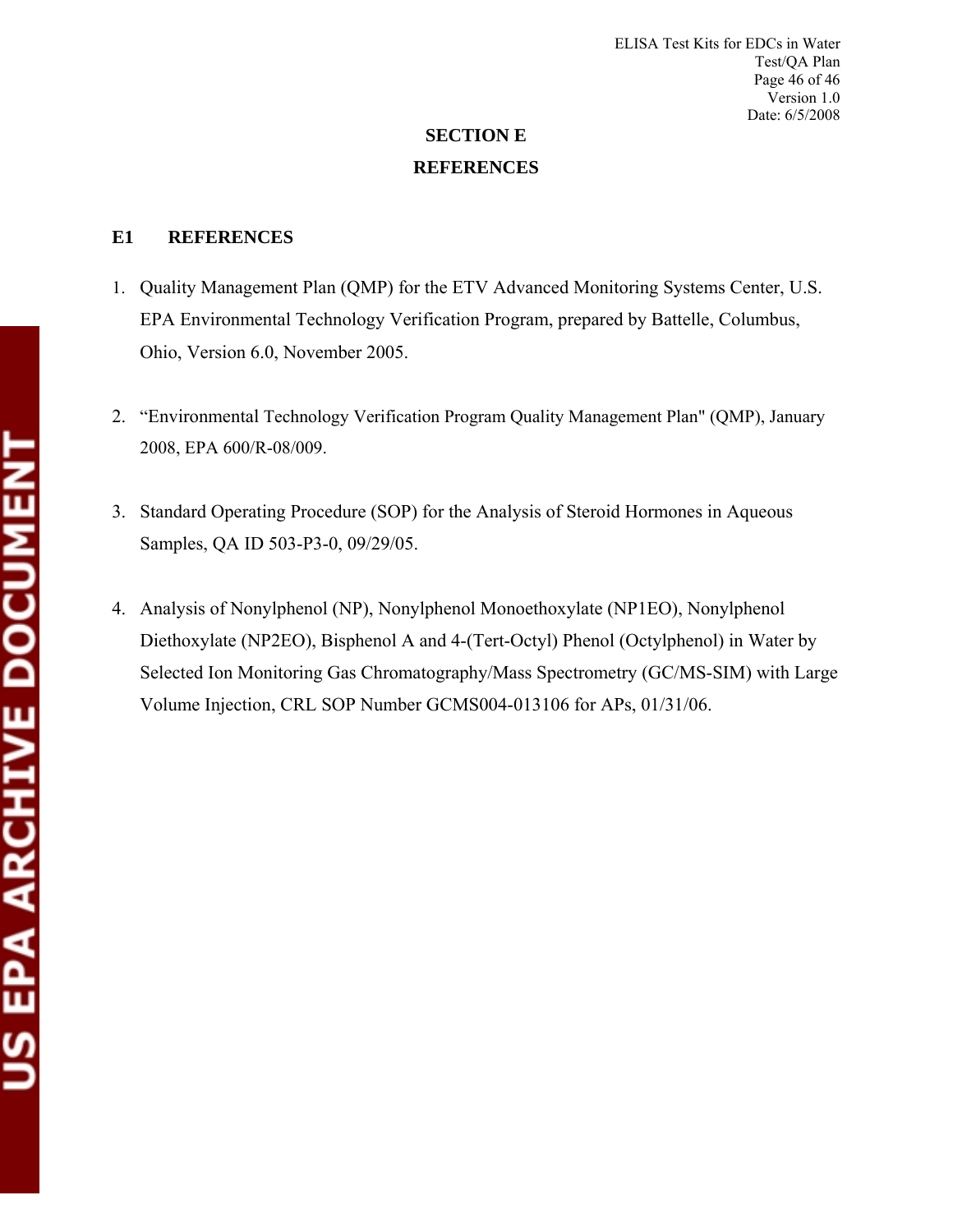**Appendix A Cleaning and Silanization Protocol for Glassware**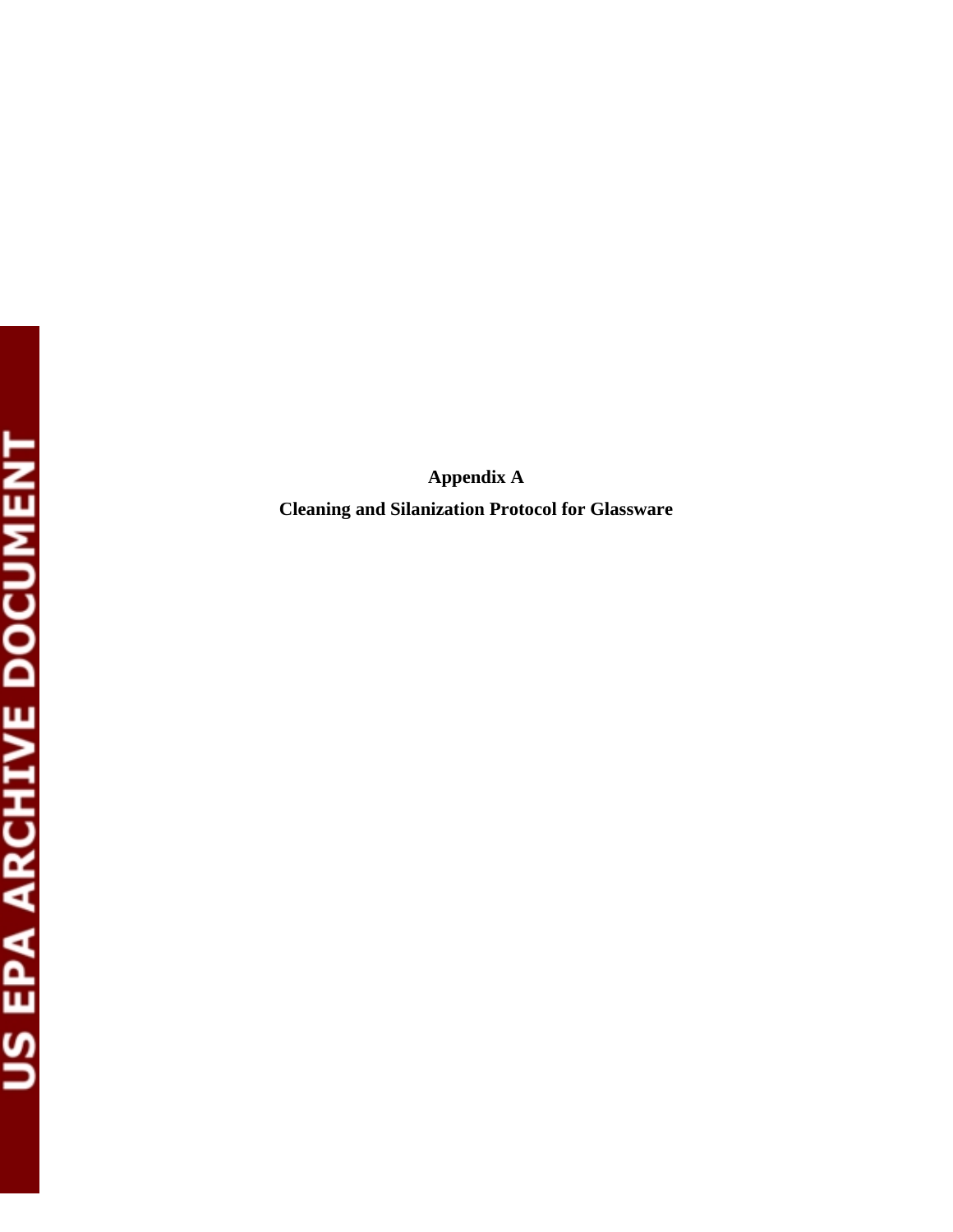#### **Cleaning and Silanization Protocol for Glassware**

| Procedures<br>Used Vials and Beakers |                                                                                                                                                                                                                                                                                                                                                                                                                                                                                                                                                                                            | New Ordered Vials, beakers<br>and Volumetric Flasks                                                                                                                          | Used Volumetric Flasks and<br>Pipets                                                                                                                                                                                                                                                                                                                                                                                                         |
|--------------------------------------|--------------------------------------------------------------------------------------------------------------------------------------------------------------------------------------------------------------------------------------------------------------------------------------------------------------------------------------------------------------------------------------------------------------------------------------------------------------------------------------------------------------------------------------------------------------------------------------------|------------------------------------------------------------------------------------------------------------------------------------------------------------------------------|----------------------------------------------------------------------------------------------------------------------------------------------------------------------------------------------------------------------------------------------------------------------------------------------------------------------------------------------------------------------------------------------------------------------------------------------|
| Clean                                | Put small items in a .5 or 1 L<br>beaker. Soak in hot water with<br>*detergent and sonicate for 15<br>minutes. Rinse with hot water four<br>times and then rinse with D. I. Water<br>four times.                                                                                                                                                                                                                                                                                                                                                                                           | <b>NA</b>                                                                                                                                                                    | Soak in Hot water with<br>*detergent for one hour and<br>rinsed with hot water six times<br>and D. I. water four times.<br>individually.                                                                                                                                                                                                                                                                                                     |
| Oven                                 | Cover items with watch glass or<br>aluminum foil and dry at 105 °C in<br>the oven.                                                                                                                                                                                                                                                                                                                                                                                                                                                                                                         | <b>NA</b>                                                                                                                                                                    | Dry at 105 °C in the oven<br>wrapped or capped with<br>aluminum foil.                                                                                                                                                                                                                                                                                                                                                                        |
| Solvent Rinse                        | Methanol rinse four times and let<br>them dry at 105 °C in the oven.                                                                                                                                                                                                                                                                                                                                                                                                                                                                                                                       | Subsequently rinse with DCM,<br>acetone, and methanol (one<br>time for each solvent), and dry<br>the in the hood loosely covered,<br>finish drying at 105 °C in the<br>oven. | Subsequently rinse with<br>DCM, acetone, and methanol<br>(3 times for each solvent) and<br>air out in the hood, then dry<br>them in a oven at $105^{\circ}$ C.                                                                                                                                                                                                                                                                               |
| Muffle Furnace                       | Bake at 550 °C for at lest 6 hours.<br>Then cooling down for 30 minutes.                                                                                                                                                                                                                                                                                                                                                                                                                                                                                                                   | <b>NA</b>                                                                                                                                                                    | <b>NA</b>                                                                                                                                                                                                                                                                                                                                                                                                                                    |
| Deactivatation                       | Use a clean beaker or other<br>container to soak vials with<br>silanizing reagent (Sylon CT) for two<br>or more minutes (with a glass<br>cover). Shake it several times and<br>make sure there are no bubbles in<br>the vials. Decant and store the<br>reagent in a clean bottle for re-use If<br>the reagent stays clean and without<br>water. Rinse the items three times<br>with toluene, then four times with<br>methanol (until the rinsings are<br>neutral). Let sit in the hood for one<br>hour and emit the solvent, then dry<br>it at 105 °C in the oven for 15 to 30<br>minutes. | Use the procedure at left for<br>new vials and small beakers,<br>and use the procedure at right<br>for volumetric flasks and bigger<br>beakers.                              | Pour the silanizing reagent<br>(Sylon CT) into the flask, roll<br>that glass to make sure all<br>surfaces are contacted or fill<br>and let sit 1-2 minutes. Drain<br>the reagent into a clean bottle<br>for reuse. Rinse three times<br>with toluene and then four<br>times with methanol (until the<br>rinsings are neutral). Put the<br>flask in the hood for 15<br>minutes and emit the solvent.<br>then dry it at 105 °C in the<br>oven. |

\* Detergent such as powdered Alconox, Deto-Tet, Luminox or citrojet can be used. Detergents containing alkylphenolic compounds must not be used.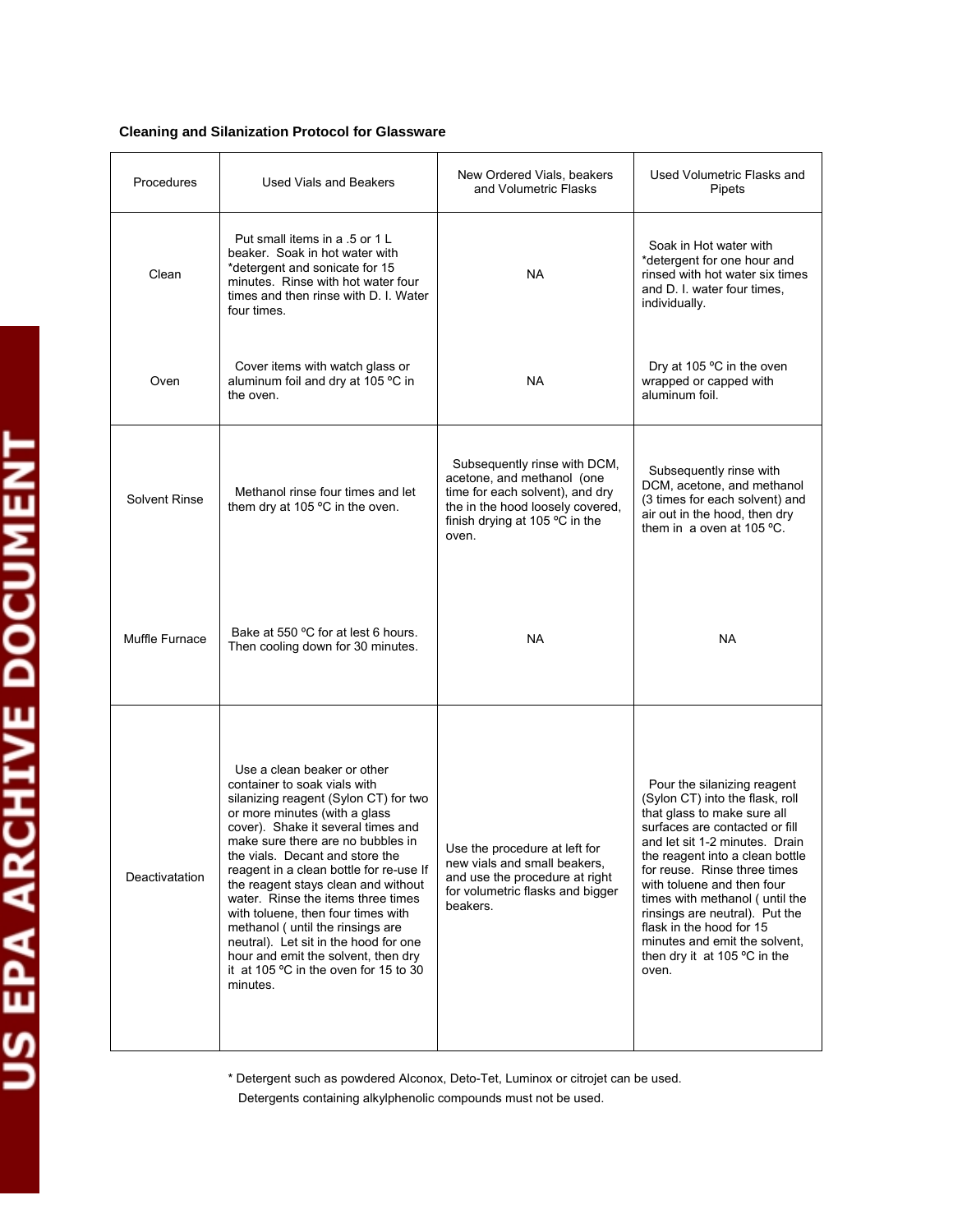**Appendix B** 

**Procedure for Preparation of 20L Glass Carboys**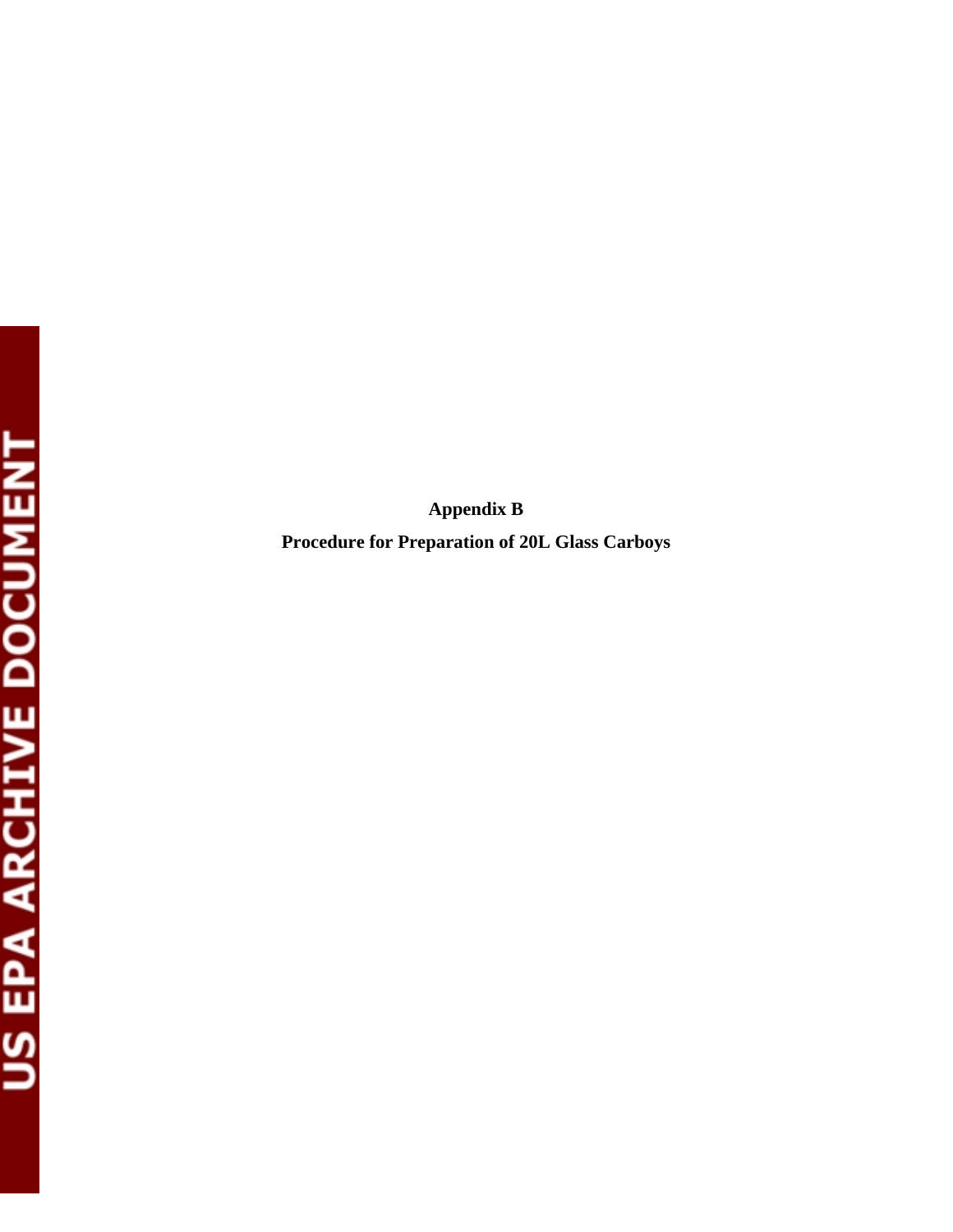- Rinse out carboy with water.
- Place Teflon stopper inside the carboy.
- Flush carboy with hot water for 15 minutes. Insert tubing from hot water outlet into carboy neck to base of carboy so that the water swishes up the side of the carboy. Close off carboy outlet valve with finger until hot water reaches neck of carboy. Release finger. Adjust flow of water so that influent equals outflow from carboy. Maintain this equilibrium for 15 minutes. Drain all hot water from carboy.
- Repeat above procedure with house distilled water.
- Remove teflon stopper from carboy. Place in carboy spigot.
- Rinse carboy 3x with ~250-300 ml Reagent Grade Alcohol.
- Remove teflon stopper. Rinse with alcohol. Place in beaker covered with aluminum foil. Do not muffle stopper.
- Cover neck opening and outlet of carboy with alcohol rinsed aluminum foil. Label and date carboy.

To Muffle: Remove tape from carboy. Place in muffle oven. After oven reaches 400°, muffle for one hour. Oven door may be opened when temperature reaches 100°. Remove carboy when cool, label, date and initial. Leave foil on carboy until ready to use.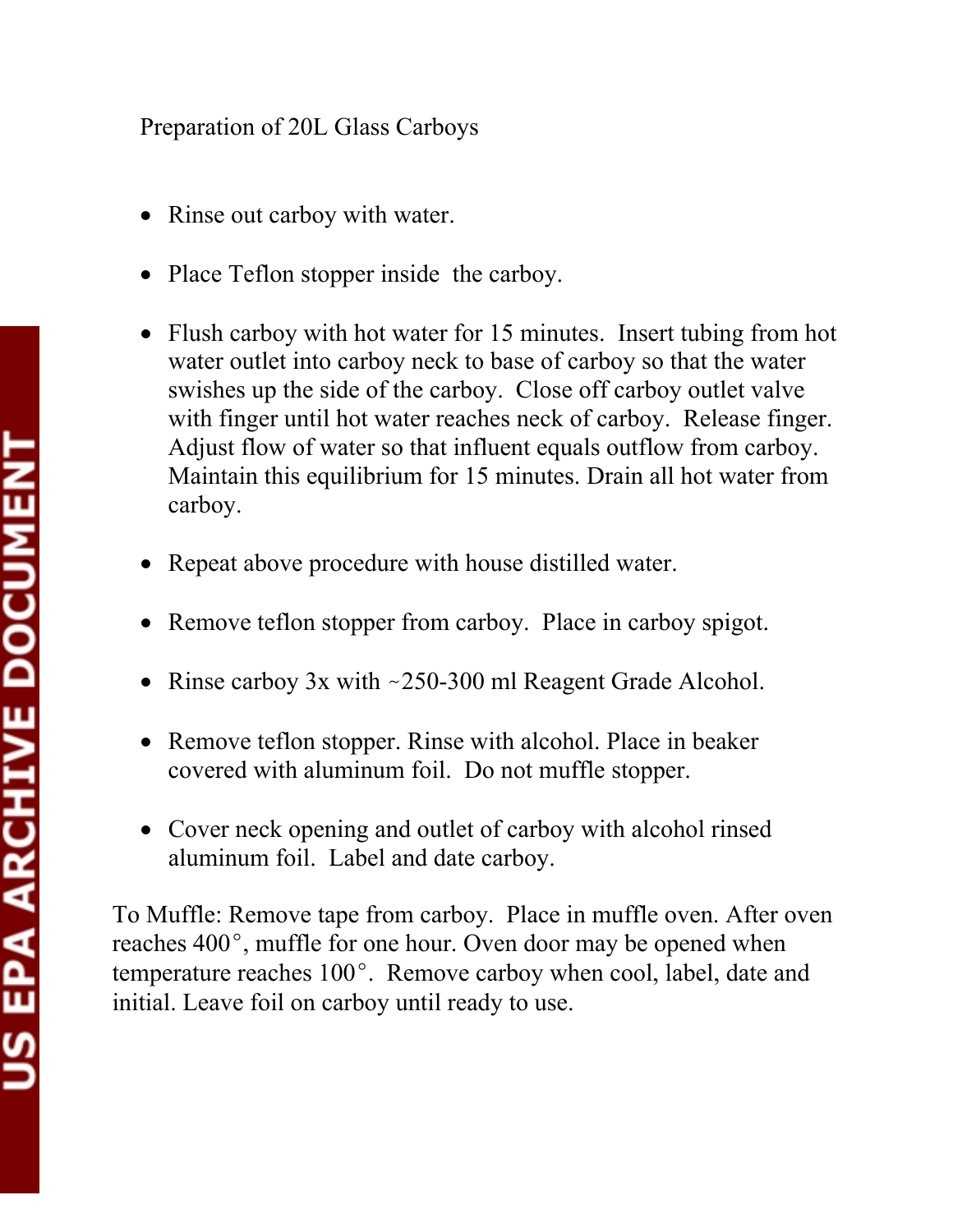**Appendix C** 

**Extractions for EE2 from Water Sample for ELISA for hormone samples**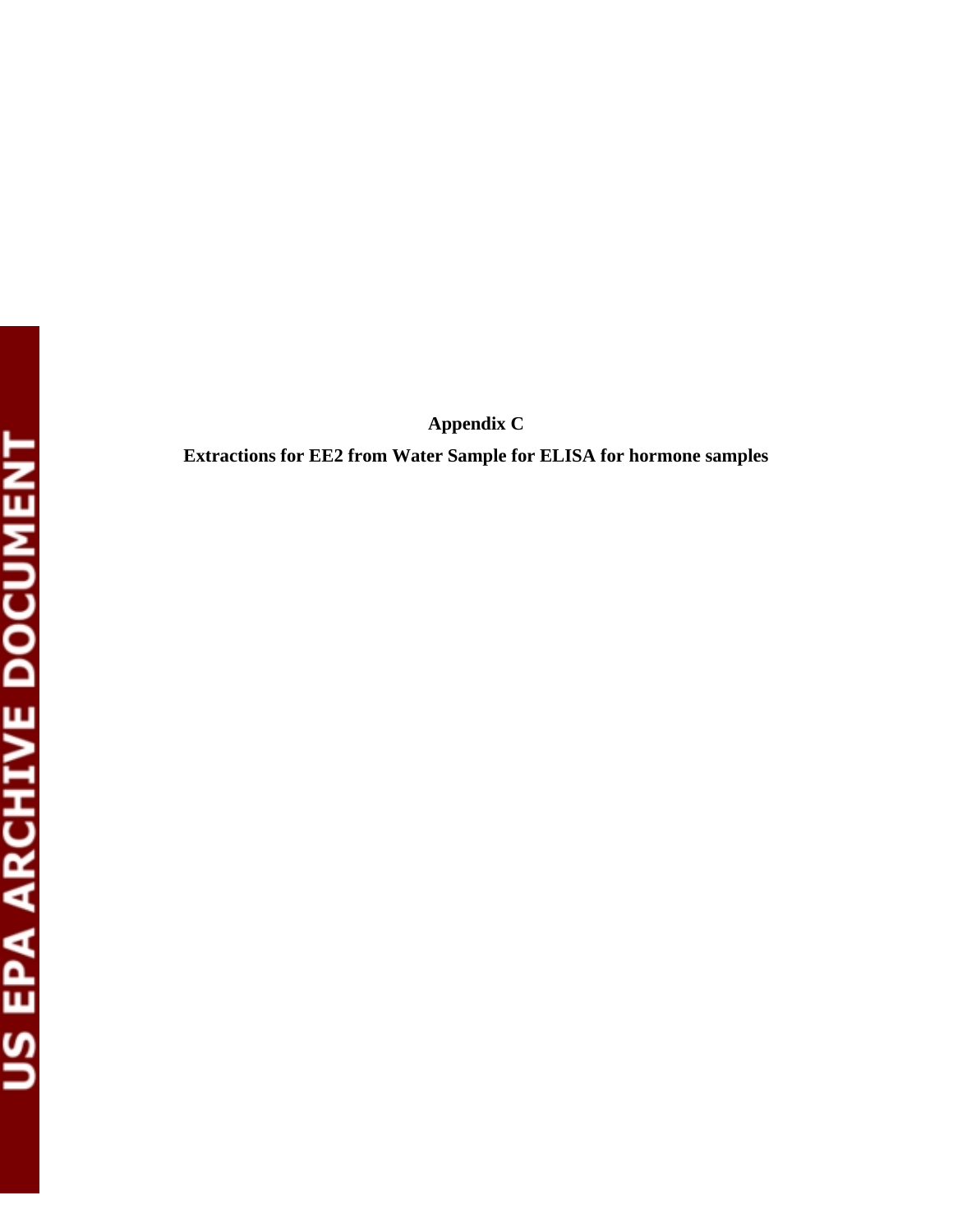# Extractions of EE2 from Water Sample for ELISA

- 1. Filter the raw water samples with glass fiber filter (pore size: 1 micrometer)
- *If the pH of the filtrate ranges out of 5-8, adjust it to 5-8 with 1M acetic acid buffer (pH=5.0).*
- 2. Nexus SPE cartridge is preconditioned with 5 mL dichloromethane, and then 5 mL methanol followed by 10mL water on the SPE manifold under vacuum with flow control (ca.10 mL/min).
- *For solid phase extraction (SPE) cartridge, Nexus (Varian), 500 mg of styrene divinyl benzene sorbent, 6 mL reservoir is used.*
- 3. The sample is applied to the cartridge via a Teflon tube and adaptor under the same flow rate of ca. 10 mL/min.
- 4. The cartridge is rinsed with 5mL water, and then 5mL water/methanol (50/50 % v/v).
- 5. After drying the cartridge under vacuum for 2 min, EE2 is eluted with 6mL of dichloromethane in the glass vial with a flow rate of 3 to 5 mL/min.
- 6. The extract is evaporated under a gentle nitrogen stream at 40 to  $50^{\circ}$ C. Then, the vial is capped and stored at  $4^{\circ}$ C until the assay is performed.
- 7. When the sample is analyzed with ELISA, 100% methanol is added to the vial and vigorously mixed with vortex mixer, and then followed by distilled water to give a 10% aqueous methanol solution.
- *For example, 100 micro L of methanol is added to the vial and vigorously mixed with vortex mixer, and then followed by 900 micro L of water to give a 10 % aqueous methanol solution of 1 mL volume.*
- *If there remains undissolved residue, add 100% DMSO and MeOH to adjust the ration at 1%DMSO and 10%MeOH solution. The solvent for standards also need to adjusted at 1%DMSO and 10%MeOH in this case.*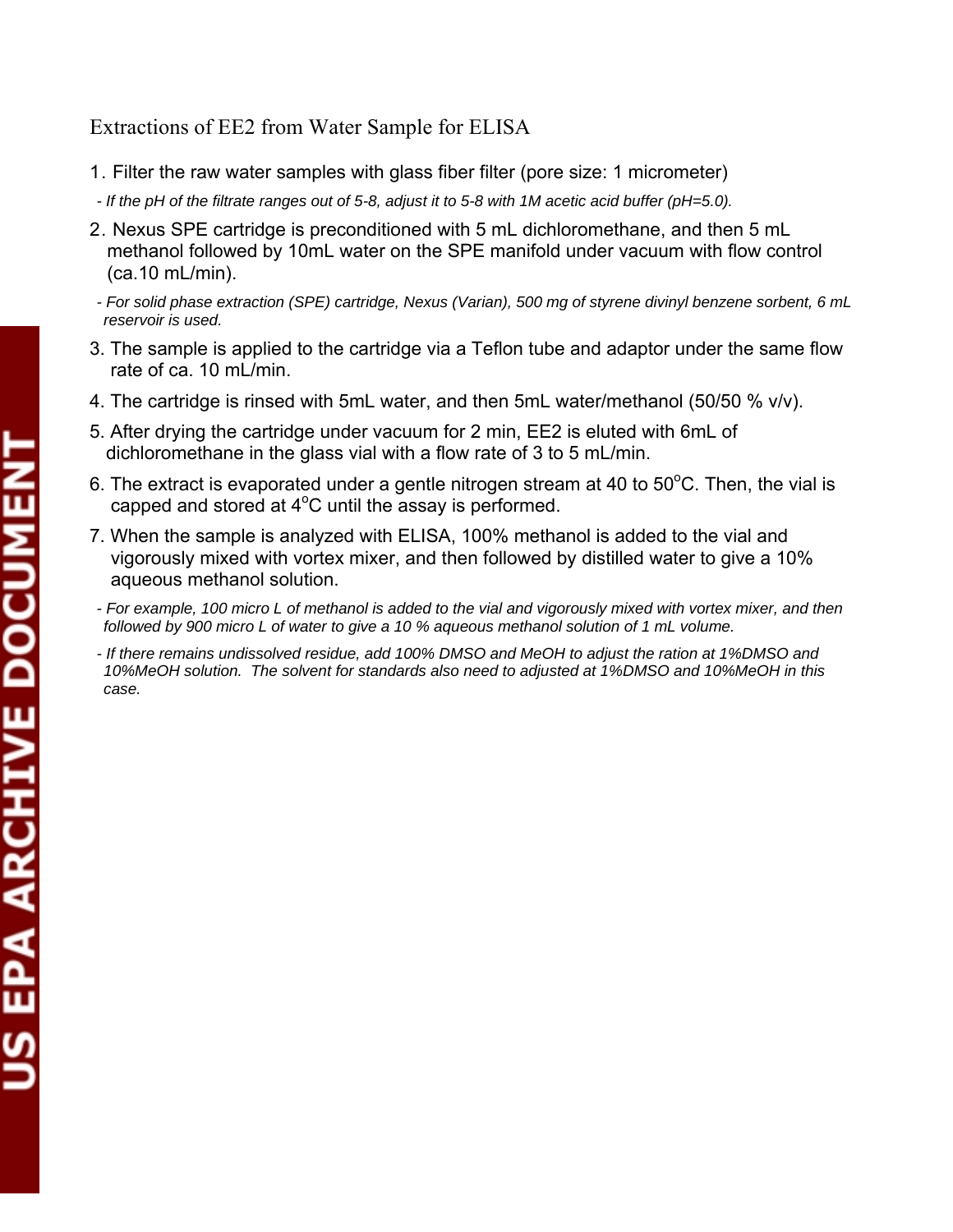**Appendix D Flowchart: AP ELISA for NP samples**